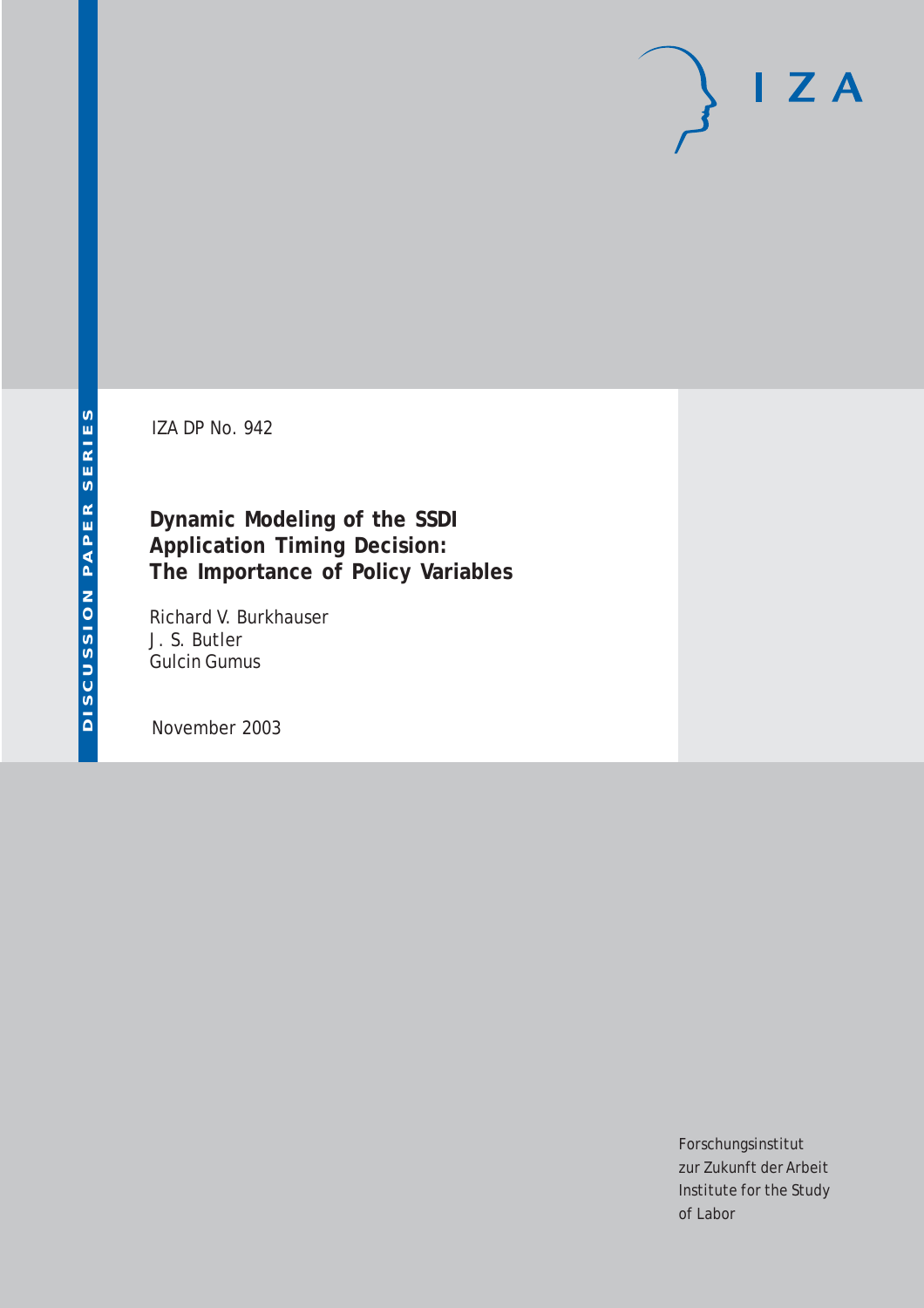# **Dynamic Modeling of the SSDI Application Timing Decision: The Importance of Policy Variables**

## **Richard V. Burkhauser**

*Cornell University* 

## **J. S. Butler**

*University of Kentucky* 

## **Gulcin Gumus**

*IZA Bonn* 

Discussion Paper No. 942 November 2003

IZA

P.O. Box 7240 D-53072 Bonn Germany

Tel.: +49-228-3894-0 Fax: +49-228-3894-210 Email: [iza@iza.org](mailto:iza@iza.org)

This Discussion Paper is issued within the framework of IZA's research area *Welfare State and Labor Market.* Any opinions expressed here are those of the author(s) and not those of the institute. Research disseminated by IZA may include views on policy, but the institute itself takes no institutional policy positions.

The Institute for the Study of Labor (IZA) in Bonn is a local and virtual international research center and a place of communication between science, politics and business. IZA is an independent, nonprofit limited liability company (Gesellschaft mit beschränkter Haftung) supported by Deutsche Post World Net. The center is associated with the University of Bonn and offers a stimulating research environment through its research networks, research support, and visitors and doctoral programs. IZA engages in (i) original and internationally competitive research in all fields of labor economics, (ii) development of policy concepts, and (iii) dissemination of research results and concepts to the interested public. The current research program deals with (1) mobility and flexibility of labor, (2) internationalization of labor markets, (3) welfare state and labor market, (4) labor markets in transition countries, (5) the future of labor, (6) evaluation of labor market policies and projects and (7) general labor economics.

IZA Discussion Papers often represent preliminary work and are circulated to encourage discussion. Citation of such a paper should account for its provisional character. A revised version may be available on the IZA website ([www.iza.org](http://www.iza.org/)) or directly from the author.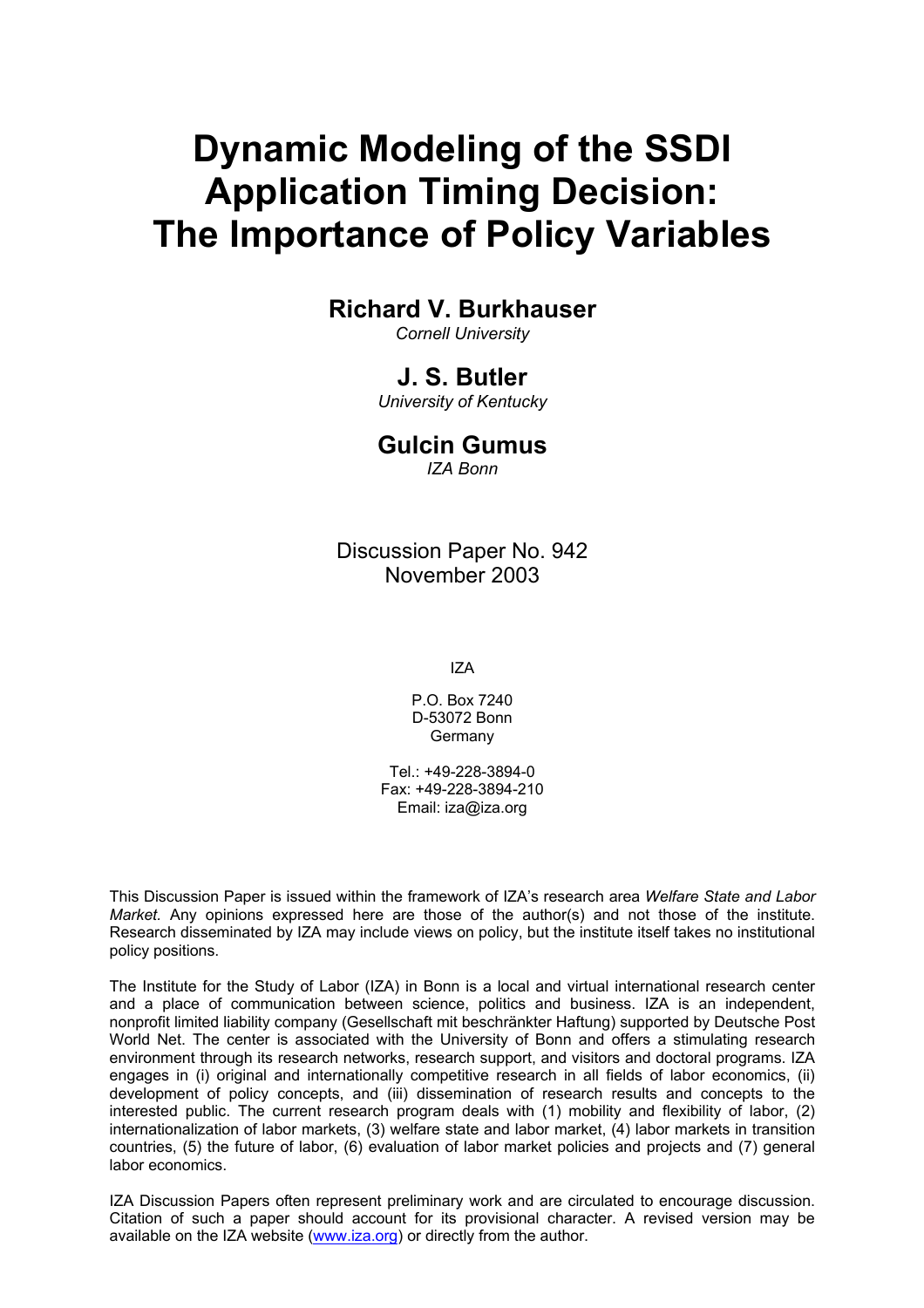IZA Discussion Paper No. 942 November 2003

## **ABSTRACT**

## **Dynamic Modeling of the SSDI Application Timing Decision: The Importance of Policy Variables**[∗](#page-2-0)

This paper analyzes the importance of policy variables in the context of Social Security Disability Insurance (SSDI) application timing decision. Previously, we explicitly modeled the optimal timing of SSDI application using dynamic structural models. We estimated these models using data from the Health and Retirement Study (HRS). This paper uses option value model estimates to simulate application timing under alternative SSDI policy formulations. We consider changes in three policy variables: benefit levels, acceptance rates, and employer accommodation. Our simulations suggest all these changes would have substantial effects on expected spell lengths until application and on lifetime application rates, and hence on SSDI caseloads.

JEL Classification: H31, H55

Keywords: Social Security Disability Insurance, Health and Retirement Survey, option value

Corresponding author:

Gulcin Gumus IZA Bonn P.O. Box 7240 53072 Bonn Germany Tel.: +49 228 3894 509 Email: [gumus@iza.org](mailto:gumus@iza.org)

 $\overline{a}$ 

<span id="page-2-0"></span><sup>∗</sup> This research is funded in part by the United States Department of Education, National Institute on Disability and Rehabilitation Research, cooperative agreement No. 13313980038.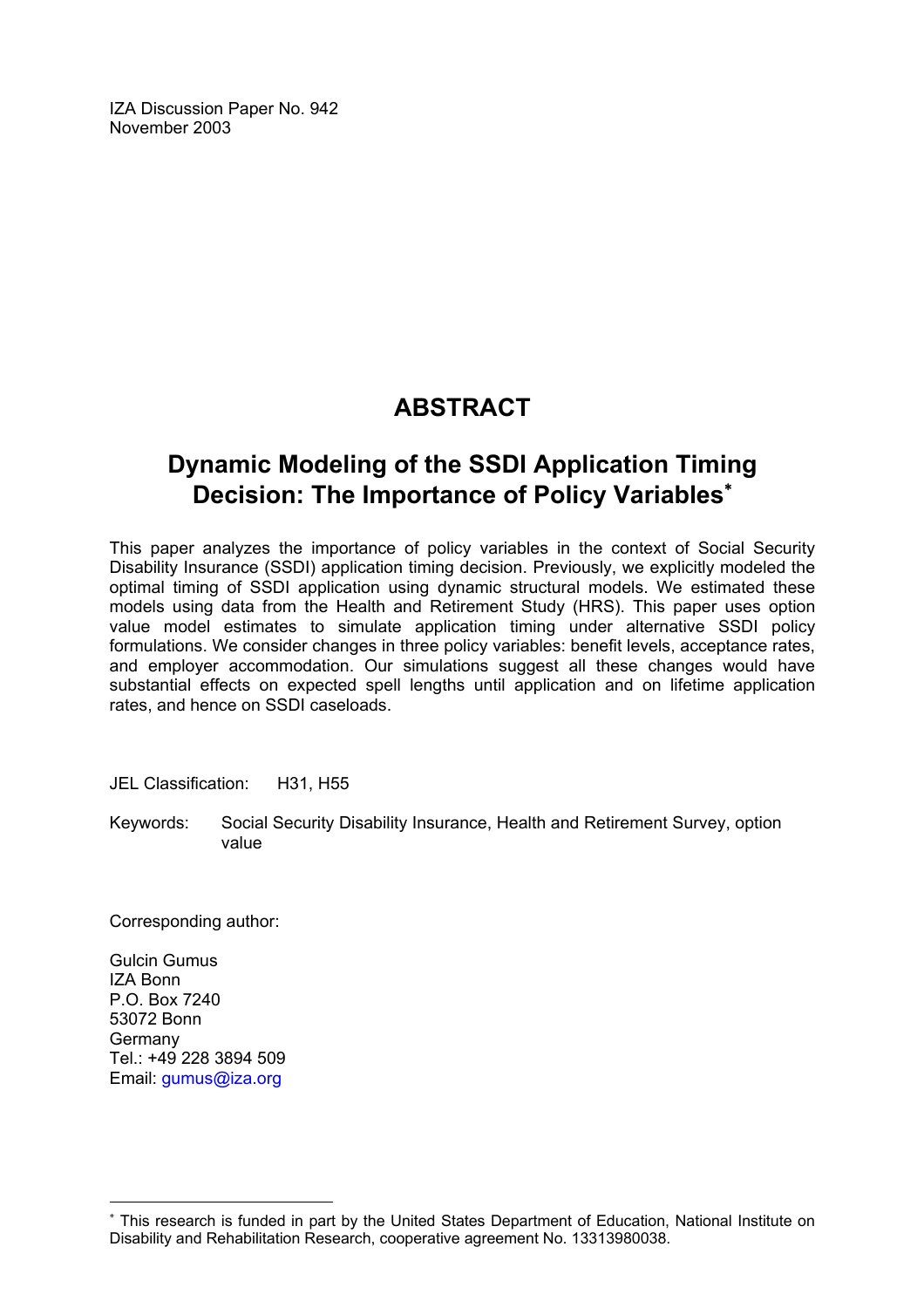#### **Introduction**

How do workers make their decision about the timing of Social Security Disability Insurance (SSDI) application once they experience a work limiting health condition? In a previous paper (Burkhauser, Butler, and Gumus, 2003), we dealt with this question by explicitly modeling the optimal timing of SSDI application using option value and dynamic programming frameworks. In this paper, our question is "Do changes in policy variables affect this decision, and if so, how?" In order to answer this question, we use our dynamic structural model estimates and simulate application timing under alternative SSDI policy formulations. Previous studies have mostly attempted to use cross-section variation to identify the role that SSDI plays in the labor force (non)participation decision of older men. Although there is agreement on the direction of changes there is no consensus about the magnitudes of the effects, so there is a wide range of elasticities. Reduced form modeling is useful for analyzing past trends, however, we recognize the need for structural modeling of the timing of SSDI application. A behavioral model of individual's application decision is needed for analyzing the individuals' responses to policy reforms. We argue that more accurate predictions of policy changes can be obtained by modeling the underlying utility maximization problem of the individual.

Another problem with reduced form models is that they cannot be adapted to time intervals or periods on which they were not estimated. While these approaches are useful approximations of the impact of policy changes, one must model the *timing* of application over the entire lifetime. Here, we are able to look at exit rates over the entire lifetime, or at the distribution function of departures into SSDI application. We focus on the speed of transition from work to SSDI application and report the resulting changes in both the proportion of workers who apply over their lifetime and the expected spell lengths for each policy change. We estimate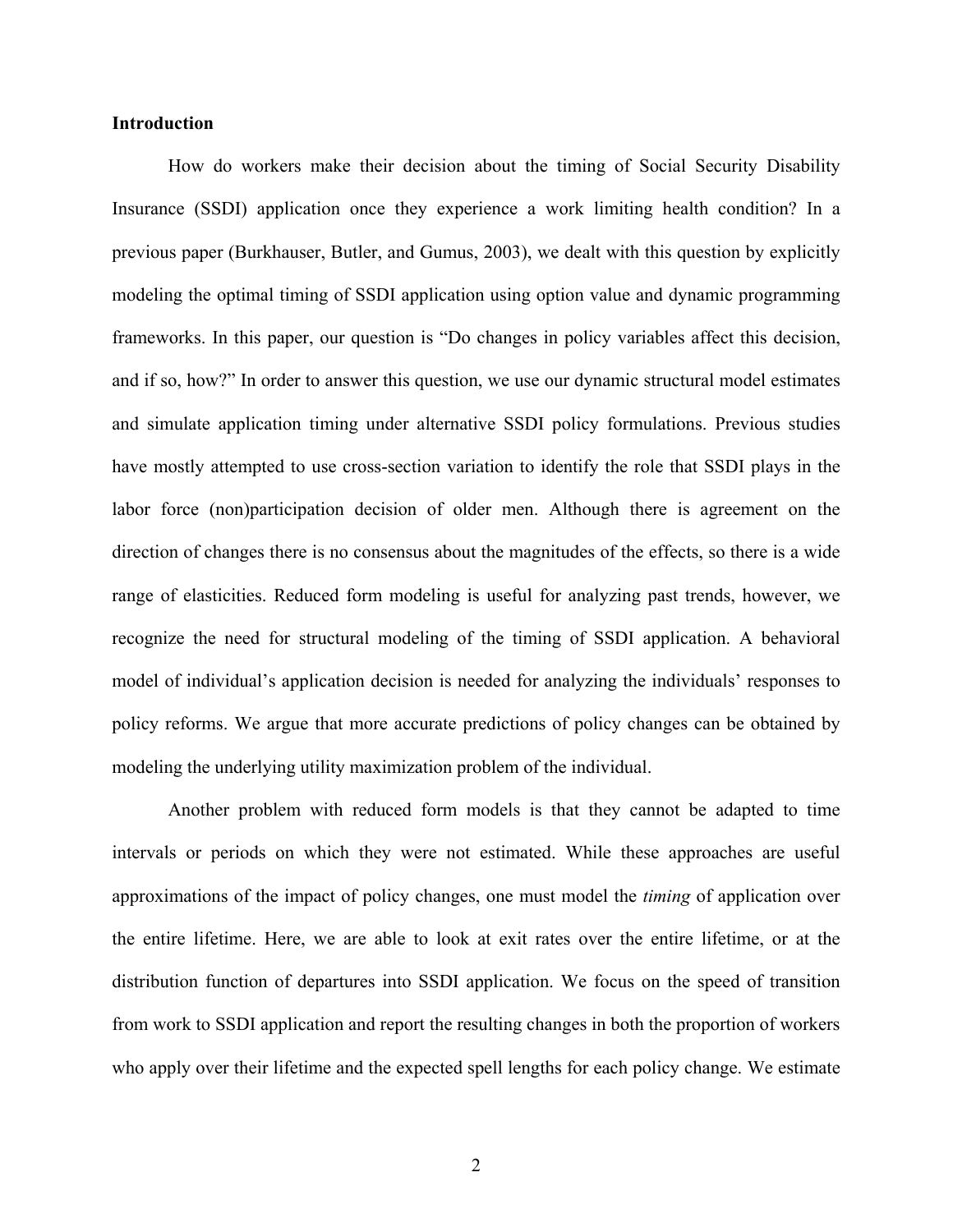an elasticity of lifetime application rate and mean spell length with respect to changes in policy variables.

In what follows, we focus on spell length estimates from our option value model. Hence we focus on the length of the spell of "not applying for SSDI" after the onset of a work limiting health condition that affects the kind or amount of work that a currently employed person can do. Policy changes that both increase the proportion of workers who apply for benefits over their lifetime and decrease their expected spell length, will increase the SSDI caseload. Policy changes that decrease application over a lifetime and increase spell length will have the opposite effect. But policies that increase both applications over a lifetime and spell length may or may not increase caseload. We consider three types of disability policy reforms: changing the benefit amounts, changing program eligibility stringency by changing the acceptance rates, and extending employer accommodation to all individuals with work limiting health conditions. We find that these policy changes will substantially affect SSDI application timing. Both spell lengths and application rates are responsive to changes in these policies.

SSDI has evolved through a series of legislative and administrative reforms since its introduction in  $1956$ .<sup>1</sup> These reforms introduced changes in the relative value of benefits and in eligibility criteria and these policy changes are highly correlated with fluctuations in SSDI benefit rolls. In addition, disability program growth also coincided with macroeconomic downturns. Between 1965 and 2000, SSDI applications and awards varied widely (see Figure 1). In the late 1950s, SSDI began to pay benefits to workers aged 50-64 with permanent disabilities – unable to perform substantial gainful activities. The program was extended to all ages in 1960. During the 1960s and early 1970s, SSDI eligibility criteria were relaxed and benefits were increased in real terms. The rapid growth in the number of beneficiaries and award rates during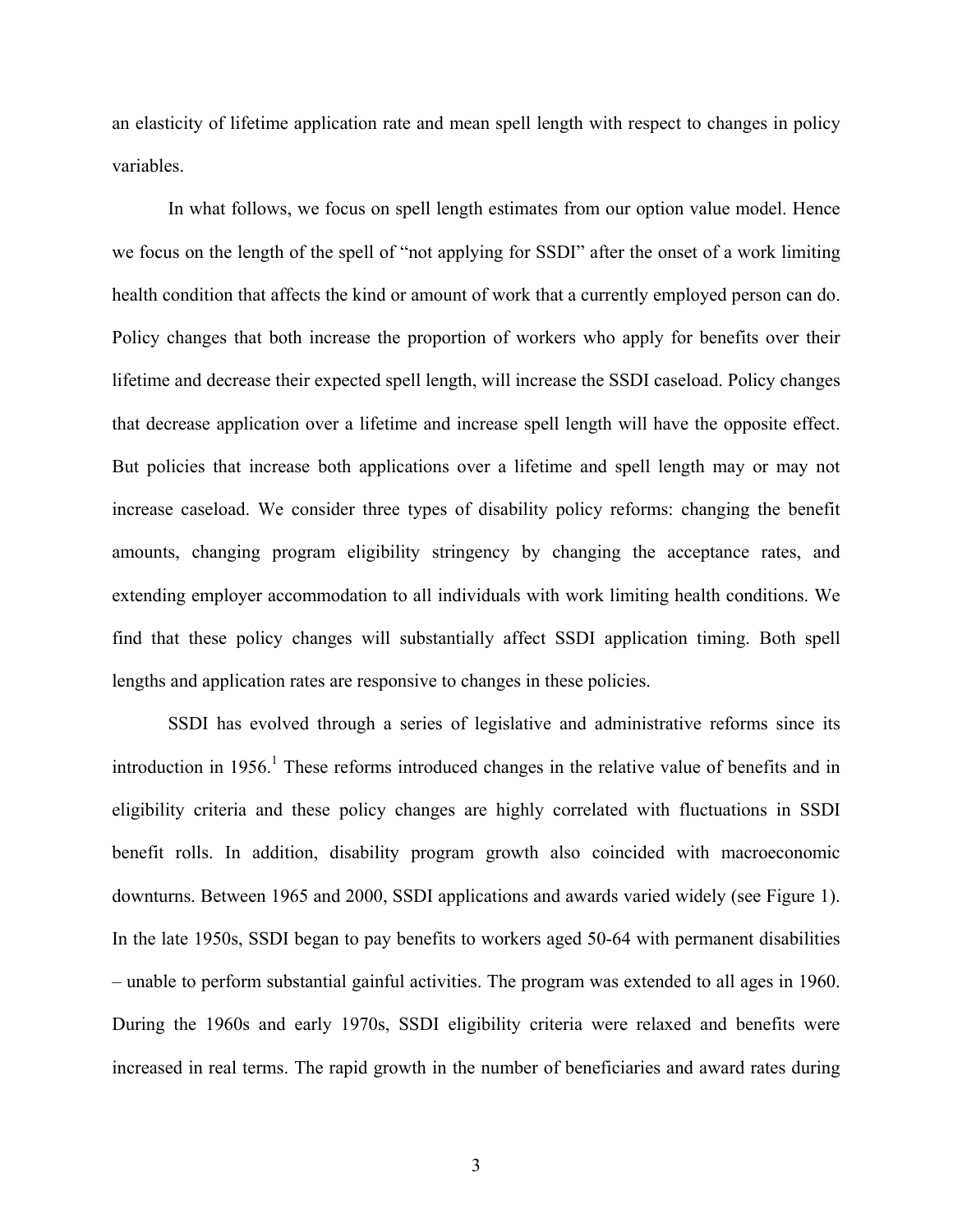early 1970s also coincided with high unemployment rates. In the late 1970s, eligibility standards were tightened. As a result, between 1975 and 1980, there was a decline both in applications and in the initial state allowance rates (the percentage of awards at the initial state determination level). While appeals increased during this period, overall disability rolls declined. The administrative tightening that began in the late 1970s continued also in early 1980s. Congress enacted new legislation to further tighten disability eligibility criteria and improve the work incentives for those on SSDI. This further increased appeals and resistance from states. Finally, administrative reforms in 1984 reversed the retrenchment policies. However, economic growth and decreasing unemployment rates were followed by a parallel decrease in disability applications over the rest of the decade.

In 1990, the Americans with Disabilities Act (ADA) was enacted. The ADA requires employers, among other things, to make "reasonable accommodations" for workers with work limiting health conditions unless this would cause "undue hardship" to the operation of business. The recession of the early 1990s was followed by an increase in both applicants and awards. This growth coincided with a substantial increase in allowance rates. Aging baby boomers and state efforts to shift the beneficiaries to federal programs were also blamed for this trend (Fisher and Upp, 1996). Between 1988 and 1992, SSDI applications increased by 39 percent (Mashaw and Reno, 1996). Awards increased even more, by almost 10 percent a year (Rupp and Stapleton, 1995). As a result, disability rolls grew rapidly during the early 1990s and there was also a sharp increase in the number of appeals. However, application rates started to decline after 1993.

This brief review of the trends in SSDI applications and awards suggests that the generosity and availability of SSDI benefits affect these policy outcomes. This paper will use our option value model estimates to more explicitly quantify specific policy effects on SSDI

4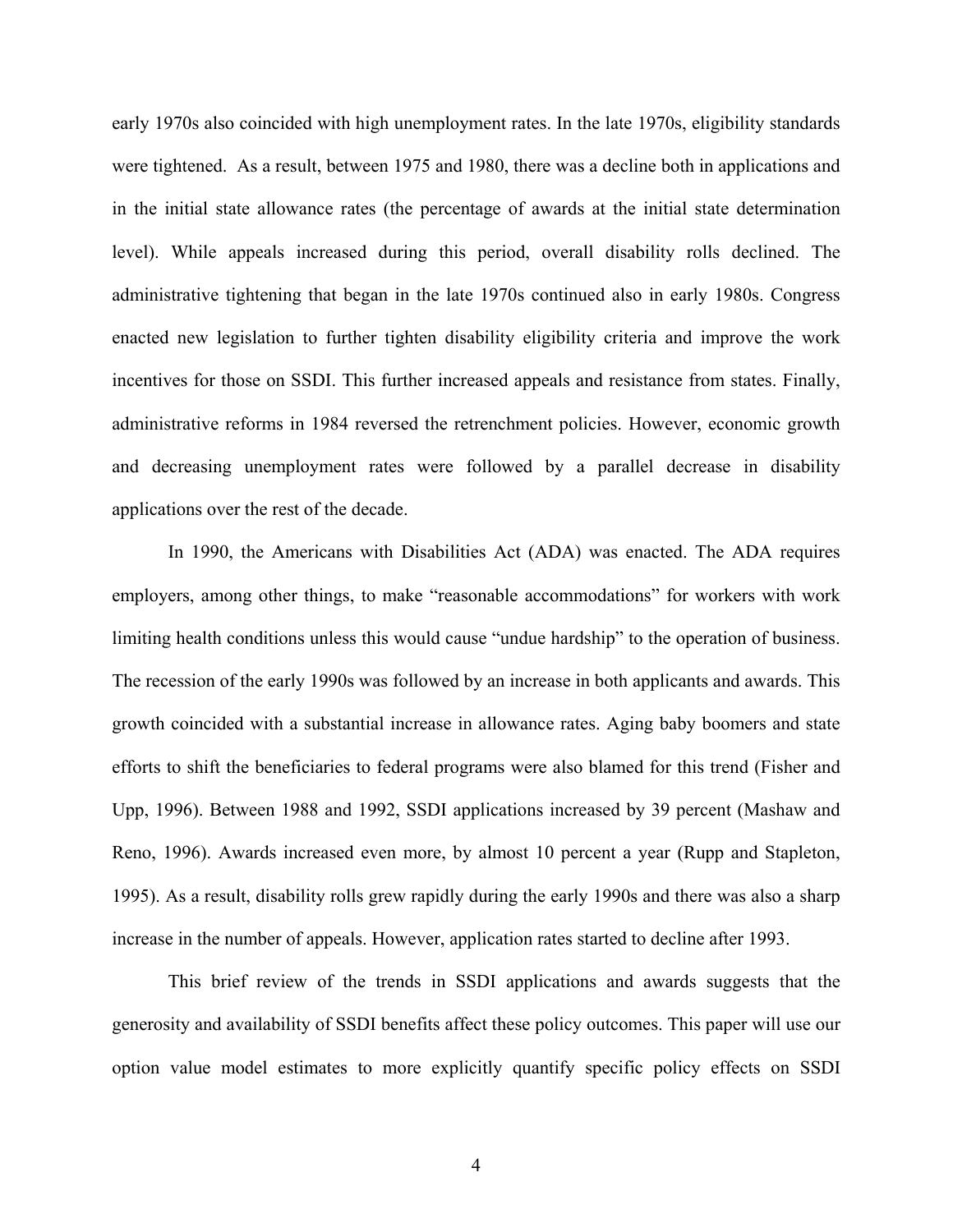application timing. In what follows, we first provide a discussion of the previous studies. Then, we give an outline the option value model and describe our data. Finally, we present the simulation results and conclude.

#### **Literature review**

 There are numerous studies analyzing the effects of policy variables on SSDI applications and labor force participation. Econometric studies suggest that disability applications and labor force non-participation are sensitive to policy variables. Even though these studies agree on the direction of the policy variables' effects, they have produced a wide range of elasticities. This section briefly reviews previous studies and summarizes their main policy simulation results. Some of these results are summarized in Tables 1-3 below. For a more detailed review of this literature see Bound and Burkhauser (1999), Danzon (1993), Haveman and Wolfe (2000), and Leonard (1986).

Research has mainly focused on how much of the decline in labor force participation rates for older men can be attributed to the SSDI program expansion. Most of this research used one-period static models of labor supply in which individuals choose whether or not to work. Some studies of the 1970s trends found a relationship between benefit generosity and growth in SSDI program. Leonard (1979) analyzes the empirical relationship between benefit levels and SSDI beneficiaries, rather than focusing on labor force participation. His sample includes men aged 45-54 drawn from the 1972 Social Security Survey of Health and Work Characteristics who applied for SSDI between 1966 and 1970. In this study, he tries to distinguish the effects of cyclical forces in the economy and the changes in SSDI policy. However, he does not distinguish between the effect of the benefit levels and the acceptance rates. The estimated elasticity of the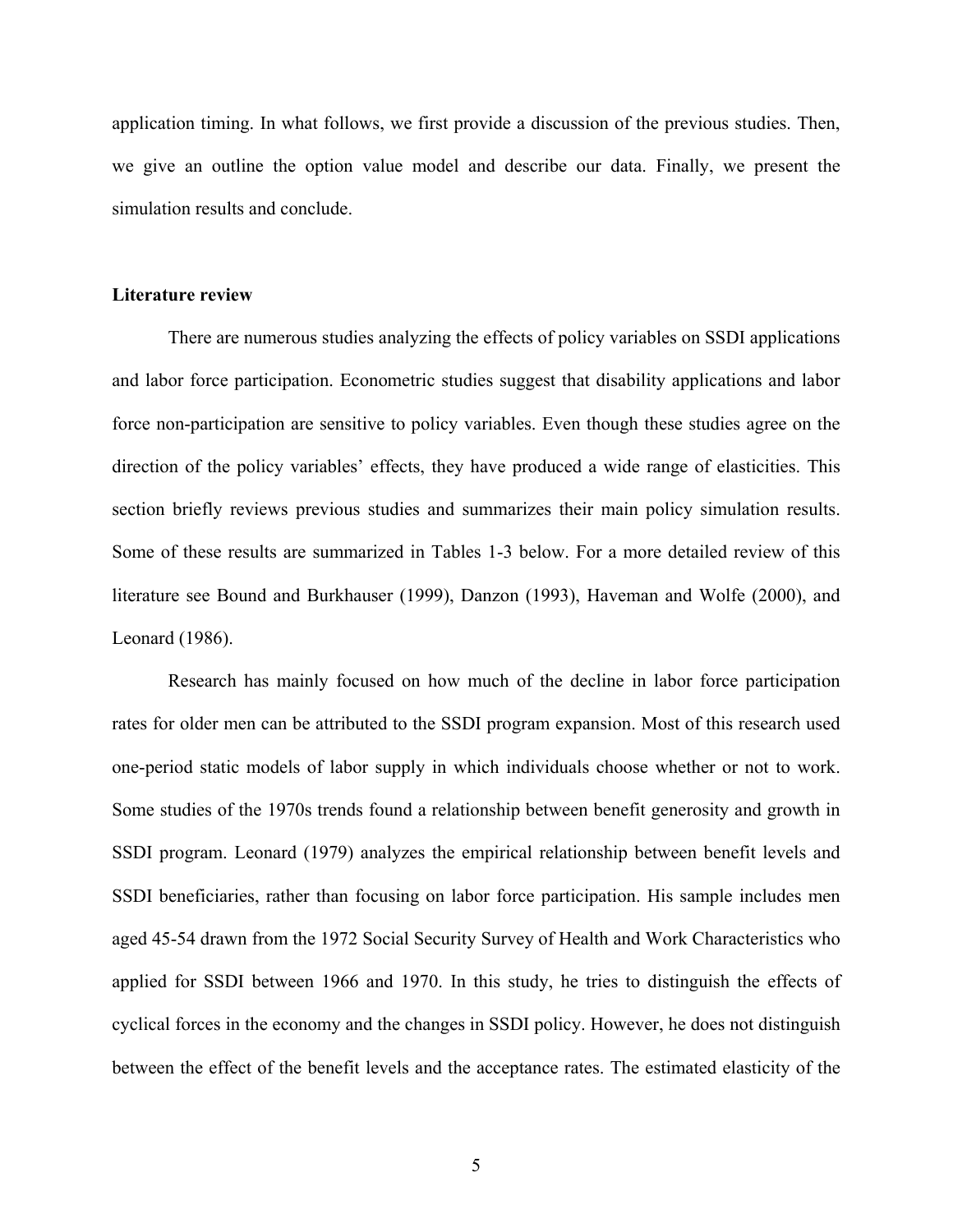proportion of beneficiaries with respect to increases in the benefit level is 0.35 and he concludes that half of the decrease in participation is attributable to increases in expected benefits. Slade (1984) analyzes labor supply responses to SSDI benefits using a sample of men aged 58-63 in 1969 drawn from the Retirement History Survey. His model is a probit model of labor force participation based on static utility maximization. His estimated elasticity of non-participation with respect to replacement ratio is  $0.81$ .

 Parsons (1980a) argues that the sharp decline in labor force participation among men under 55 has coincided with the rapid expansion of the SSDI program. He draws a sample of men aged 45-59 from 1966 National Longitudinal Survey to estimate their labor force participation in 1969. He looks at labor force participation rates in an expected utility maximization model. Utility is a linear function of the replacement rate and the econometric framework is a probit model. His estimated elasticity of labor force non-participation is 0.63 and he finds a significant relationship between disability benefits and labor force non-participation. He claims that the increase in SSDI benefits can largely explain the decrease in male labor force participation rates. Later, however, Parsons himself finds elasticity estimates that differ substantially even though the results still suggest considerable disincentive effects of SSDI benefits. Parsons (1980b) forms a sample of men aged 48-62 from 1969 National Longitudinal Survey. Using this sample, he obtains an elasticity estimate of 1.80 which is much higher than his original estimate. Another Parsons (1984) study aims to correct for several factors reducing the elasticity figures to between 0.49 and 0.93.

 All these models have basically ignored life-cycle effects and more recent studies have used different frameworks. Halpern and Hausman (1986) estimate a joint two-period model of labor supply and SSDI applications using data from the 1972 Survey of Disabled and Non-

6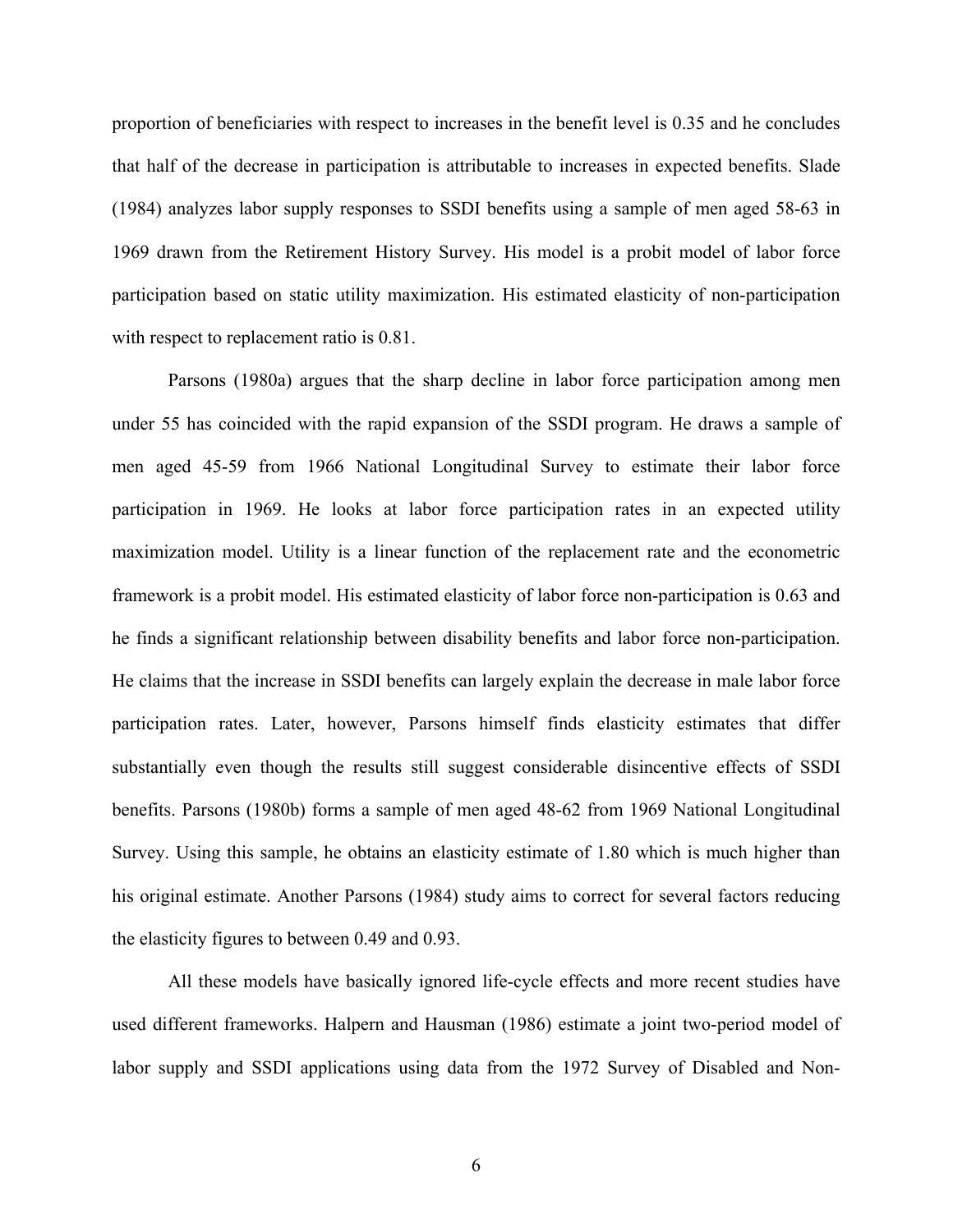Disabled Adults. Based on simulations of probability of applications with respect to benefit level changes, they calculate an elasticity of 1.1. On the other hand, Haveman and Wolfe (1984a) argue that while benefit generosity increases labor force non-participation, it is responsible for a much smaller part of the decrease in participation during the 1970s. They use Panel Study of Income Dynamics data to form a sample of men aged 45-62 in 1978. The estimation is a twostage probit model. They find a significant but small coefficient on expected SSDI benefits and their estimated elasticity of labor force participation with respect to program generosity ranges from 0.006 to 0.021. Haveman and Wolfe (1984b) demonstrate that point estimates of an elasticity may be very misleading when analyzing a nonlinear response. They compute elasticities of labor force participation with respect to the expected benefit levels which range from 0.0003 to 0.58 depending on the method of computation. Corrected elasticities suggest that the SSDI benefits provide negligible work disincentives.

 Bound (1989) uses the group of rejected applicants as a control group. He forms samples of men aged 45-64 from the 1972 Survey of Disabled and Non-Disabled Adults and the 1978 Survey of Disability and Work. He finds that the majority of these individuals do not return to work and those who choose to return usually end up with earnings that are substantially lower than those for the non-applicants. Therefore, he claims that the labor force participation rates of rejected applicants should be considered as an upper bound. He concludes that the growth in SSDI benefits can explain no more than 40 percent of the rise in older male non-participation. Haveman, De Jong, and Wolfe (1991) analyze the SSDI application decision based on a utility maximization model of work status and use a switching regression framework. A sample of men aged 45-62 in 1978 is drawn from Panel Study of Income Dynamics data matched to Social Security earnings records. They conclude that the increases in SSDI benefits can account for no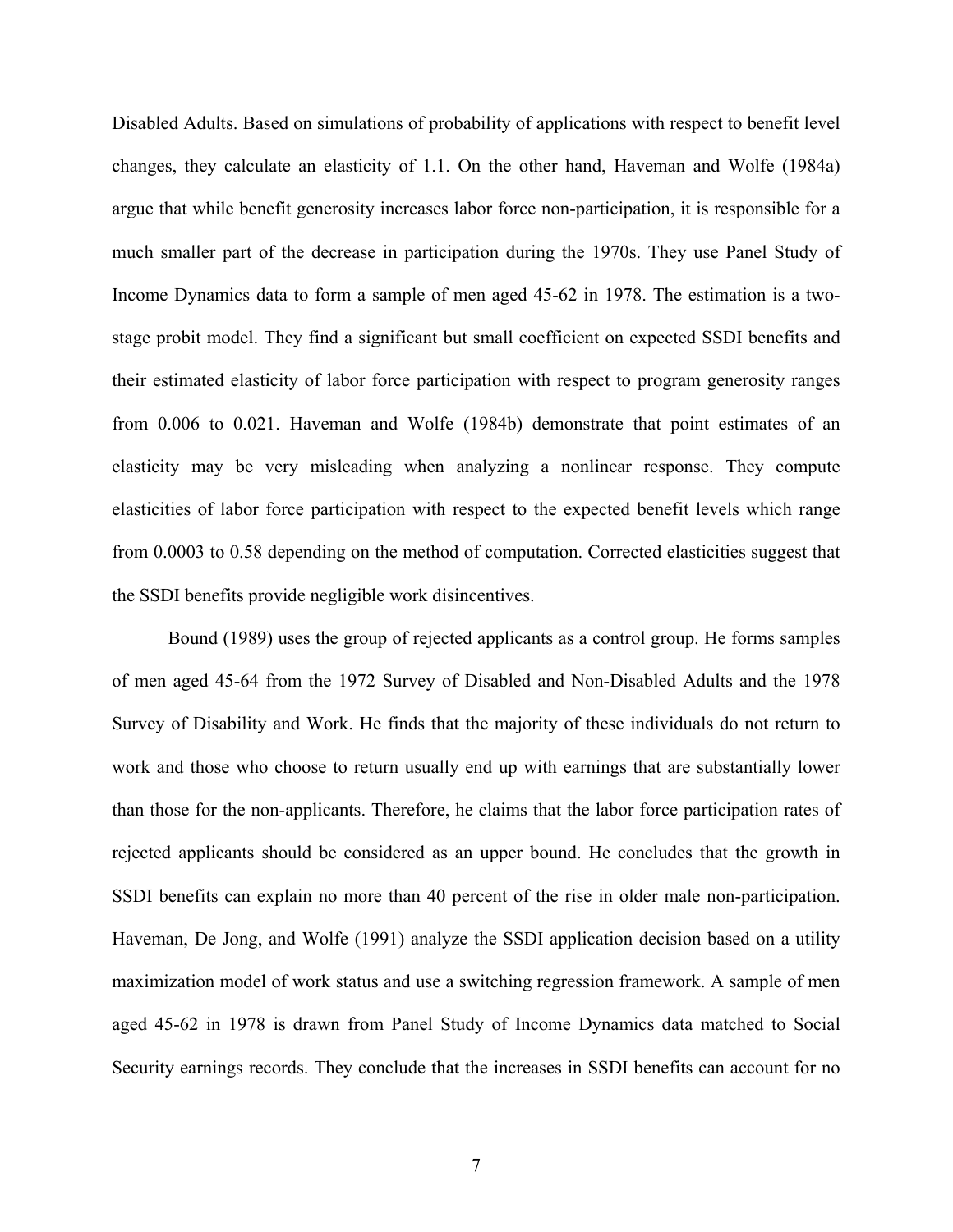more than 20 percent of the decrease in labor force participation of older men. Bound and Waidmann (1992) use historical data from National Health Interview Survey (NHIS) to look at the drop in labor force participation of men for the period between 1949 and 1987. They find that at most only half of the drop for men aged 45-54 and only about a third of the drop for men aged 55-64 is due to the expansion of the disability transfer programs. In a later paper, however, Bound and Waidmann (2002) study the effect of the expansion of the SSDI program in the 1990s on the employment rates of disabled individuals. They argue that this expansion accounts for much of the decline in employment of the disabled men and women during this period. Autor and Duggan (2003) have also argued that the much of the decline in labor force participation among people with disabilities during the 1990s is due to the growth of the SSDI program which began in 1984.

There are several studies which looked at the response of older workers to changes in the acceptance rates. Parsons (1991) modeled self-screening in SSDI applications to analyze the extent to which individuals predict their probability of acceptance in making application decisions. He finds that the elasticity of SSDI applications with respect to changes in the initial denial rates is 0.4. Halpern and Hausman (1986) find that a 50 percent decrease in the acceptance rates would reduce the proportion of applicants by about 13.7 percent, implying an elasticity estimate of 0.3. Thus, they conclude that the potential applicants are more sensitive to changes in benefit levels than to changes in their probability of acceptance. Gruber and Kubik (1997) also found significant effects for men aged 45-64. Using data from NHIS for the periods 1976-1978 and 1980-1982, they analyze the effect of changes in denial rates is over the years 1977-1980. They estimated an elasticity of labor force non-participation with respect to a change in the denial rates as 0.28.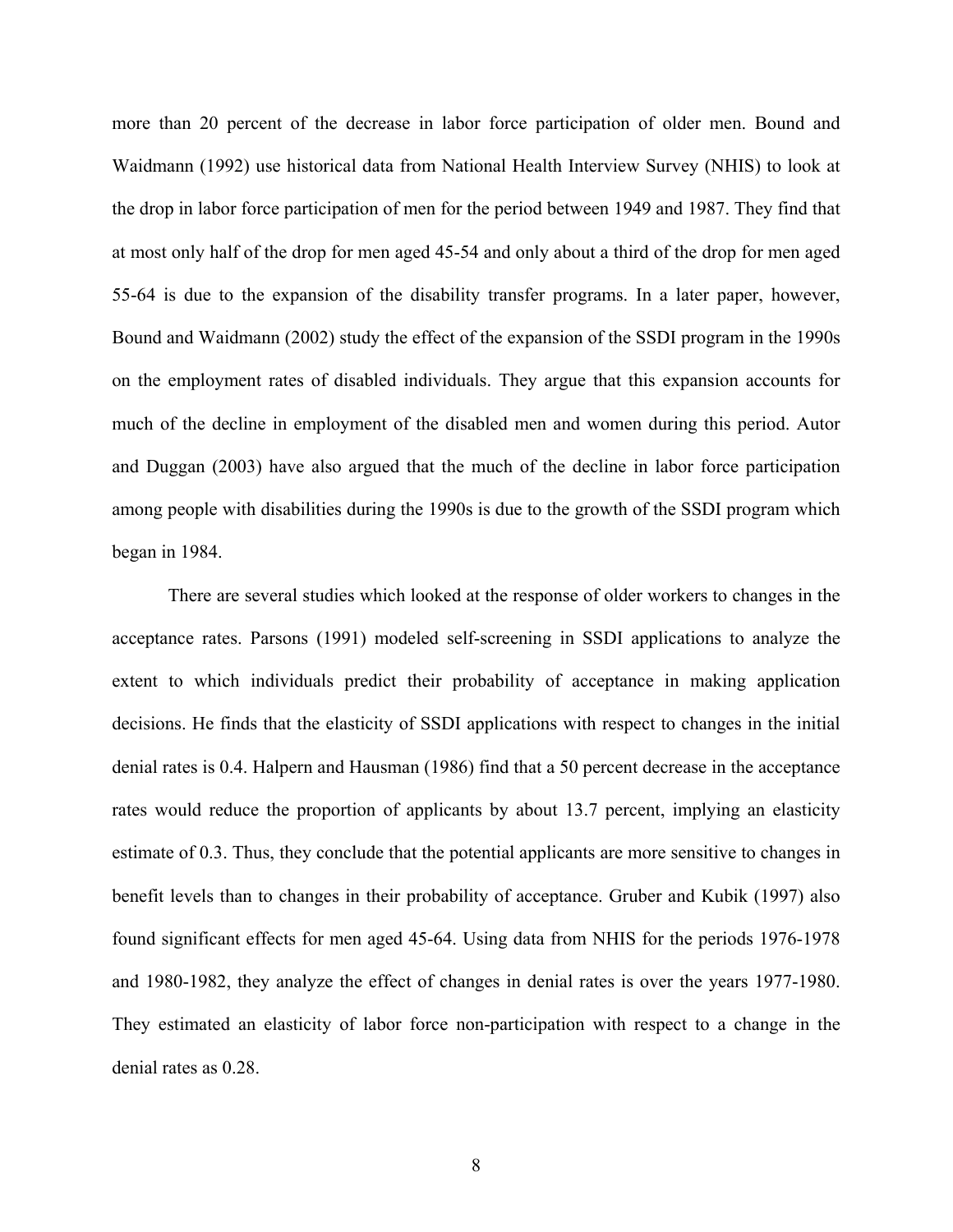Kreider (1999) uses 1978 Survey of Disability and Work data to estimate a structural model of applications, awards, and income. He forms samples of men aged 40-62 considered at risk of applying for SSDI benefits, who were not on the rolls in 1970, and estimates their probability of applying between 1970 and 1977. He finds an elasticity of SSDI applications with respect to benefit level of 0.70 and an elasticity of applications with respect to acceptance rates of 0.63 over this eight-year period. He also finds that groups with the lowest labor market productivity (e.g. those with high levels of disability, or low level of education, etc.) are the most responsive to changes in benefit levels. In a more recent study, Kreider and Riphahn (2000) approximate a dynamic optimization model of SSDI applications using semi-parametric techniques. Their model is based on a system of reduced-form logit equations. They draw a sample of men and women aged 50-61 with an activity limiting health condition from the 1992 Health and Retirement Study. They analyze any application decision (i.e. first application, reapplication, and appeals) for those not on SSDI rolls in 1986 over the eight-year period from 1986 to 1993. They find an elasticity of SSDI applications with respect to benefit increases of around 0.51 for men and 0.75 for women. They also find considerable differences between women and men in their elasticity of SSDI application with respect to changes in acceptance rates. The acceptance rate elasticity is estimated to be 0.67 for men and 0.26 for women.

 Burkhauser, Butler, and Kim (1995) suggest that trying to keep work limited individuals employed may be a more effective strategy than encouraging beneficiaries to return to work and explain the importance of employer accommodation in the context of reintegrating people with work limiting health conditions in the labor force. Therefore, they argue, policy reforms should target individuals before they begin their application process. Burkhauser, Butler, Kim, and Weathers (1999) model the decision of optimal timing of SSDI application using a continuous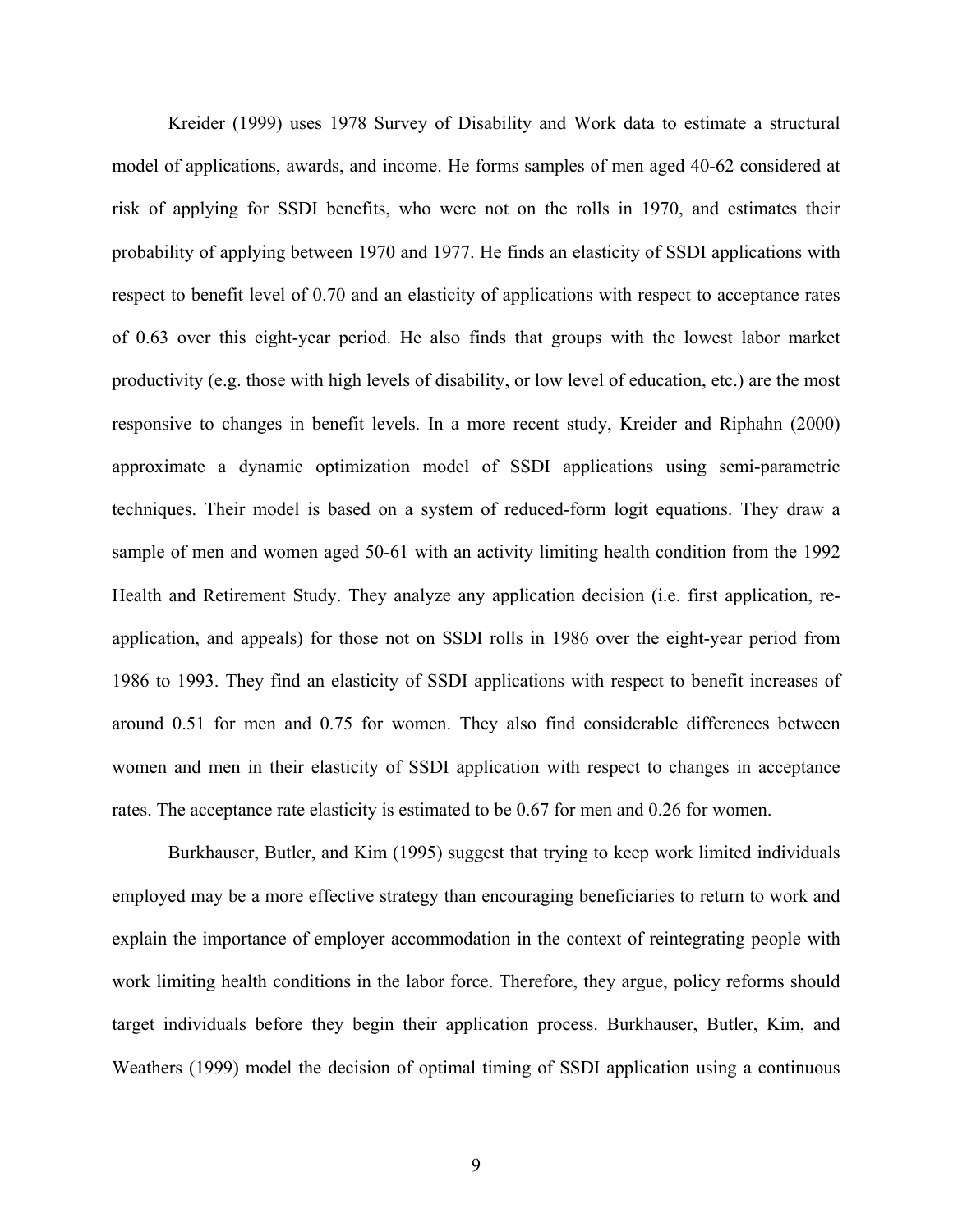time hazard model. They use 1978 Survey of Disability and Work (SDW) and 1992 Health and Retirement Study (HRS) data to analyze the consequences of universal employer accommodation and the effect of benefit levels. They find that both benefit levels and accommodation at the onset of a condition affect the speed to application. Burkhauser, Butler, and Weathers (2002) model the timing of SSDI application once a work limiting health condition begins to bother. They use a hazard model and control for both observed and unobserved heterogeneity and estimate this model using data from the first wave of HRS. They find that the policy variables, such as state allowance rates, benefit levels, and employer accommodation, significantly influence the speed to application. Acemoglu and Angrist (2001) and DeLeire (2000) looked at the effects of employer accommodation enforcement by ADA and they claim that the ADA had an "unintended consequence" of reducing the employment of people with disabilities. They argue that even though ADA may have increased the duration on the job for those who are already employed, this effect was offset by the decline in the employment of working-age men and women with disabilities.<sup>2</sup>

This literature review shows that previous researchers have used various types of measures of the sensitivity of SSDI program outcomes to policy effects. However, few incorporate dynamic considerations into these measures. To date only Burkhauser *et al*. (1999) and Burkhauser *et al*. (2002) have measured program effects in this dynamic way. Rupp and Scott (1996) recognize that the duration on the program is essential to measure the SSDI caseloads and they study how program rules may affect this duration. They show that the decline in average age of SSDI beneficiaries has contributed to the growth in SSDI rolls as well as to longer duration of average benefit receipt of those on the rolls. Kreider (1999) and Kreider and Riphahn (2000) recognize the importance of modeling the timing of applications but did not do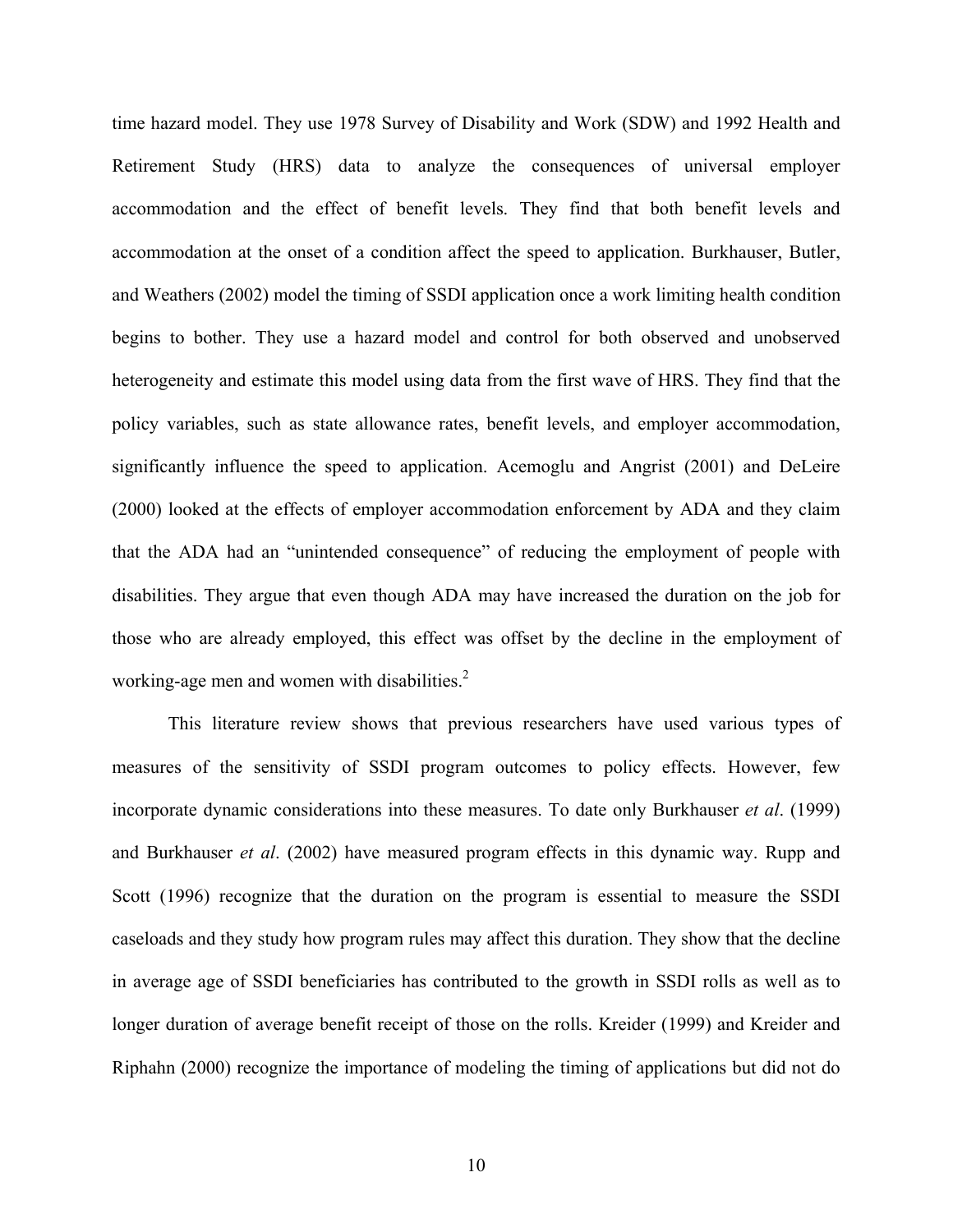so. These studies measured application elasticity over an eight-year period for a group of health limited workers at risk. We argue that this is a useful approximation of one part of the impact of policy changes on caseload, but one must model the timing of application over the entire lifetime. Once people get on the SSDI rolls, they tend to stay, so the timing of application is an important factor in determining the SSDI caseload and program cost. The present work more precisely estimates these dynamic policy effects.

#### **Option Value Model of SSDI Application Timing**

In Burkhauser *et al*. (2003), we explicitly modeled the choice of timing of SSDI benefits application as the solution to a utility maximization problem. We estimated both an option value model and a dynamic programming model which are borrowed from the retirement literature (Stock and Wise, 1990; Lumsdaine, Stock, and Wise, 1992). In a recent paper, Samwick and Wise (2003) used HRS data to look at the effects of employer-provided pension incentives on the retirement timing. Rather than estimating the structural parameters in an option value framework, they calculate an option value variable for given parameter values. Using a probit specification they find that this variable is a significant predictor of retirement.<sup>3</sup>

The main difference between the two models is that the option value model makes a simplifying assumption which makes it easier to estimate. We introduce the option value model not only to avoid the computational complexity of the dynamic programming model but also because we think that option value may better approximate the individuals' decision-making process. In fact, our predictive power comparisons using both in-sample and out-of-sample data show that the option value model performs better than the dynamic programming model in terms of predictive power even though it may be less consistent with theoretical individual behavior.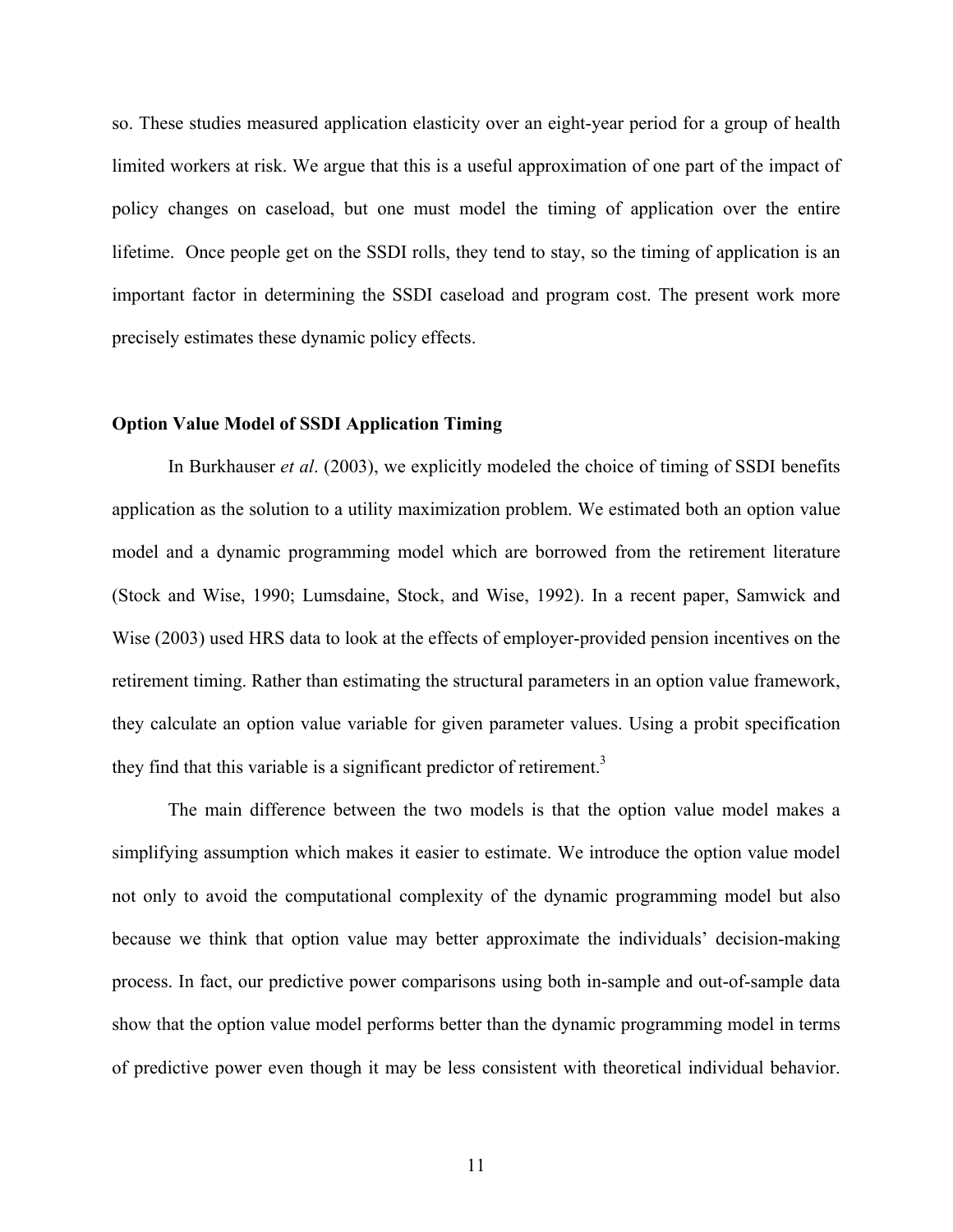As a result, policy simulations in this paper are based on the preferred option value model estimates only. In this section, we will present a brief overview of this model.

Time is discrete and the horizon is finite. The choice in each period is to continue to work or to apply for SSDI as long as one is eligible for these benefits. Thus, an eligible individual can either choose to apply for SSDI, or never apply. The consequence of an application is either rejection or acceptance and receipt of benefits until retirement or death. If rejected, one may either return to work or not work and live exclusively on non-labor income which is not explicitly modeled. We assume everyone who does not apply for SSDI by age 62, retires at age 62. We will specifically model the consequences of (1) continued work (no application), (2) application and acceptance, and (3) application and rejection.

Let the current period be *t*. One can apply for SSDI in period  $r, r \ge t$ . The end period is called *d* , 62 years of age in our case. The probability of surviving to period *s* given survival to period *t*,  $s \ge t$ , is  $\pi(s|t)$ . If one applies for SSDI, the probability of being approved is  $\alpha(t)$ , and  $\pi(s|t)$  and  $\alpha(t)$  are not estimated in the model. Earnings while still working is  $W_s$ , and expected income if one applies for SSDI is  $D<sub>s</sub>$ . Note that, in our model, income in the SSDI acceptance state becomes OASI income at age 62. Income is  $Y_s$  if one is turned down for SSDI, and income is  $B_s$  if one is accepted. Hereafter, we will not write out all of these terms but use *D<sub>s</sub>* to stand for the weighted average of *B<sub>s</sub>* and *Y<sub>s</sub>* where the weights are  $\alpha(t)$  and  $1-\alpha(t)$ , respectively.

Let  $U_t$  denote the utility function and  $\beta$  denote the discount factor. We follow Stock and Wise (1990) in specifying that utility is a function of labor earnings and income in the SSDI acceptance state. In general,  $U_t$  includes a systematic predetermined portion and a stochastic,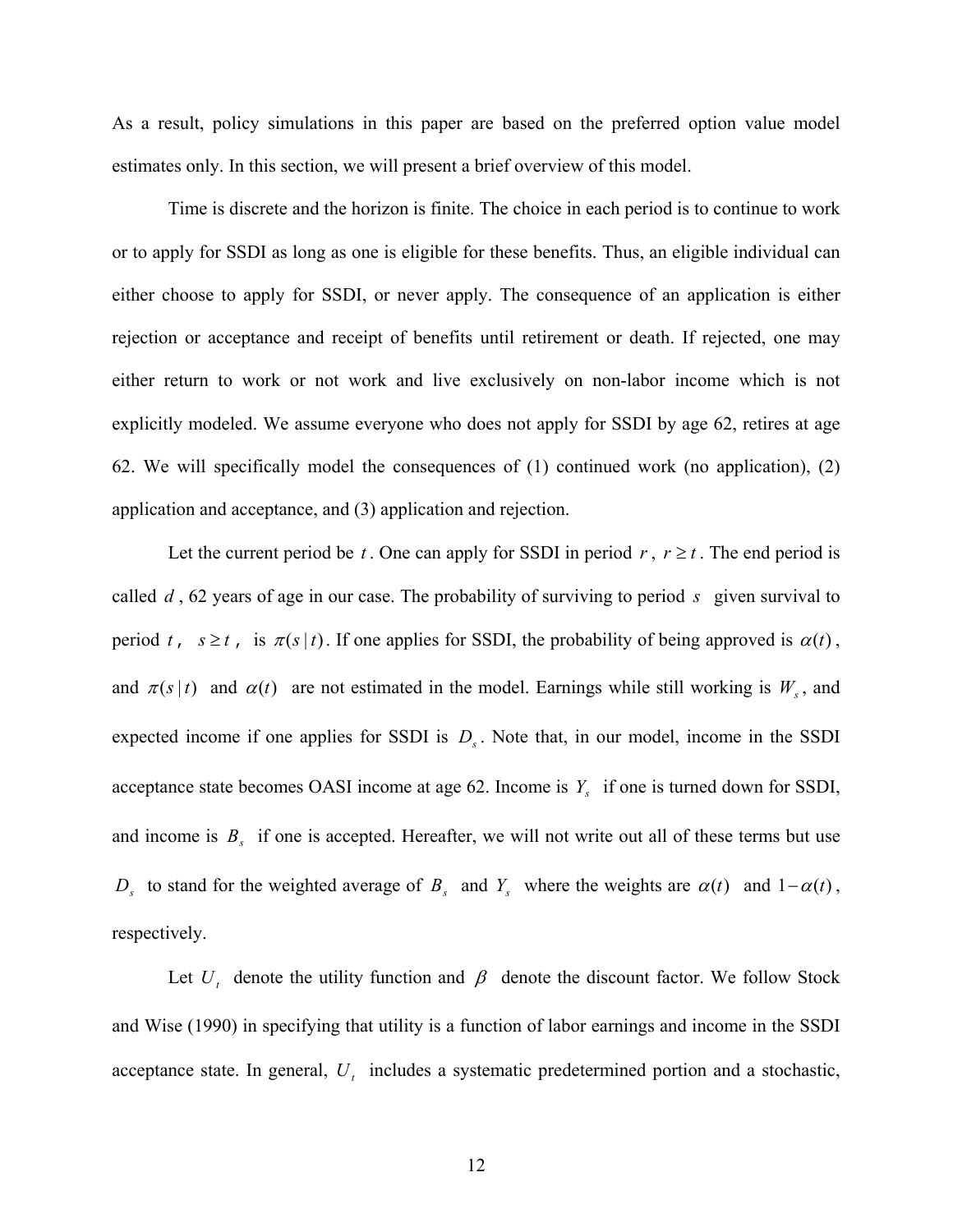random portion. We assume that income may produce more or less utility after application for SSDI. Application timing decision depends on several incentives which consist of factors affecting individual preferences for consumption and leisure, labor earnings, SSDI benefits, health condition, socio-demographic characteristics, job characteristics and work conditions such as employer accommodation following onset, and institutional details of the SSDI program. In this context, at any given period, postponing application may provide higher current consumption and higher future potential benefits due to continued labor market activity, but may also lead to lower current leisure consumption and higher discomfort from work. Utility in the pre-application state is given by (1) and utility in the post-application state are given by (2):

$$
U_W(W_s) = (W_s)^\gamma + \omega_s \,,\tag{1}
$$

$$
U_D(D_s) = \kappa^{\gamma}(D_s)^{\gamma} + \xi_s, \qquad (2)
$$

 $\kappa$  and  $\gamma$  are the utility function parameters which represent the relative value of income in the post-application state to income in the pre-application state and risk aversion relative to income variability, respectively. The disturbances are assumed to be independent over people and time. One can calculate the utility of applying for SSDI payments at various periods.

The utility value at time *t* of applying for SSDI at time  $r \ge t$  is denoted as  $\sum_{s=t}^{r-1} \pi(s \mid t) \beta^{s-t} U_W(W_s) + \sum_{s=r}^{d} \pi(s \mid t) \beta^{s-t}$ =  $=\sum_{r=1}^{r-1}\pi(s|t)\beta^{s-t}U_{W}(W_{s})+\sum_{r=1}^{d}$ *s r*  $D^{U_s}$  $\sum_{r=1}^{r-1} \tau(s \mid t) \theta^{s-t} H(M) + \sum_{r=1}^{d} \tau(s \mid t) \theta^{s-t}$ *s t W s*  $V_t(r) = \sum_{s} \pi(s \mid t) \beta^{s-t} U_w(W_s) + \sum_{s} \pi(s \mid t) \beta^{s-t} U_D(D_s(r))$ 1  $\pi(s|t)\beta^{s-t}U_{w}(W_s)+\sum_{\tau(s|t)\beta^{s-t}U_{\tau}(D_s(r))$  and the problem is to maximize  $E_r[V_r(r)]$  over *r*. The value of applying for SSDI now (period *t*) is  $=\sum_{s=t}^d\pi(s\,|\,t)\beta^{s-1}$ *s t*  $D^{U_s}$  $V_t(t) = \sum_{k} \pi(s|t) \beta^{s-t} U_D(D_s(t))$ . To define the problem more conveniently, define the expected value of applying for SSDI in year *r* minus the expected value of doing so now as  $G_t(r) = E_t(V_t(r)) - E_t(V_t(t))$ . This is the gain, evaluated at period *t*, from postponing SSDI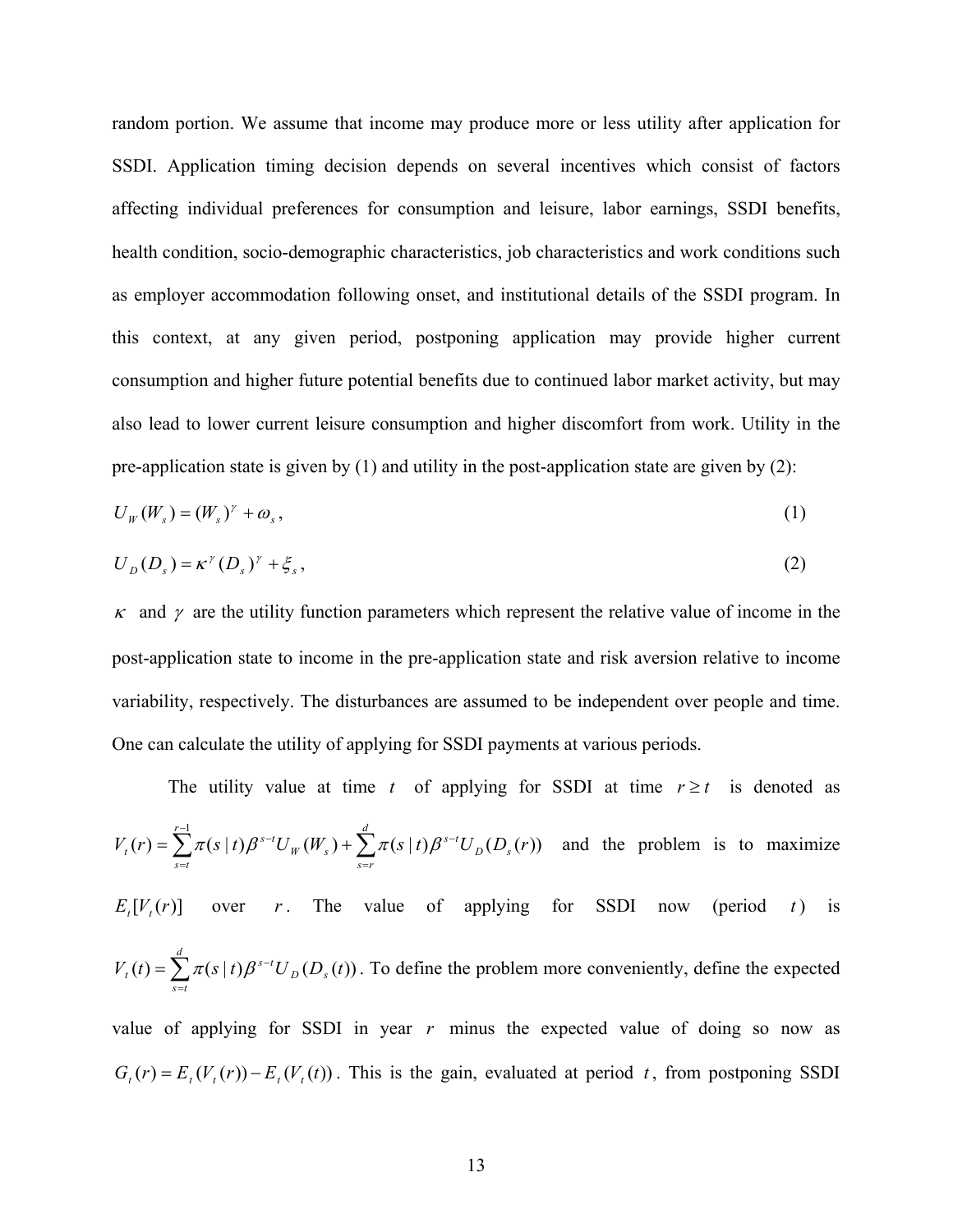application until period  $r$ . It can be decomposed into two parts, a systematic term, the exogenous portion of utility associated with applying for SSDI in period  $r$ , and a stochastic portion of utility. If we define  $r^* = \arg \max_{r} E_t[V_t(r)]$ , then the person postpones SSDI application if  $G_t(r^*) = E_t(V_t(r^*)) - E_t(V_t(t)) > 0$ , i.e. if the option value  $G_t(r^*)$  is positive. The next step is to find the maximum  $g_i(j)$  over *j*, this is  $g_i(j^*)$ , where  $j^*$  is the year in which application for SSDI occurs.

Following Daula-Moffitt (1995), we add an observable variable vector  $\mathbf{x}$  to the original utility functions described in equation (1) and we denote the effects of this vector by  $\delta$ . Thus, the utility function in the work state takes the form  $U_w = Y^{\gamma} + \underline{x}^{\gamma} \underline{\delta} + \varepsilon$ . Here the idea is to include some fixed utility differences between the pre-application state and post-application state. These are different from the marginal utility differences we imposed originally, but they also reflect the relative valuations of the pre-application state and post-application state. The *x* vector includes years of education, dummies for race, marital status, employer accommodation, health conditions and for being a white collar worker.

The parameters of the option value model to be estimated are:  $\kappa$  and  $\gamma$  (utility function parameters),  $\beta$  (discount factor), and  $\delta$  (Daula-Moffitt parameters). We assume that the random component of the utility function is normally distributed. We provide a brief report of the estimation results in Table 6. Option value model produces mostly significant and economically meaningful parameter estimates. Utility function parameter estimates we obtain are in line with results from previous studies and Daula-Moffitt parameter estimates are consistent with reduced form model findings. Additional education or accommodation by employers increases the utility of earnings relative to SSDI, discouraging application and being African-American leads to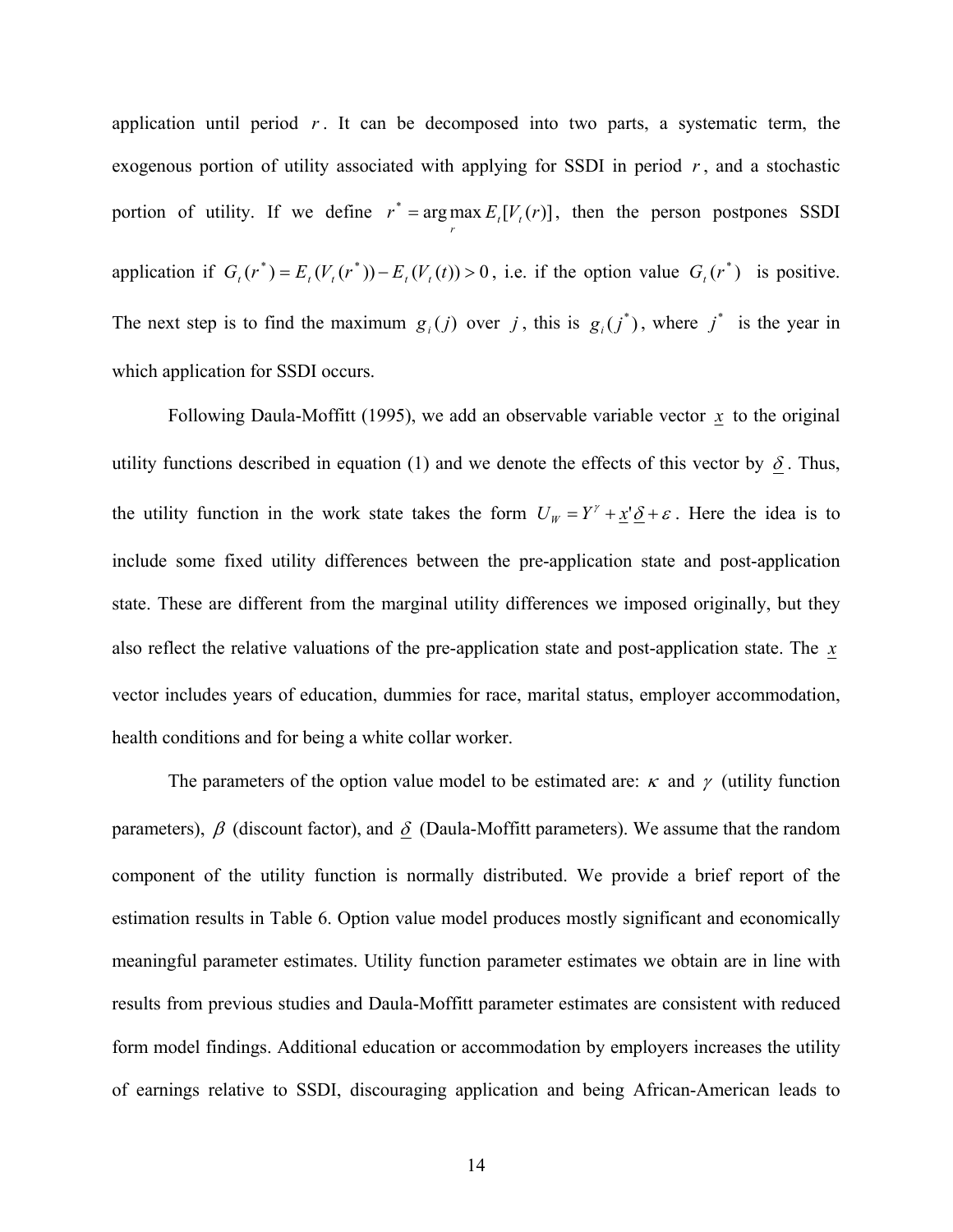shorter duration to SSDI application. There is evidence some health conditions lead to more rapid application than others. Musculoskeletal conditions, such as back, neck and spine problems, or arthritis lead to a relatively longer duration until SSDI application since these conditions tend to be chronic compared to cardiovascular conditions, such as stroke or heart attack, which tend to be acute.

 To summarize, our results show that while the severity of a work limiting health condition significantly affects the timing of SSDI applications, so do policy variables such as employer accommodation and the relative value of income in the application state to income in the work state. We then test the fitted distribution resulting from both the option value and the dynamic programming model versus the distribution estimated using life table methods in the original data. Our predictive power comparisons using both in-sample and out-of-sample data, we show that the option value model performs better than the dynamic programming model in terms of predictive power even though it may be less consistent with theoretical individual behavior. We also find that our option value model provides a better fit out-of-sample than insample. This point is very important in the context of policy analysis, since policy simulations require models that are able to predict actual responses to future policy changes. Thus, we conclude that our option value model provides a powerful tool for simulating policy changes. In what follows, we first present our data and then carry out simulations to see how effective the policy variables are and to obtain measures of policy effects on SSDI application behavior.

#### **Data**

Our data come from the first three waves of the Health and Retirement Study (HRS). The HRS is a longitudinal study of the health, wealth, income, and employment of primary

15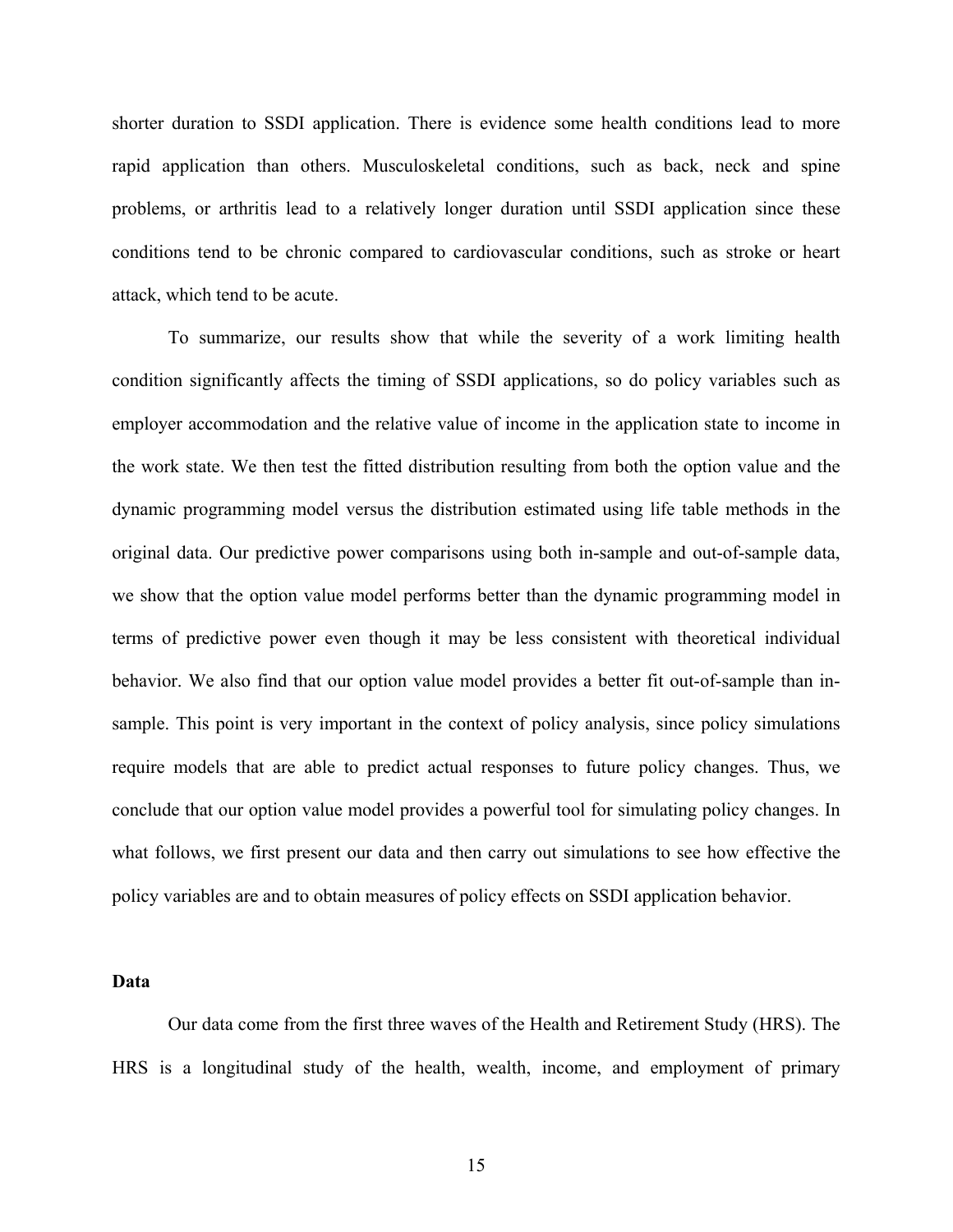respondents aged 51-61 in 1992 and secondary respondents (spouses or partners of these primary respondents) who were interviewed regardless of their age. Individuals were interviewed biennially, and five waves of data are currently available, three in final form. HRS data can be linked to restricted access SSA administrative data.<sup>4</sup> Three restricted access files are used in this study: The HRS Covered Earnings File, The Summary of Earnings and Projected Benefits (SEPB) File, and The Wage and Self-Employment Income in Covered and Non-Covered Jobs File. HRS includes a module on disability with detailed questions about SSDI applications and awards. Data on individuals' demographic characteristics, labor force participation, employment, and health status are also available in separately designed sections. The income section provides data on benefits, income, and wealth holdings. We also use additional sources of data. The Lewin Group created a Public Use File which includes state level data on SSDI and Supplemental Security Income (SSI) programs as well as state level descriptive variables for the years 1974 through 1993. The data contain initial SSDI allowance rates for each state computed as the number of people awarded SSDI benefits at the initial state level screening process divided by the total number of initial applications in that state. These data are used to form the probabilities of acceptance.<sup>5</sup>

We draw our sample from persons who reported a work limiting health problem in Wave 1 (1992) or Wave 2 (1994) of the HRS as defined by a positive response to the question "Do you have an impairment or health problem that limits the kind or amount of paid work you can do?" Of these individuals, we kept those with permanent conditions (impairments expected to last for more than three months) who were working for someone else (not self-employed) at the onset of their work limiting health condition. Individuals were asked when their condition first began to bother them, and this date is used as the onset of the health problem. They were also asked if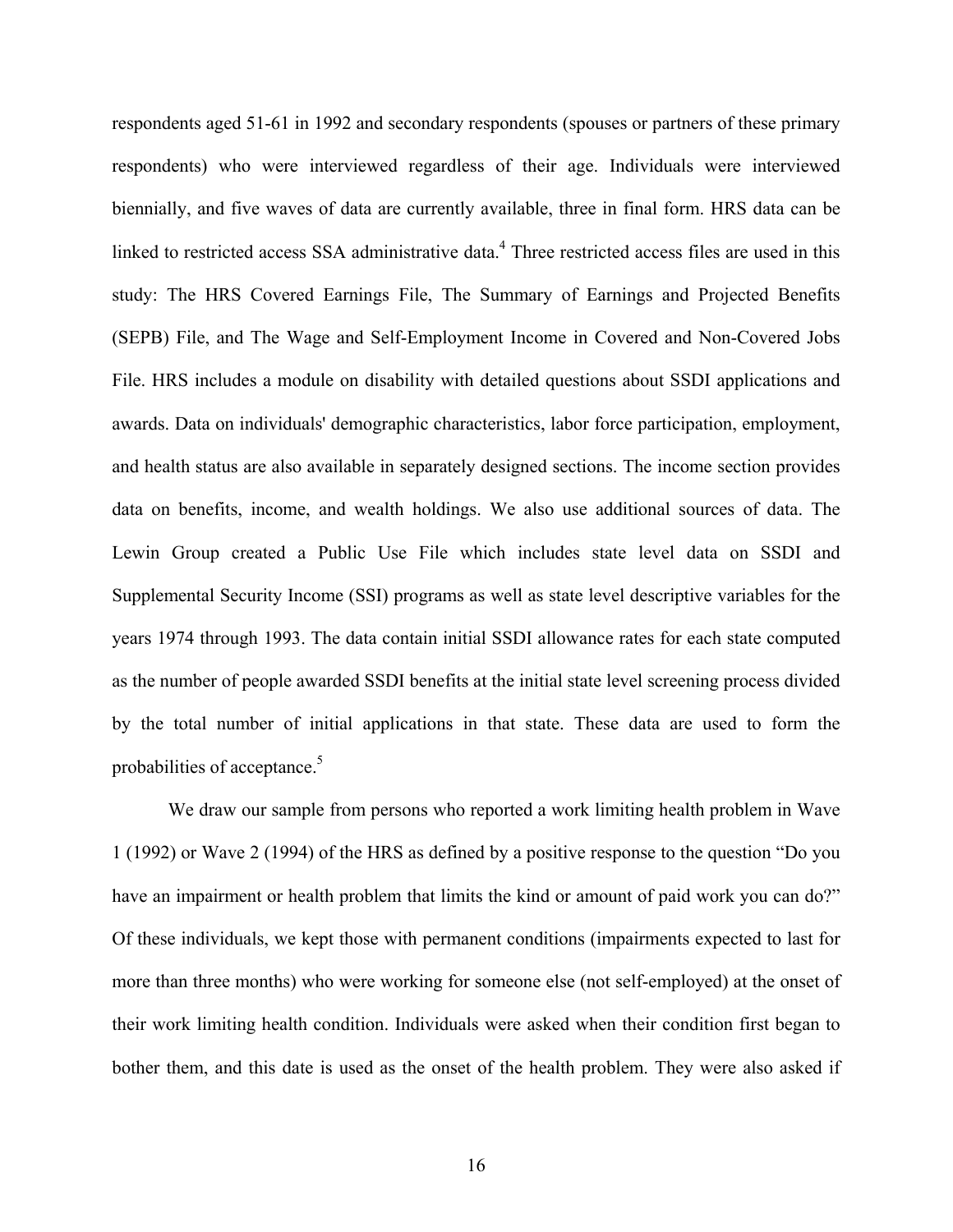they applied for SSDI benefits. For those who applied, their spell ends at the year of application. SSDI benefit award status can be obtained using the income section of the survey. Our final sample consisted of 1,085 individuals (592 men and 493 women). <sup>6</sup> Table 4 provides descriptive statistics of the key variables used in our analysis.<sup>7</sup>

The time unit in our analysis is a biennial period since the date on SSDI award status and income during the survey period are known over biennial periods. We calculate utility from the stream of labor earnings in different states and the potential SSDI benefits which would result from application for each period of potential application. We construct other inputs which are assumed to be exogenous to the model. We include all of these measurements and predictions in our option value model in order to analyze the decision to apply for SSDI.

Table 5 is a life table that describes the distribution of spell length from onset to application by gender for our sample. The first column shows the number of periods since the first period of eligibility after the onset of a work limiting health condition. The next four columns show the number of men who apply within the period; who are censored within the period; their hazard rate; and their probability of surviving to the beginning of the period. The next four columns show these same values for women. The hazard rate is greatest in the first period both for men and for women. Nonetheless, only about a quarter of the sample apply for SSDI in the first period (first two years following onset). The vast majority of workers who experience the onset of a work limiting health condition do not apply for SSDI in the first two years but wait to apply. The hazard rate declines after the first period, and the longest observed spell is 16 periods (32 years) for men and 15 periods (30 years) for women. These life tables establish that there is substantial variation in spell lengths from onset to application.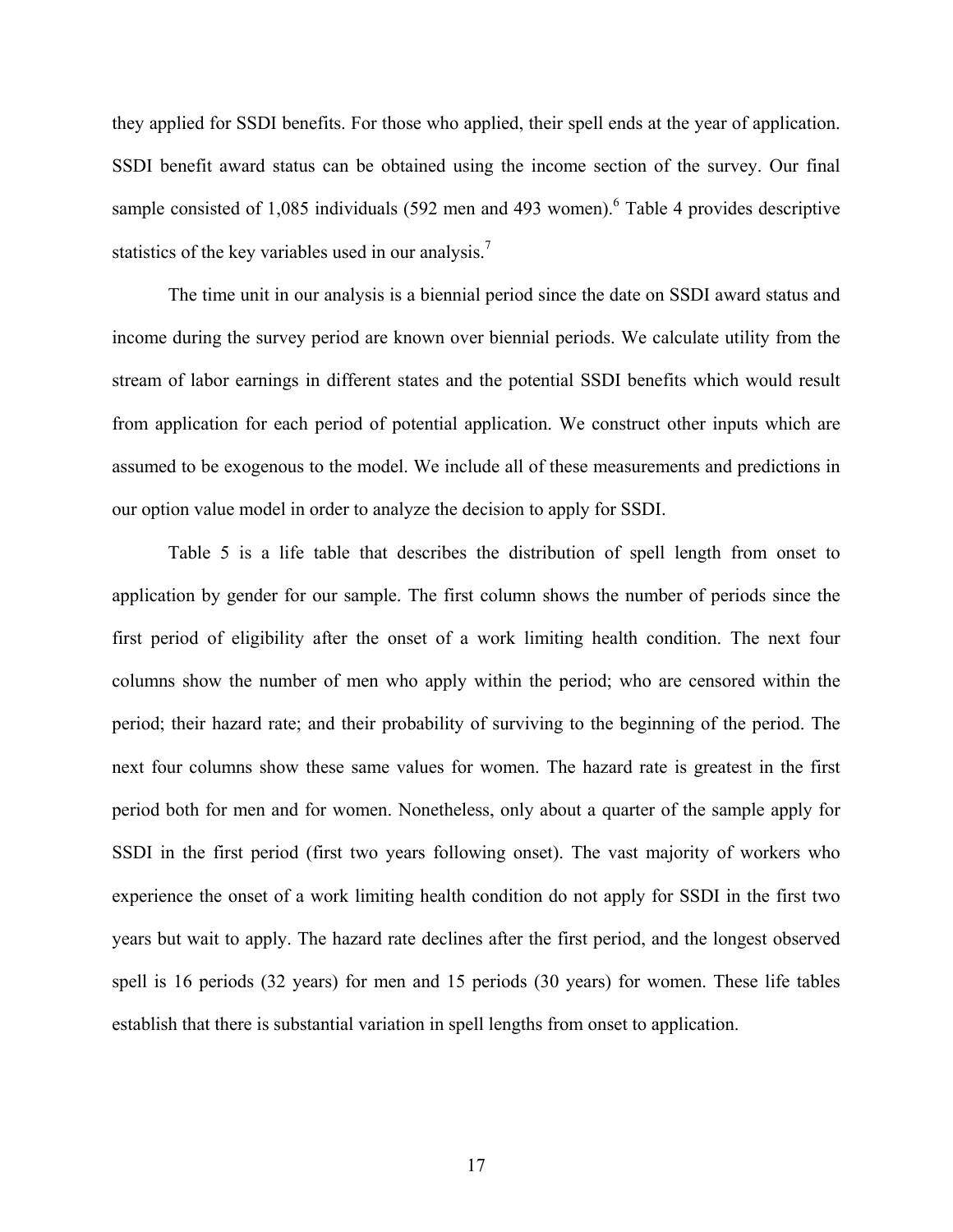#### *Policy Variables*

We consider three types of disability policy reforms: changing the benefit amounts, changing program eligibility stringency by changing the acceptance rates, and extending employer accommodation to all individuals with work limiting health conditions. We construct these three policy variables from HRS and Lewin data. Using actual earnings histories (and predictions of them when histories are not available), we compute potential PIAs following SSDI program rules.<sup>8</sup> We need to project SSDI benefit rules for years after 2000, and for this purpose we assumed that the institutional details of the SSDI program do not change except as described by statute in 2000. We assume potential SSDI recipients know and act on this information. Annual SSDI benefits are then converted into real dollars. We include the initial SSDI allowance rates in our computation of expected income in the application state. In our econometric model,  $Y_s$  is the labor earnings in the no application state, and  $D_s$  is the weighted average of the applied and accepted state income  $(B_s)$  and the applied and rejected state labor earnings  $(W_s)$ . The weights are given by the initial allowance rates. These rates are available at the state level. Higher benefit levels and allowance rates are expected to increase the application rates as well as the speed at which individuals apply for SSDI benefits. Employer accommodation is based on a question to the individual asking "if the employer did anything special for the individual at onset so that she or he could remain at work". Accommodation by employers is expected to decrease the application rates and increase the length of time during which an employee stays on a job and does not apply for SSDI (see Burkhauser *et al*., 1999 and Burkhauser *et al*., 2002 for evidence).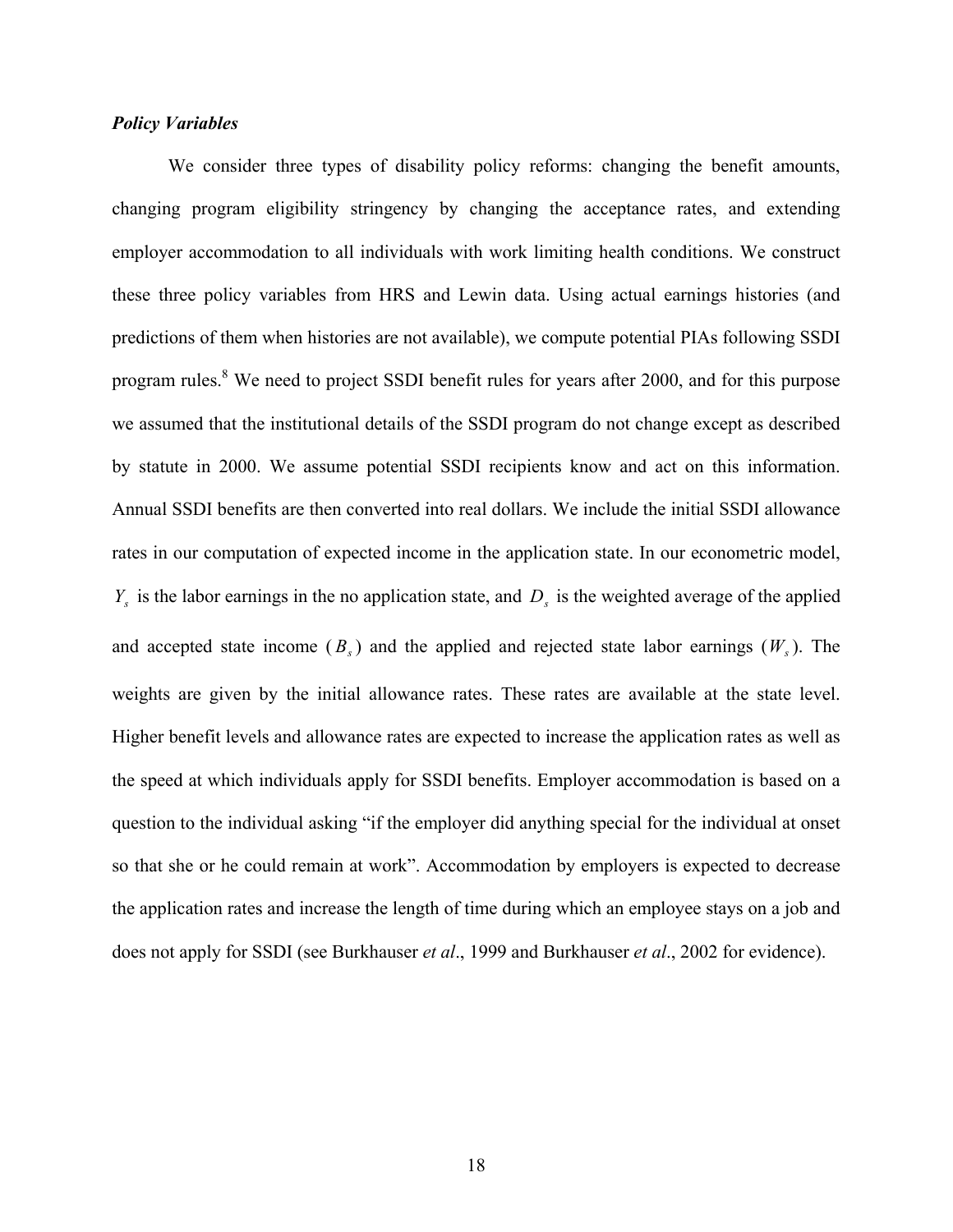#### **Results**

Policy analysis is straightforward within the framework of dynamic structural models. After we estimate the unknown structural parameters using the observed data under the current policy regime, we predict behavior under a different policy regime by computing new exit rates. Because we do not model federal or state policy making or the employers' behavior concerning the accommodation decision, our estimates will be upward biased to the extent this potential endogeneity problem affects our simulations.

Using our option value model estimates, we simulate the effects of these policies holding all else constant. Then, for each policy scenario, the estimated parameter value is used to simulate application probabilities at each possible spell length. In other words, we re-evaluate each person's application probability in our sample at each time period using the estimation results from the option value model. The predicted application probabilities implied by the new policy provide a new distribution function for the probability of application by spell length. We then compare them with the baseline application probabilities under the current system from the Normal version of option value model estimates. In the baseline case, which is not shown in our tables, 19 percent of men and 14 percent of women apply for SSDI benefits within the first two years following the onset of a work limiting health condition. These figures go up to 54 percent for men and 50 percent for women when we consider the first ten years after the onset. Twenty years after the onset 67 percent of both men and women will apply, and finally when we consider all the period over the lifetime 72 percent of individuals will apply. The estimated spell length is 15.42 years for men and 15.90 years for women.

 The simulation results based on the option value model are presented separately for women and men. In Tables 7-9, we summarize the comparison of the baseline policy with the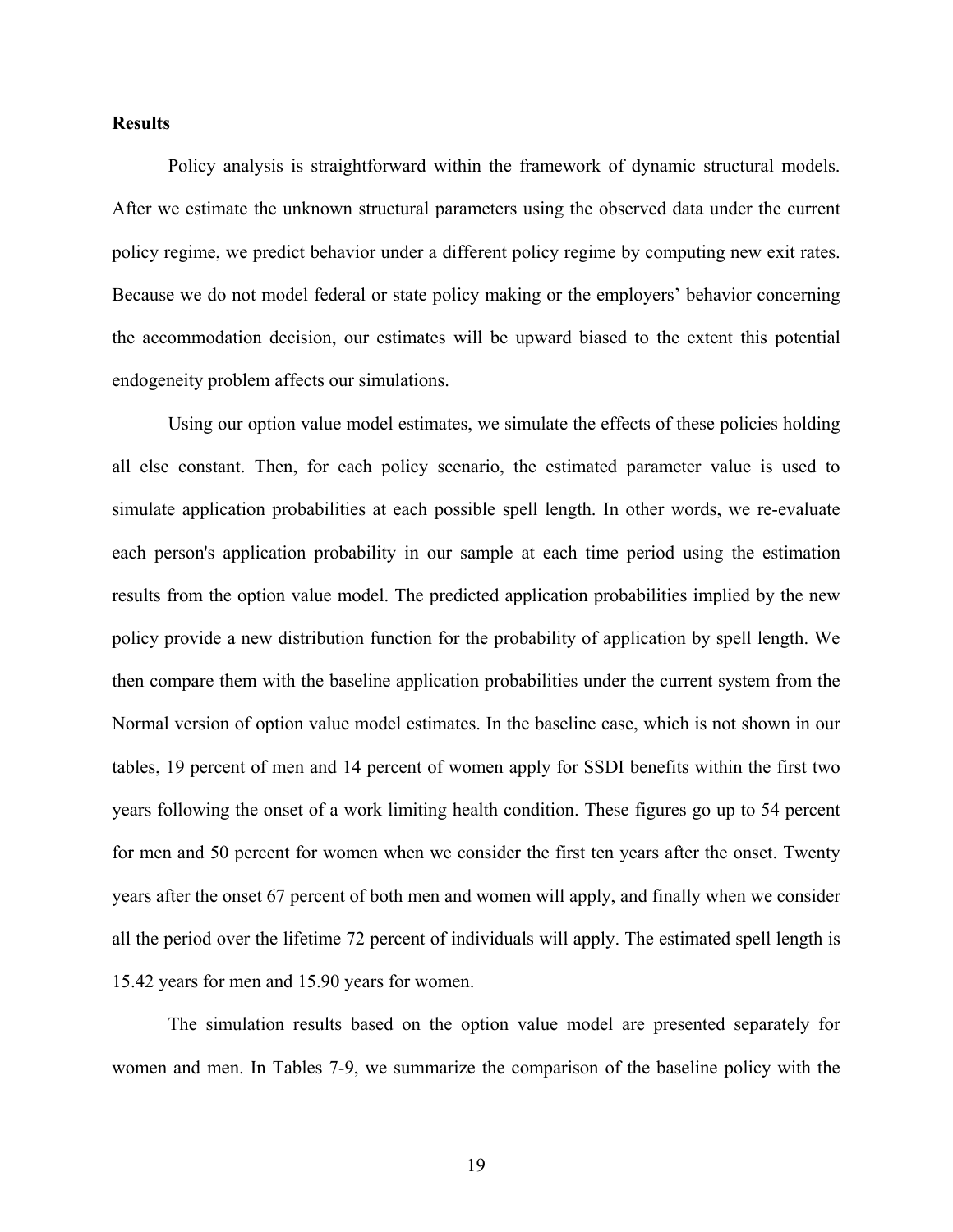simulated policy change in terms of the speed of application. We report in the first row the estimated percentage of the population who exit within the first two, ten, and twenty years and any number of years since the onset of a health condition under each change in policy. Then, in the second row, we present the percentage change in these proportions of applicants relative to the baseline case. In the third and the fourth rows, we present the new expected spell length due to the policy change and the change in expected spell length relative to the baseline case, respectively. Here the spell length refers to the time to application once a work limiting health condition is experienced. Hence, an increase in spell length implies smaller program costs since application is delayed to older ages. As the application is delayed, the time on SSDI rolls will be shorter, and the burden on SSDI caseloads will be lower. For reference, we present the baseline values for each of these percentage changes together with the corresponding elasticities for the benefit and acceptance rate changes. Simulation results are also presented in Figures 2-6. Each figure shows the effect of a policy change as a comparison of the cumulative baseline probabilities, predicted under the current SSDI policy in our sample period, with the predicted cumulative probabilities under the hypothetical simulated policy based on option value estimates.<sup>9</sup>

#### *Benefit levels*

 To simulate the effects of changes in the generosity of the disability program on applications, each worker's expected SSDI benefit level is altered up or down by 10 percent. A change in the benefit level is assumed to have no influence on income available from other sources. Using the original set of coefficient estimates, a new distribution of exit rates is recalculated using the estimated parameters of the model. The distribution after the hypothetical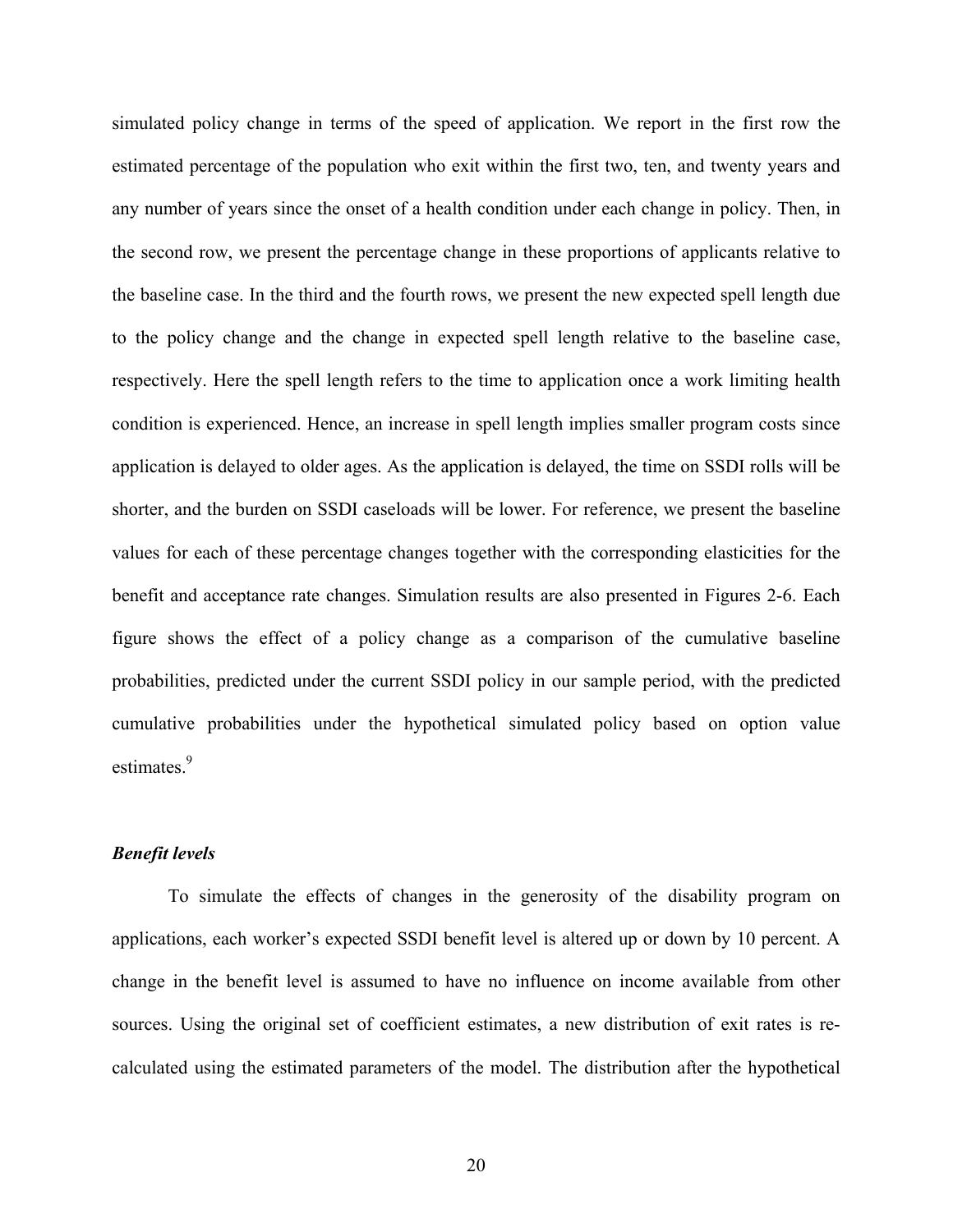policy change is compared to the original distribution.

Tables 7a and 7b consider a 10 percent increase and a 10 percent decrease in benefit levels, respectively. Since the same percentage increase or decrease in a variable may have asymmetric effects, it is necessary to look at both increases and decreases. Figures 2a (men) and 2b (women) show that increasing the benefit levels by 10 percent shifts the predicted cumulative application rates up for both men and women. The simulation for men predicts an increase in the proportion of applicants by 5.33 percent within the first two years following the onset of a condition (column 1), implying an estimated application elasticity of 0.533 with respect to the benefit levels (see Table 7a). This elasticity is estimated to be 0.334 when we consider a period of ten years. Our elasticity estimate falls to 0.190 when we consider the effect over the lifetime (column 4). However, this does not imply smaller policy impact. We find that this policy change also decreases average spell length for men by 3.22 percent, i.e. individuals are induced to apply sooner when their expected benefits are increased by 10 percent holding all else constant including expected earnings. These two effects together imply an increase in the SSDI caseloads that is much greater than the one implied by looking at application rates.

If the benefit levels were decreased by 10 percent, then the cumulative application rates would be lower than under the current system as shown in Figures 3a and 3b. The application rates for men are reduced by 5.31 percent within the first two periods, and by 2 percent over all periods (see Table 7b). A 10 percent decrease in benefit levels also increases the mean spell length by 3.32 percent and decreases the average duration on the SSDI rolls. Therefore, the caseloads would decrease with this policy change. Results for women are similar even though women seem to be less sensitive to changes in benefit levels. The estimated application elasticity within the first two years is 0.459 with respect to benefit level increases and 0.403 with respect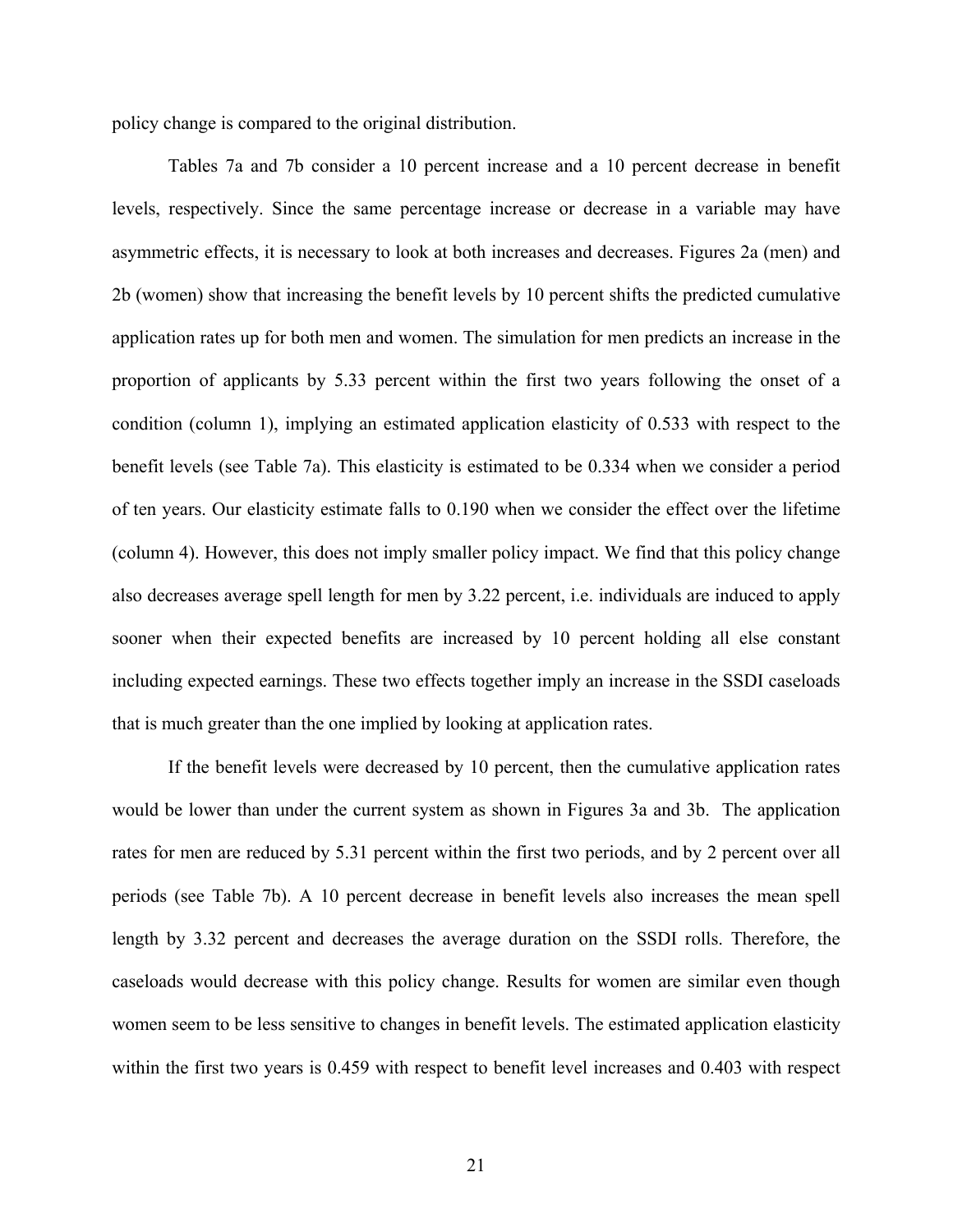to benefit level decreases. Finally, note that for both men and women, percentage increases and decreases in benefit levels have symmetric effects.

#### *Acceptance rates*

Next, we consider the effect of changing the acceptance rates by 10 percent. These simulation results are presented in Tables 8a and 8b as well as in Figures 4 and 5. Cumulative application rates at each period go up with a 10 percent increase in acceptance rates. This policy change implies much higher rates of application than the policy change of increasing the benefit levels by 10 percent, hence much lower labor force participation rates. The fraction of applicants in the sample of men goes up by 15.67 percent within the first two years and within the first ten years 4.73 percent more men are induced to apply for SSDI. The elasticity goes down to 0.322 when we extend the period to all the years. Overall, this policy change leads to a decrease in the mean spell length by 7.03 percent increasing average time on the SSDI rolls substantially. The effects for women are again smaller than the effects for men. The proportion of women applying rises by 10.77 percent within the first two years and by 2.10 percent over all periods. The mean spell length for women goes down by 4.14 percent. These results suggest a considerable increase in SSDI caseloads for both men and women if the requirements to get on SSDI are relaxed by increasing the acceptance rates by 10 percent.

We then consider a restriction of benefit eligibility by decreasing the acceptance rates by 10 percent. This simulation suggests a downward shift in the time profile of application, so people are induced to apply later (see Figures 5a and 5b). Estimated elasticity of applications with respect to the decreases in acceptance rates is 1.155 for men and 0.353 for women within the first two periods. Over all periods, these elasticities are reduced to 0.29 and 0.11 for men and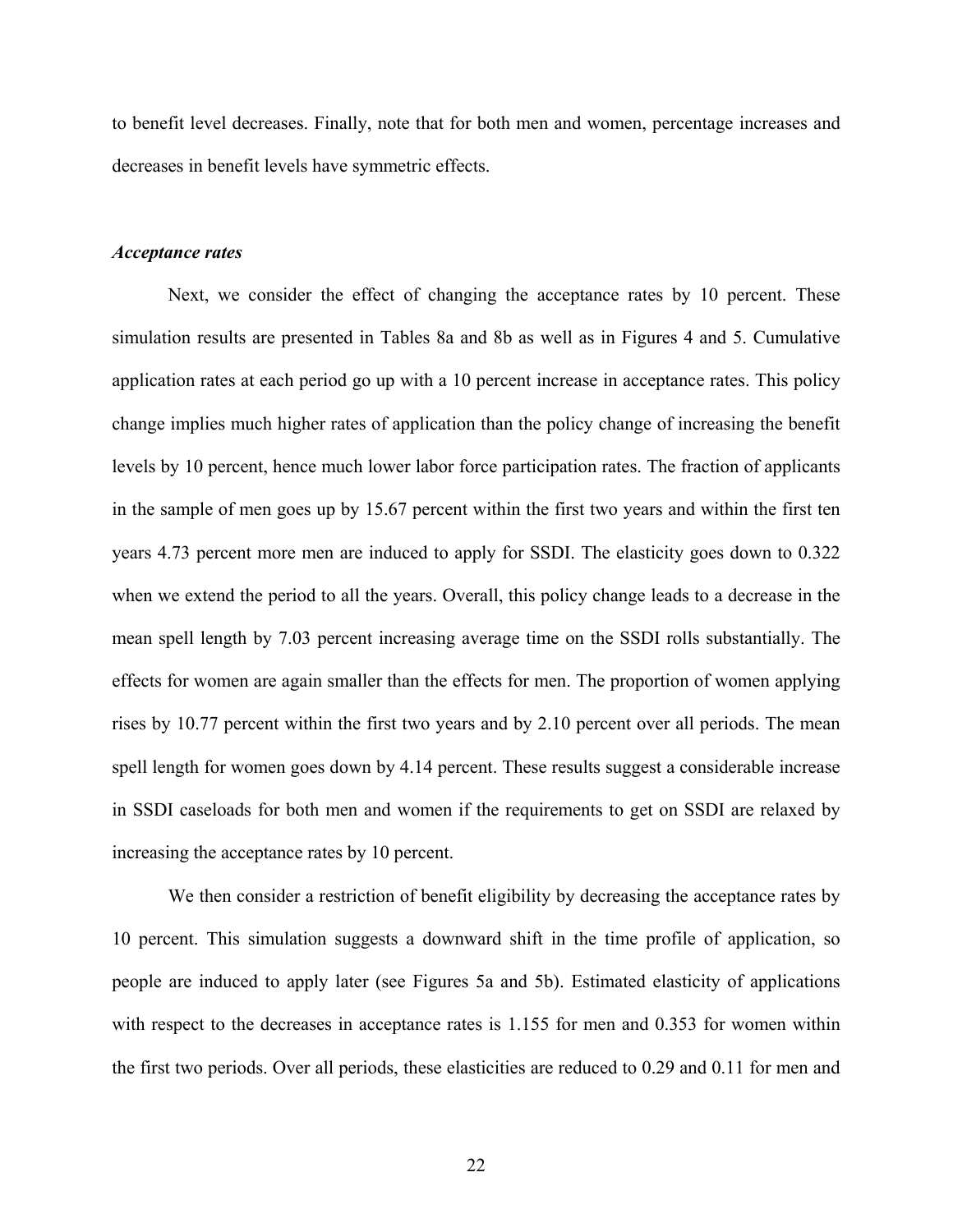women, respectively. The mean spell length for men would be 5.86 percent higher than what it is under the current system, whereas it would be only 1.93 percent higher for women. In contrary to the case of benefit changes, increases and decreases in acceptance rates produce asymmetric effects for both men and women; individuals are more sensitive to increases in the acceptance rate than to decreases. Another point to note is that the difference between men and women is more pronounced in the case of changes in acceptance rates than in benefit levels.

#### *Employer accommodation*

 Another policy measure to consider in addition to changing the SSDI program rules is employer accommodation at the onset of a health condition. Above we established that the majority of individuals who experience a health condition stay in the workforce for a significant period following the onset. Employer accommodation, in this context, emphasizes that individuals with work limiting health conditions can work. In order to see to what extent accommodation facilitates delayed application, we simulate the effect of universal employer accommodation. For this purpose, we set this dummy variable equal to one so that everyone in our sample is accommodated by their employer at the onset of a work limiting health condition. The results are reported in Table 9 and presented graphically in Figures 6a and 6b. We find that this policy change decreases the fraction of male applicants by 20.62 percent within the first two years. When we consider all periods, there is still 7.77 percent decrease in the application rates and the mean spell length is extended by 12.89 percent. The effect of employer accommodation is smaller for women than for men. Proportion of women who apply for SSDI benefits within the first two years following the onset is reduced by only 13.83 percent. As a result of this policy change, the mean spell length for women increases by 7.15 percent. Since the application rates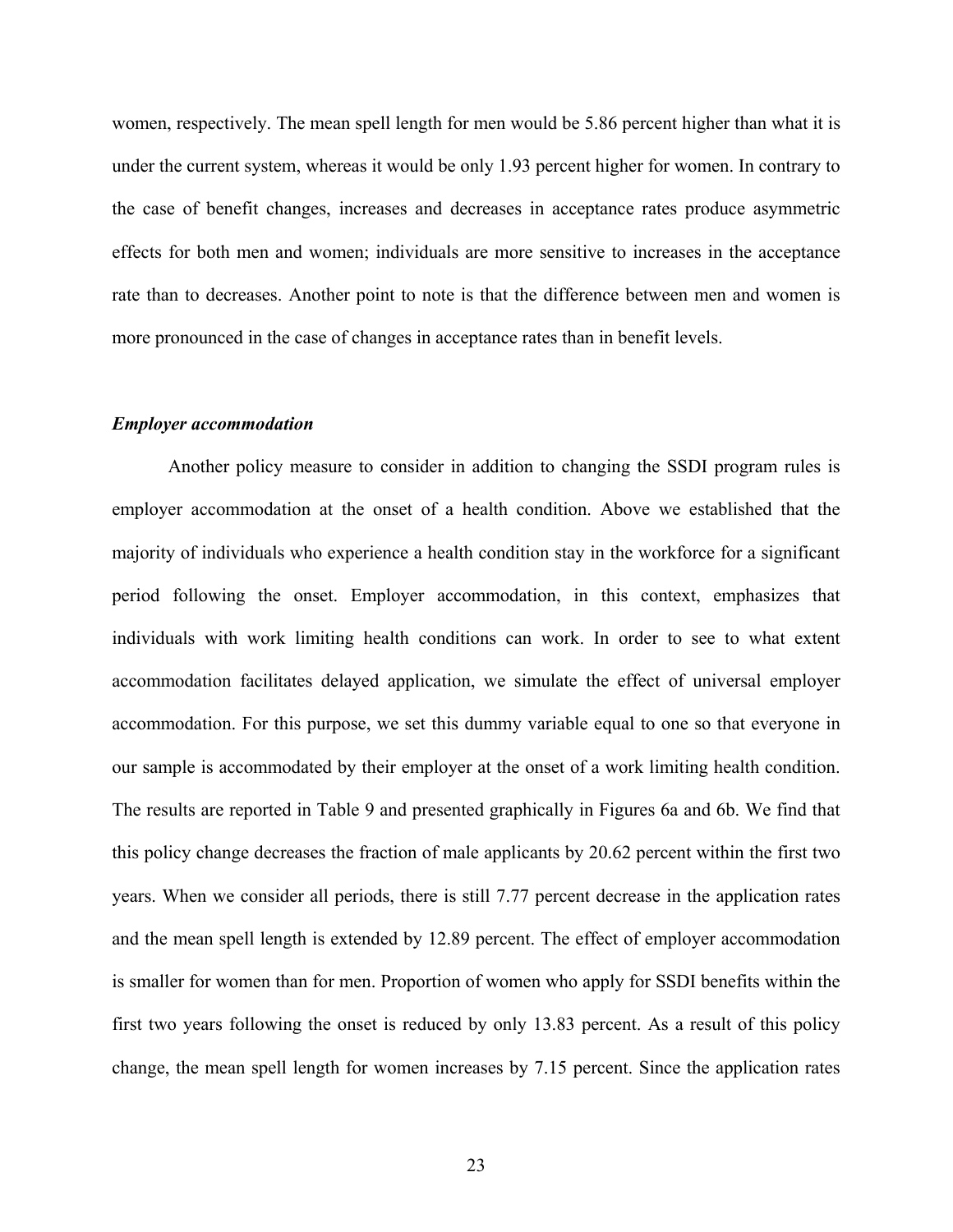go down and mean spell lengths go up, we can conclude that extending employer accommodation would lead to reductions in SSDI caseloads.

 Are these estimates too high or too low? First, we compare our results to those reported in Burkhauser *et al*. (1999) and Burkhauser *et al*. (2002). In Table 10a, we summarize these results and compare them to the ones in this paper (last column). These papers only focused on the percentage increase in the first period benefit levels and acceptance rates. Here, we look at a hypothetical percentage increase in all periods. In addition, this past work did not explicitly model the application decision. Therefore, one needs to keep in mind that the elasticities are not identical and the empirical models do not allow for direct comparison. When we consider the elasticities within the first 5, 10, and 15 years, our elasticity of proportion of applicants with respect to expected benefit increases are smaller than the ones in Burkhauser *et al*. (1999) and in Burkhauser *et al*. (2002). Our acceptance rate elasticities, on the other hand, are almost always higher when compared to the Burkhauser *et al*. (2002) findings. Our elasticity for men over all periods is 0.32 which is within the range of Parsons (1991) and Halpern and Hausman (1986) estimates of 0.4 and 0.3, respectively. In the case of employer accommodation, we predict 17 percent decrease in applications for men and 10 percent decrease in applications for women within the first 5 years after onset. These are again smaller compared to the Burkhauser *et al*. (1999) and Burkhauser *et al*. (2002) estimates. Also for longer spell lengths, our option value model predicts smaller changes in the proportion of applicants due to universal employer accommodation than the earlier hazard model.

 In Table 10b, we use figures reported in Kreider (1999) and Kreider and Riphahn (2000) as benchmark and compare them to our estimates for an eight-year period (last column). Both of these studies consider any application while we analyze first application decision only.

24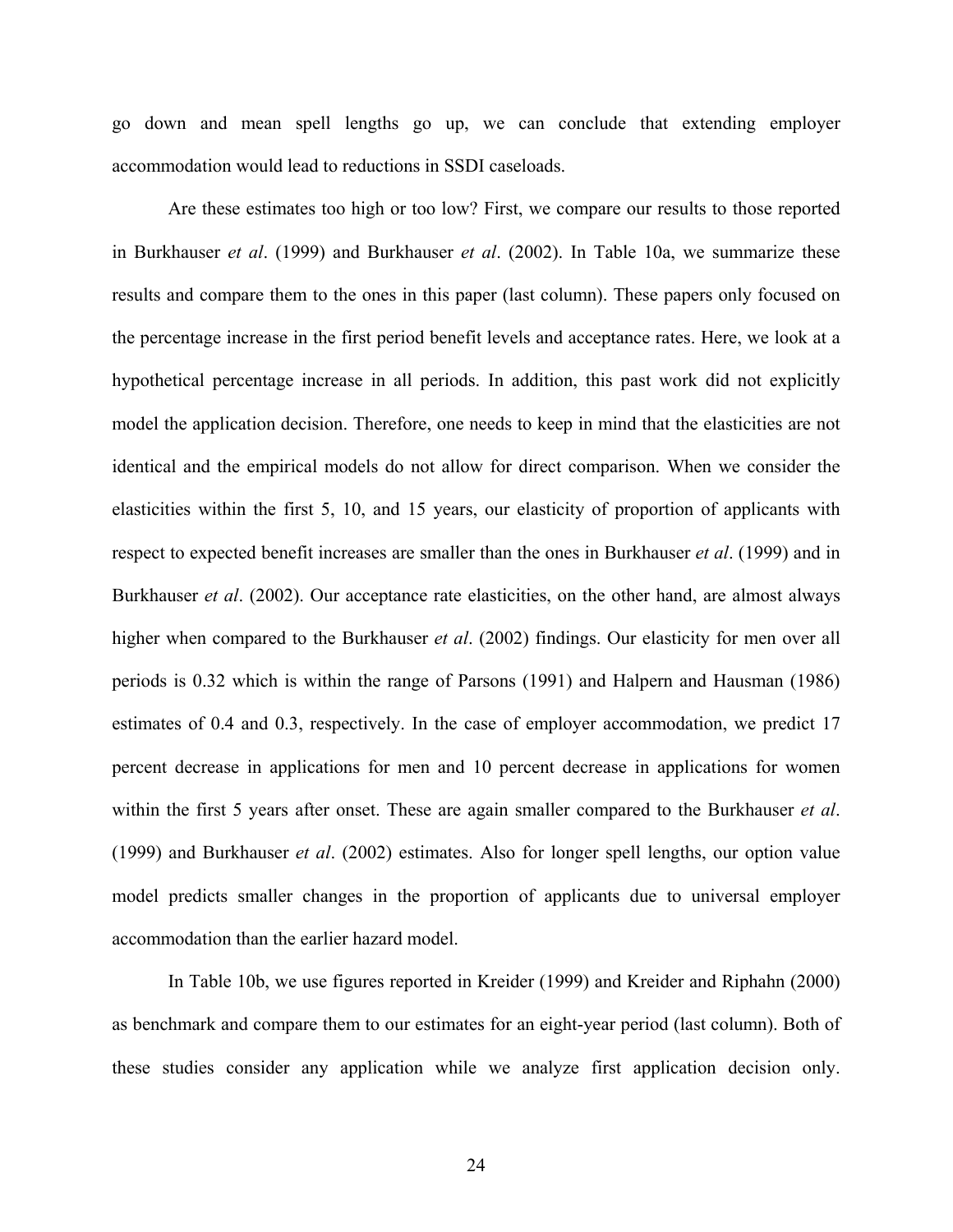Moreover, the Kreider and Riphahn (2000) study does not differentiate between applications for SSDI and SSI programs. While not directly comparable, our policy impact estimates suggest smaller responsiveness of applications to benefit changes but greater responsiveness in the case of acceptance rate changes. This may be due to differences between re-application and first application decisions. Changes in benefit levels and acceptance rates may influence first application decision differently than it influences reapplication and appeal decisions.

 Finally, we find that women are less sensitive to any kind of policy change we consider, whereas Burkhauser *et al*. (2002) results suggest the opposite. Kreider and Riphahn (2000) results indicate that women are more sensitive to benefit level changes whereas men are more sensitive to acceptance rate changes. In addition, both Kreider and Riphahn (2000) and our findings support that individuals respond more to increases than to decreases regarding the changes in benefit levels or acceptance rates.

#### **Conclusion**

 In this paper, we carry out policy simulations based on the option value model of optimal timing of disability application in Burkhauser *et al*. (2003). We explore which policy measures are relevant for influencing the SSDI application timing and how they actually affect workers' behavior. For this, we use our option value model parameter estimates to predict application timing under hypothetical SSDI policy reforms. Three separate policy changes are considered: changes in the benefit levels, changes in acceptance rates, and universal employer accommodation. Our main contribution is to study the effects of policy changes on the speed of application. We claim that, from a policy analysis perspective, it is more relevant to focus on how the policy variables affect the distribution of spell length rather than the proportion of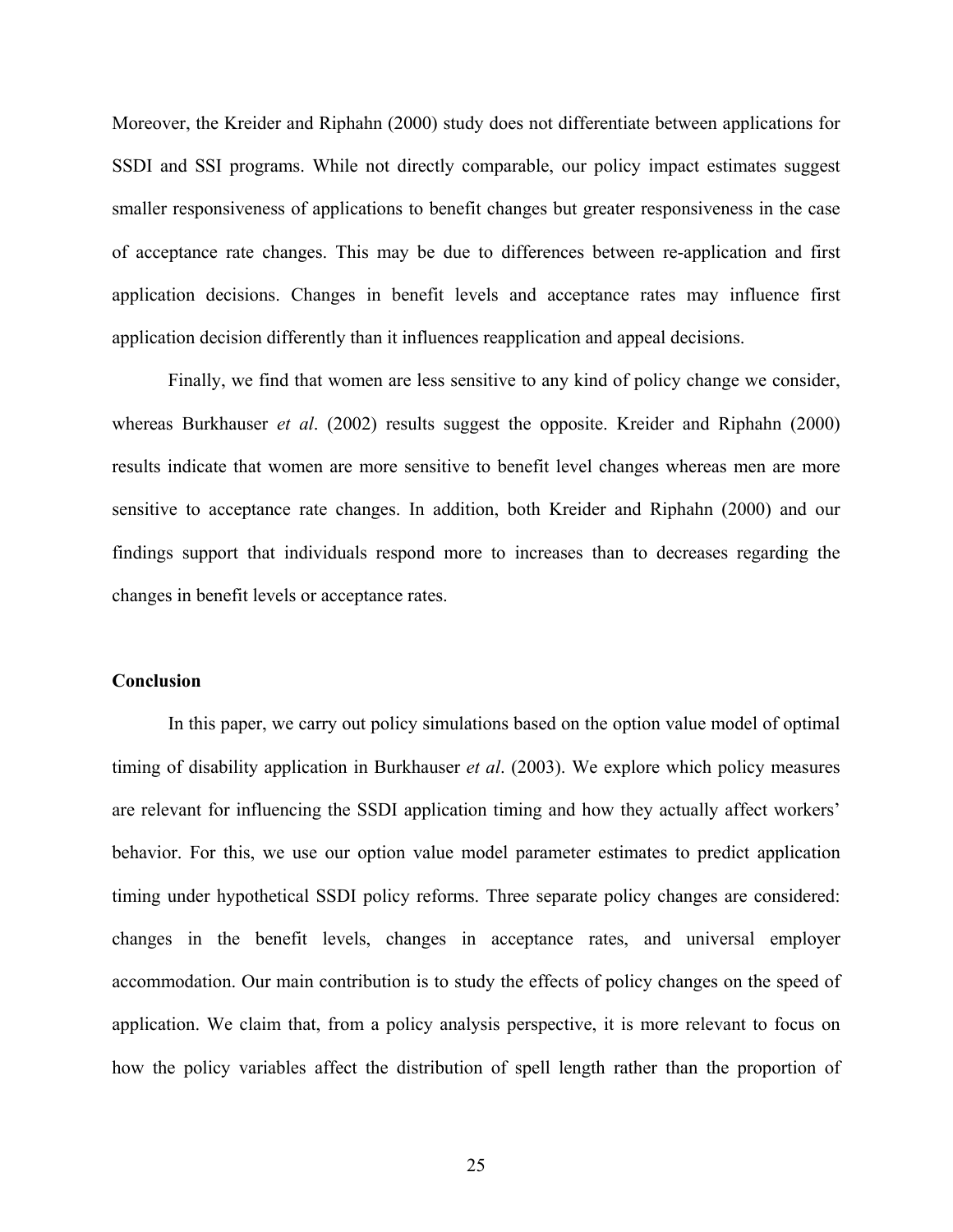applicants.

In general, our simulation results provide evidence that application timing can substantially be affected by policy variables. We look at policy effects on application rates as well as on expected spell lengths. Our results show that time to application varies inversely with benefit levels and acceptance rates and that these policy changes will have substantial effects on SSDI caseloads. Higher benefit levels or acceptance rates lead to earlier applications. Employer accommodations appear to create a substantial delay in applications. The estimates for changes in benefit levels are generally small in relation to estimates reported in previous studies, while we predict larger effects of changes in acceptance rates. Moreover, our simulations provide evidence that men and women respond to variations in policy measures in different ways. In particular, women are less sensitive to policy reforms, and therefore, we would expect that the policy changes would have weaker effects on female participation rates.

 The simulations in this paper offer a partial picture of the potential effects of reforms. First, because we do not control for possible endogeneity, our estimates of elasticities should be viewed as upper bounds. Second, we abstract from modeling decisions about returning to work, applying for retirement or other programs such as SSI, SSDI appeals, saving and labor supply choices. Third, we do not consider changes in labor market conditions due to different macroeconomic scenarios. A more complete model would incorporate actual macroeconomic cycles to refine the predictions of specific historical policy changes. Finally, we assume rational expectations, as there is no uncertainty about the future conditions in the economy even though we are analyzing a long time period. However, there is certainly a trade-off between the degree of reality of theoretical assumptions and computational tractability. Adoption of more detailed and complex models would capture the reality better compared to a partial analysis, but they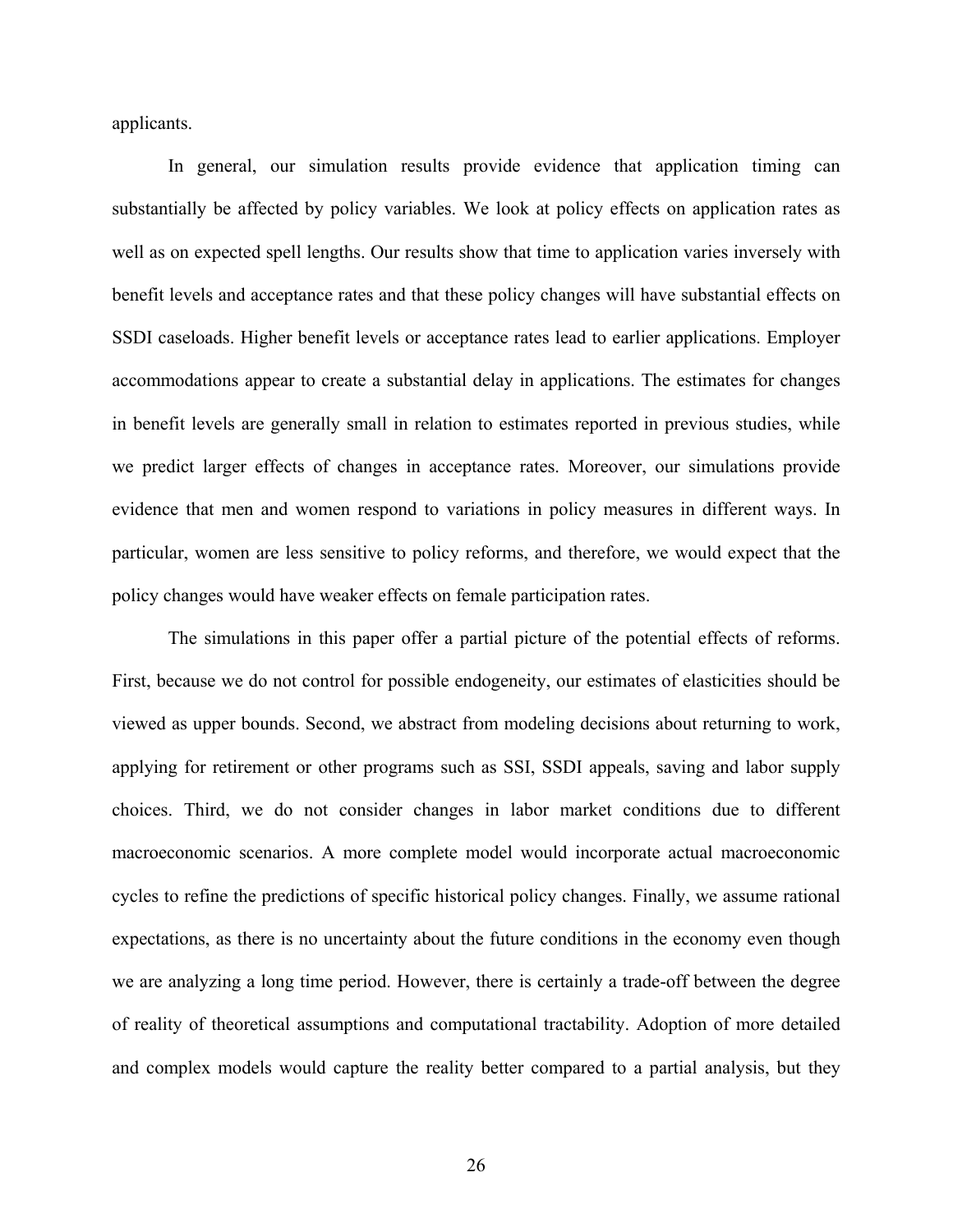pose other problems, as they require better micro data and computing resources.

## **Acknowledgements**

 This research is funded in part by the United States Department of Education, National Institute on Disability and Rehabilitation Research, cooperative agreement No. 13313980038.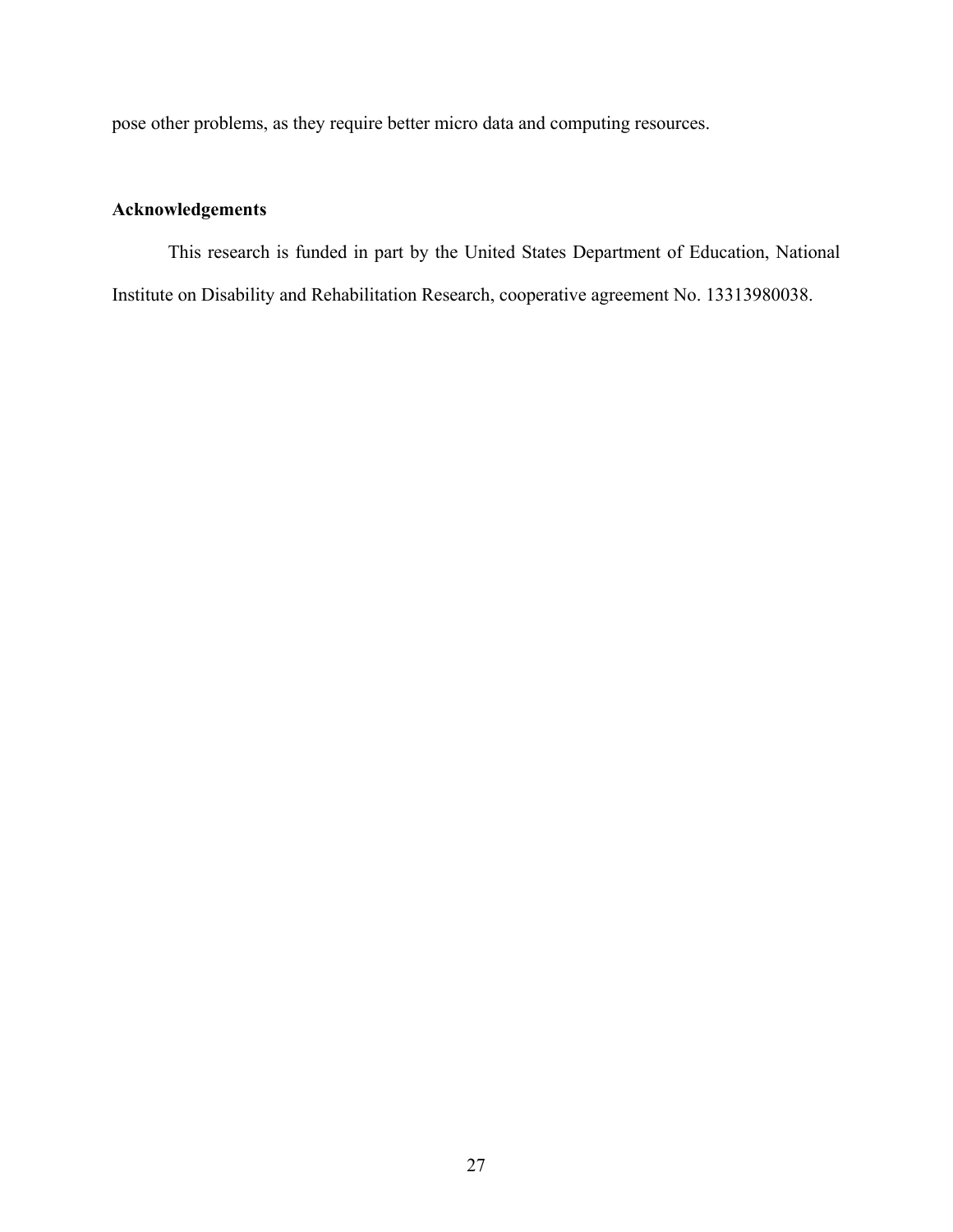#### **References**

- Acemoglu, Daron and Joshua Angrist (2001): "Consequences of employment protection? The case of the Americans with Disabilities Act," *Journal of Political Economy*, 109, 915–57.
- Autor, David H., and Mark G. Duggan (2003): "The Rise in the Disability Rolls and the Decline in Unemployment," *Quarterly Journal of Economics*, 118, 157 – 206.
- Bound, John (1989): "The Health and Earnings of Rejected Disability Insurance Applicants," *American Economic Review*, 79, 482-503.
- Bound, John and Richard V. Burkhauser (1999): "Economic Analysis of Transfer Programs Targeted on People with Disabilities," in *Handbook of Labor Economics*, O. C. Ashenfelter and D. Card, eds., Amsterdam: Elsevier Science, Vol. 3C, 3417-3528.
- Bound, John, and Timothy Waidmann (1992): "Disability Transfers, Self-Reported Health, and the Labor Force Attachment of Older Men: Evidence from the Historical Record," *Quarterly Journal of Economics*, 107, 1393-1419.
- Bound, John, and Timothy Waidmann (2002): "Accounting for Recent Declines in Employment Rates among the Working-aged men and Women with Disabilities," *Journal of Human Resources*, 37, 231-250.
- Burkhauser, Richard V., J. S. Butler, and Gulcin Gumus (2003): "Option Value and Dynamic Programming Model Estimates of Social Security Disability Insurance Application Timing," mimeo, Cornell University.
- Burkhauser, Richard V., J. S. Butler, and Yang-Woo Kim (1995): "The Importance of Employer Accommodation on the Job Duration of Workers with Disabilities: A Hazard Model Approach," *Labour Economics*, 2, 109-130.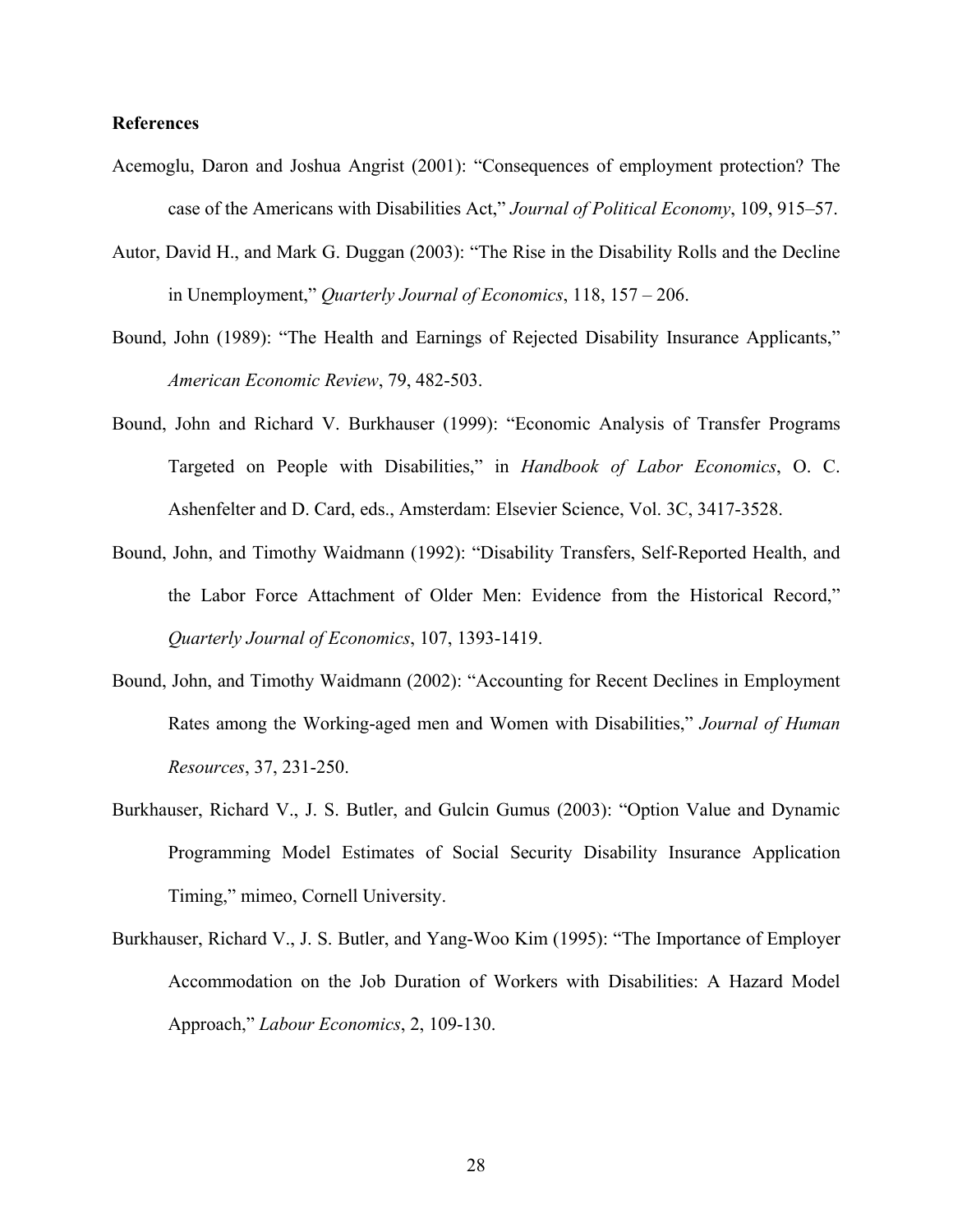- Burkhauser, Richard V., J. S. Butler, Yang-Woo Kim, and Robert R. Weathers, II. (1999): "The Importance of Accommodation on the Timing of Male Disability Insurance Application: Results from the Survey of Disability and Work and the Health and Retirement Study," *Journal of Human Resources*, 34, 589-611.
- Burkhauser, Richard V., J. S. Butler, and Robert R. Weathers II. (2002): "How Policy Variables Influence the Timing of Social Security Disability Insurance Applications," *Social Security Bulletin*, 64(1), 1-32.
- Danzon, Patricia M. (1993): "The Economic Implications of Public Disability Insurance in the United States," *Journal of Labor Economics*, 11, S170-S200.
- Daula, Thomas, and Robert Moffitt (1995): "Estimating Dynamic Models of Quit Behavior: The Case of Military Reenlistment," *Journal of Labor Economics*, 13, 499-523.
- DeLeire, Thomas (2000): "The Wage and Employment Effects of the Americans with Disabilities Act," *Journal of Human Resources*, 35, 693–715.
- Fisher, Gilbert and Melinda Upp (1996): "Growth in Federal Disability Programs and Implications for Policy," in *Growth in Disability Benefits, Explanations and Policy Implications*, eds. K. Rupp and D. C. Stapleton, Kalamazoo, MI: W. E. Upjohn Institute for Employment Research, 289 - 297.
- Gruber, Jonathan and Jeffrey D. Kubik (1997): "Disability Insurance Rejection Rates and the Labor Supply of Older Workers," *Journal of Public Economics*, 64, 1-23.
- Gumus, Gulcin (2002): "Dynamic Models of Social Security Disability Insurance Application Decision," unpublished Ph.D. dissertation, Department of Economics, Cornell University.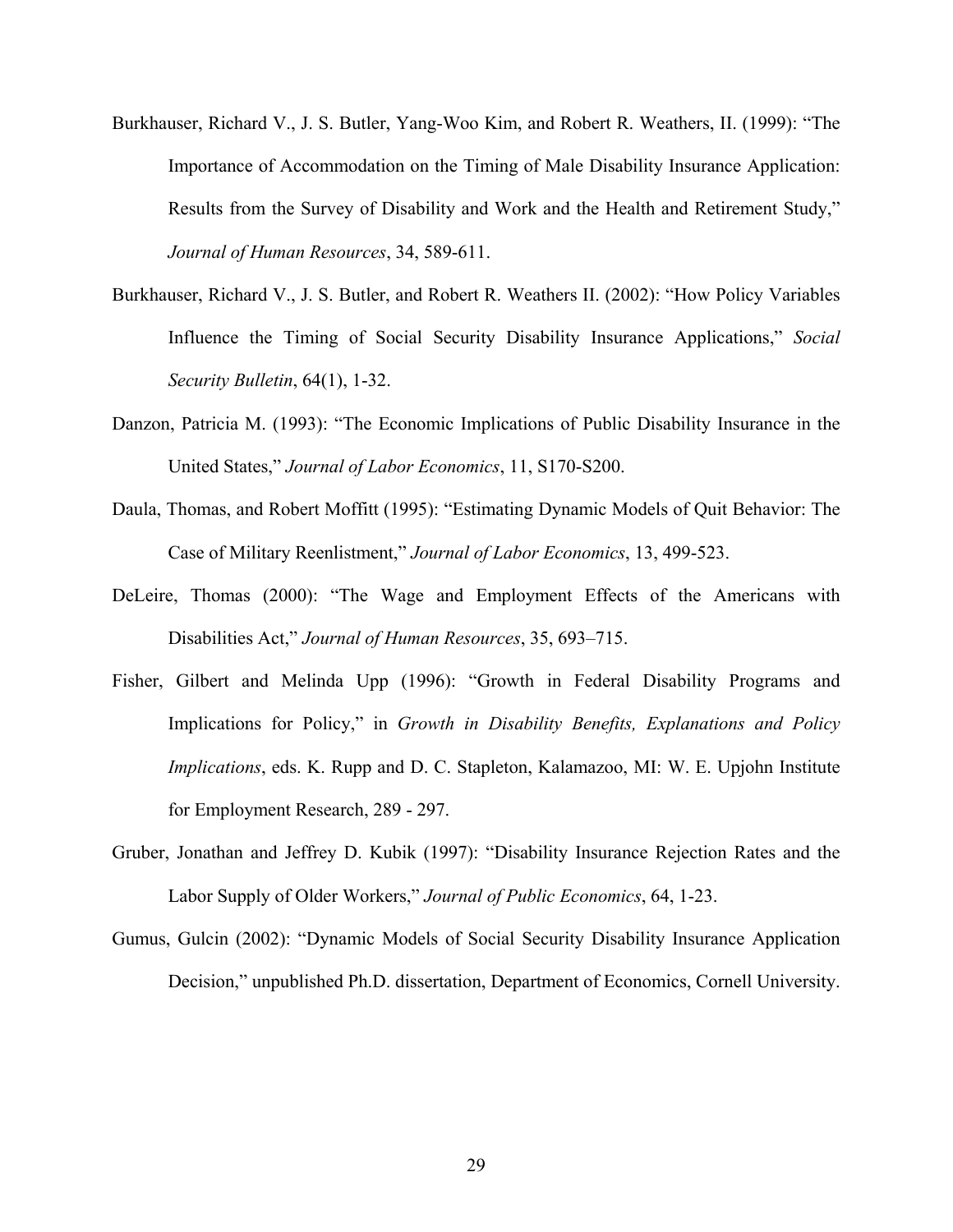- Halpern, Janice and Jerry A. Hausman (1986): "Choice under Uncertainty: A Model of Applications for the Social Security Disability Insurance," *Journal of Public Economics*, 31, 131-161.
- Haveman, R. and B. Wolfe (1984a): "Disability Transfers and Early Retirement: A Causal Relationship?," *Journal of Public Economics*, 24, 47-66.
- Haveman, R. and B. Wolfe (1984b): "The Decline in Male Labor Force Participation: Comment," *The Journal of Political Economy*, 92, 532-541.
- Haveman, R., P. De Jong, and B. Wolfe (1991): "Disability Transfers and the Work Decision of Older Men," *The Quarterly Journal of Economics*, 106, 939-949.
- Haveman, R. and B. Wolfe (2000): "The Economics of Disability and Disability Policy," in *Handbook of Health Economics*, eds. A. J. Culyer and J. P. Newhouse. Amsterdam: Elsevier Science, Vol.1B, 995-1051.
- Kreider, Brent (1999): "Social Security Disability Insurance: Applications, Awards, and Lifetime Opportunity Costs," *Journal of Labor Economics*, 17, 784-827.
- Kreider, Brent and Regina T. Riphahn (2000): "Explaining Applications to the U.S. Disability Program: A Semi-Parametric Approach," *Journal of Human Resources*, 35, 82-115.
- Leonard, Jonathan S. (1979): "The Social Security Disability Program and Labor Force Participation," NBER Working Paper No. 392.
- Leonard, Jonathan S. (1986): "Labor Supply Incentives and Disincentives for Disabled Persons," in *Disability and the Labor Market*, eds. Monroe Berkowitz and M. Anne Hill, 64-94. Ithaca, N.Y.: Industrial and Labor Relations Press.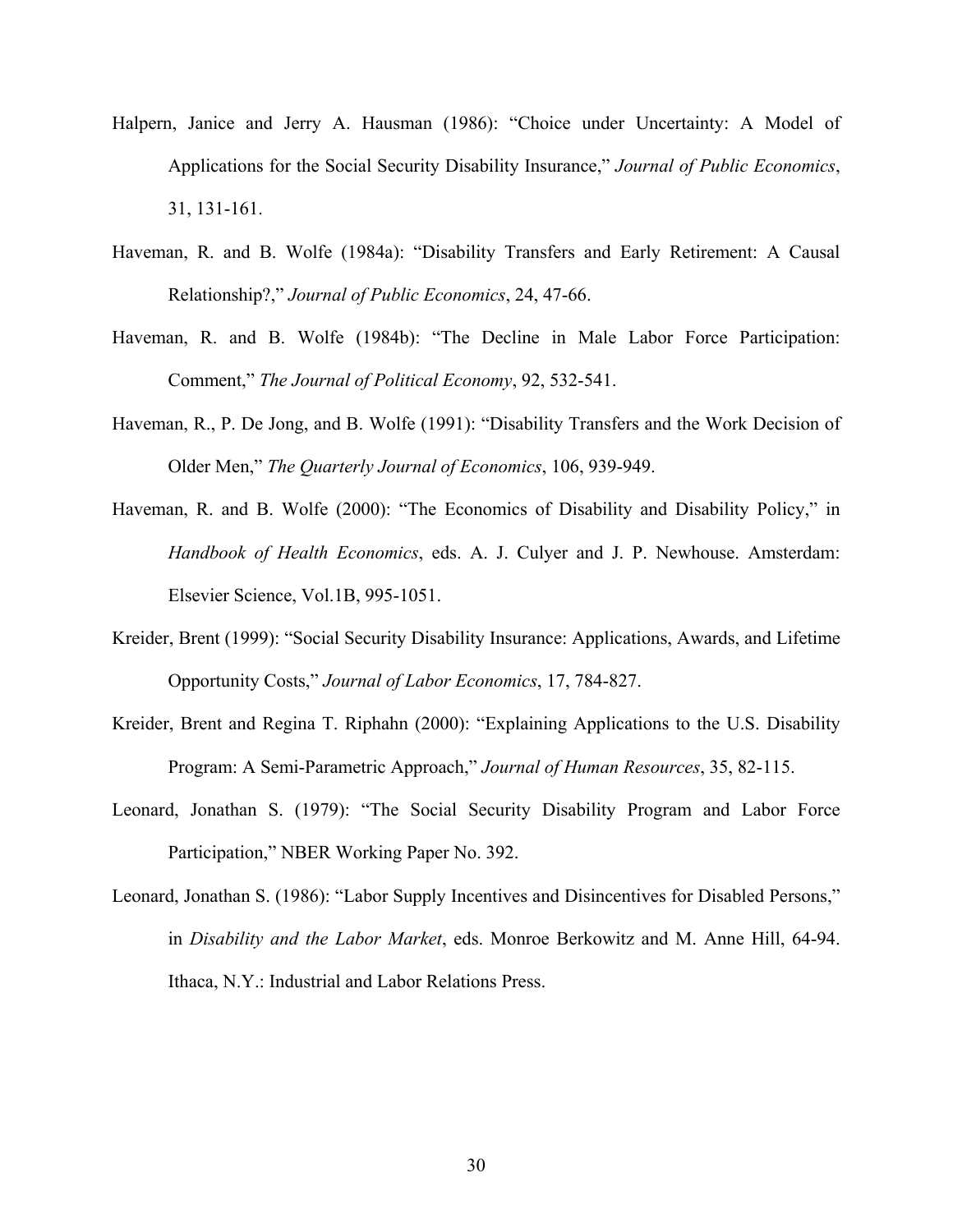- Lumsdaine, Robin L., James H. Stock, and David A. Wise (1992): "Three Models of Retirement: Computational Complexity versus Predictive Validity," in *Topics in the Economics of Aging*, David A. Wise, ed., Chicago: University of Chicago Press, 21-60.
- Mashaw, Jerry L. and Virginia P. Reno, eds. (1996): *The Environment of Disability Income Policy: Programs, People, History and Context. Disability Policy Panel Interim Report*. Washington, D.C.: National Academy of Social Insurance.
- Parsons, Donald O. (1980a): "The Decline in Male Labor Force Participation," *Journal of Political Economy*, 88,117-134.
- Parsons, Donald O. (1980b): "Racial Trends in Male Labor Force Participation," The *American Economic Review*, 70, 911-920.
- Parsons, Donald O. (1984): "Disability Insurance and Male Labor Force Participation: A Response to Haveman and Wolfe," *Journal of Political Economy*, 92, 542-549.
- Parsons, Donald O. (1991): "Self-Screening in Targeted Public Transfer Programs," *Journal of Political Economy*, 99, 859-876.
- Rupp, Kalman and Charles G. Scott (1996): "Determinants of Duration on the Disability Rolls and Program Trends," in *Growth in Disability Benefits, Explanations and Policy Implications*, eds. Kalman Rupp and David C. Stapleton, Kalamazoo, MI: W. E. Upjohn Institute for Employment Research, 139 - 176.
- Rupp, Kalman and David Stapleton (1995): "Determinants of the Growth in the Social Security Administrations Disability Programs - An Overview," *Social Security Bulletin*, 58, 43-70.
- Samwick, Andrew A. (1998): "New Evidence on Pensions, Social Security, and the Timing of Retirement," *Journal of Public Economics*, 70, 207-236.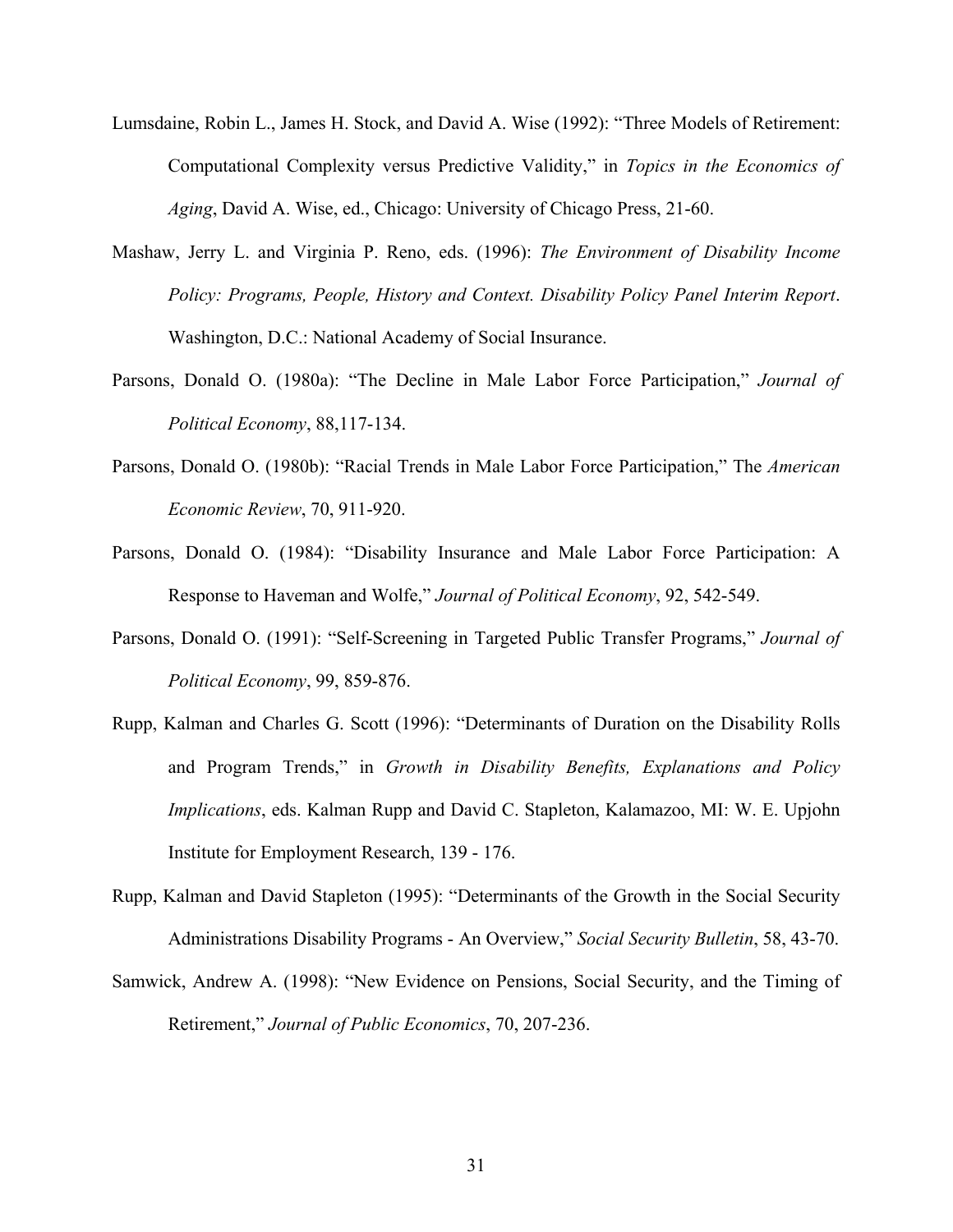- Samwick, Andrew and David A. Wise (2003): "Option Value Estimation with HRS Data" in *Labor Markets and Firm Benefit Policies in Japan and the United States*, eds. Seiritsu Ogura, Toshiaki Tachibanaki, and David A. Wise, Chicago: University of Chicago Press, 205-228.
- Slade, Frederic P. (1984): "Older Men: Disability Insurance and the Incentive to Work," *Industrial Relations*, 23, 260-269.
- Stapleton, David and Richard V. Burkhauser, eds. (2003): *The Decline in Employment of People with Disabilities: A Policy Puzzle*. Kalamazoo, MI: W.E. Upjohn Institute for Employment Research.
- Stock, James H. and David A. Wise (1990): "Pensions, the Option Value of Work and Retirement," *Econometrica*, 58, 1151-1180.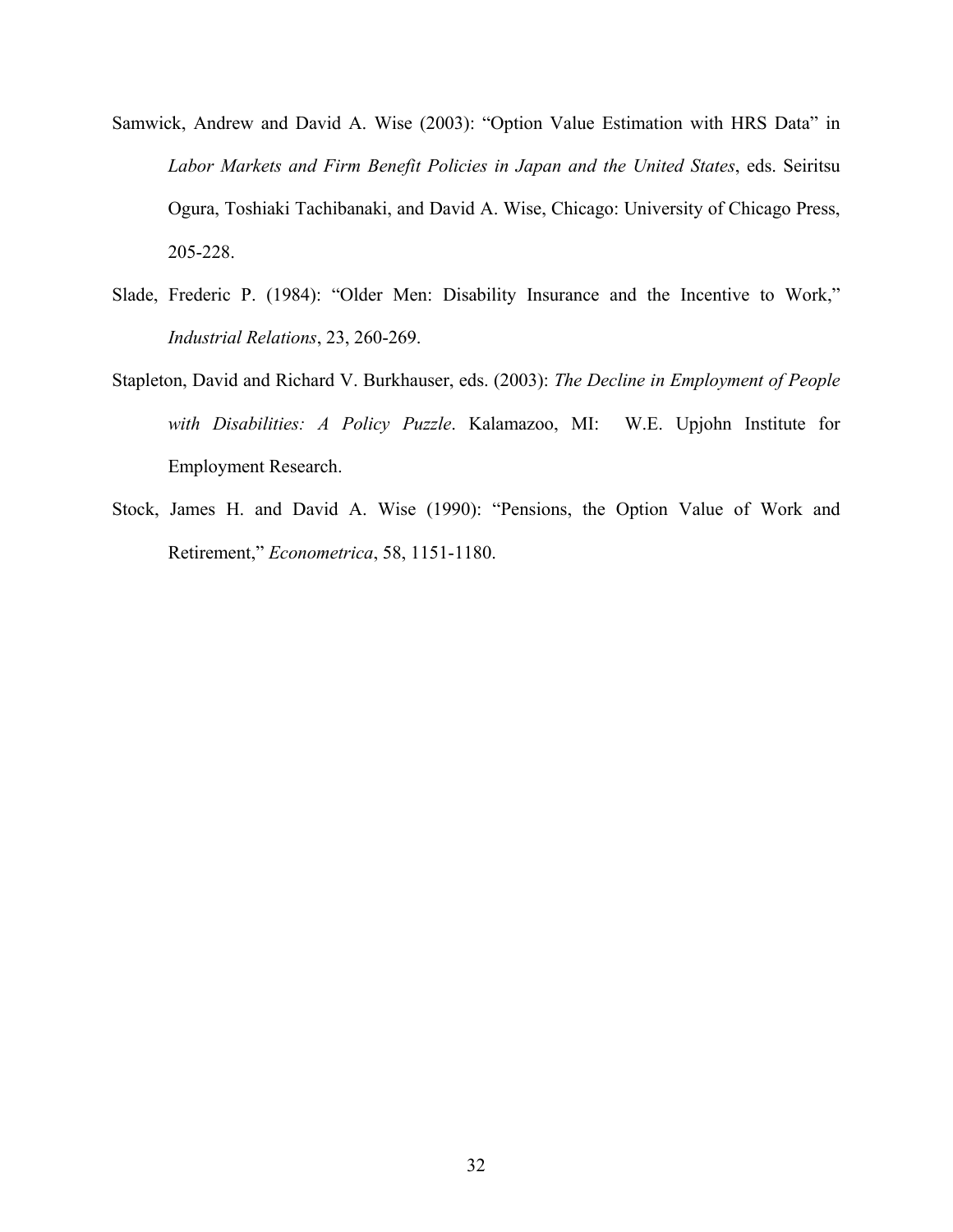## **TABLES**

## **Table 1: Literature review, simulation of changes in benefit levels**

|                            | <b>Analysis</b>                                                                                                                                                            | <b>Elasticity</b>                                                                                                            |
|----------------------------|----------------------------------------------------------------------------------------------------------------------------------------------------------------------------|------------------------------------------------------------------------------------------------------------------------------|
| Leonard (1979)             | Men aged 45-54 drawn from the 1972<br>Social Security Survey of Health and<br>Work Characteristics.                                                                        | elasticity of the proportion of<br>beneficiaries with respect to the<br>benefit levels = $0.35 - 0.44$ .                     |
| Parsons (1980a)            | Men aged 45-59 drawn from 1966<br>National Longitudinal Survey. Probit<br>model of 1969 labor force participation.                                                         | elasticity of non-participation with<br>respect to replacement ratio = $0.63$                                                |
| Parsons (1980b)            | Men aged 48-62 drawn from 1969<br>National Longitudinal Survey. Probit<br>model of 1966 labor force participation.                                                         | elasticity of non-participation with<br>respect to replacement ratio = $1.80$                                                |
| Haveman and Wolfe (1984a)  | Men aged 45-62 drawn from 1978 Panel<br>Study of Income Dynamics.                                                                                                          | elasticity of labor force participation<br>with respect to expected SSDI<br>benefits = $0.006$ to $0.021$                    |
| Halpern and Hausman (1986) | Working age men and women drawn<br>from 1972 Survey of Disabled and Non-<br>Disabled Adults. SSDI application and<br>labor supply estimated jointly.                       | elasticity of applications with respect<br>to benefit levels $= 1.1$                                                         |
| <b>Bound</b> (1989)        | Men aged 45-64 drawn from 1972 Survey<br>of Disabled and Non-Disabled Adults and<br>1978 Survey of Disability and Work.                                                    | elasticity of non-participation with<br>respect to replacement rates = $0.24$ to<br>0.72                                     |
| Burkhauser, et al. (1999)  | Men drawn from 1978 Survey of<br>Disability and Work (SDW) and 1992<br>Health and Retirement Study (HRS).<br>SSDI application timing as a continuous<br>time hazard model. | elasticity of proportion of applicants<br>(SDW/HRS)<br>$0.4/0.7$ (5 years)<br>$0.3/0.6$ (10 years)<br>$0.2/0.5$ (15 years)   |
| Kreider (1999)             | Men aged 40-62 drawn from the Survey<br>of Disability and Work. Application<br>decisions are analyzed over the years<br>1970-1977.                                         | elasticity of SSDI applications = $0.70$                                                                                     |
| Kreider and Riphahn (2000) | Men and women from the 1992 Health<br>and Retirement Survey. Application<br>decisions are analyzed over the years<br>1986-1993.                                            | elasticity of SSDI applications = $0.51$<br>for men and 0.75 for women                                                       |
| Burkhauser et al. (2002)   | Men and women drawn from the 1992<br>Health and Retirement Survey. Hazard<br>model to estimate the duration to SSDI<br>application.                                        | elasticity of proportion of applicants<br>(men/women)<br>$0.9/1.5$ (5 years)<br>$0.7/1.2$ (10 years)<br>$0.6/0.9$ (15 years) |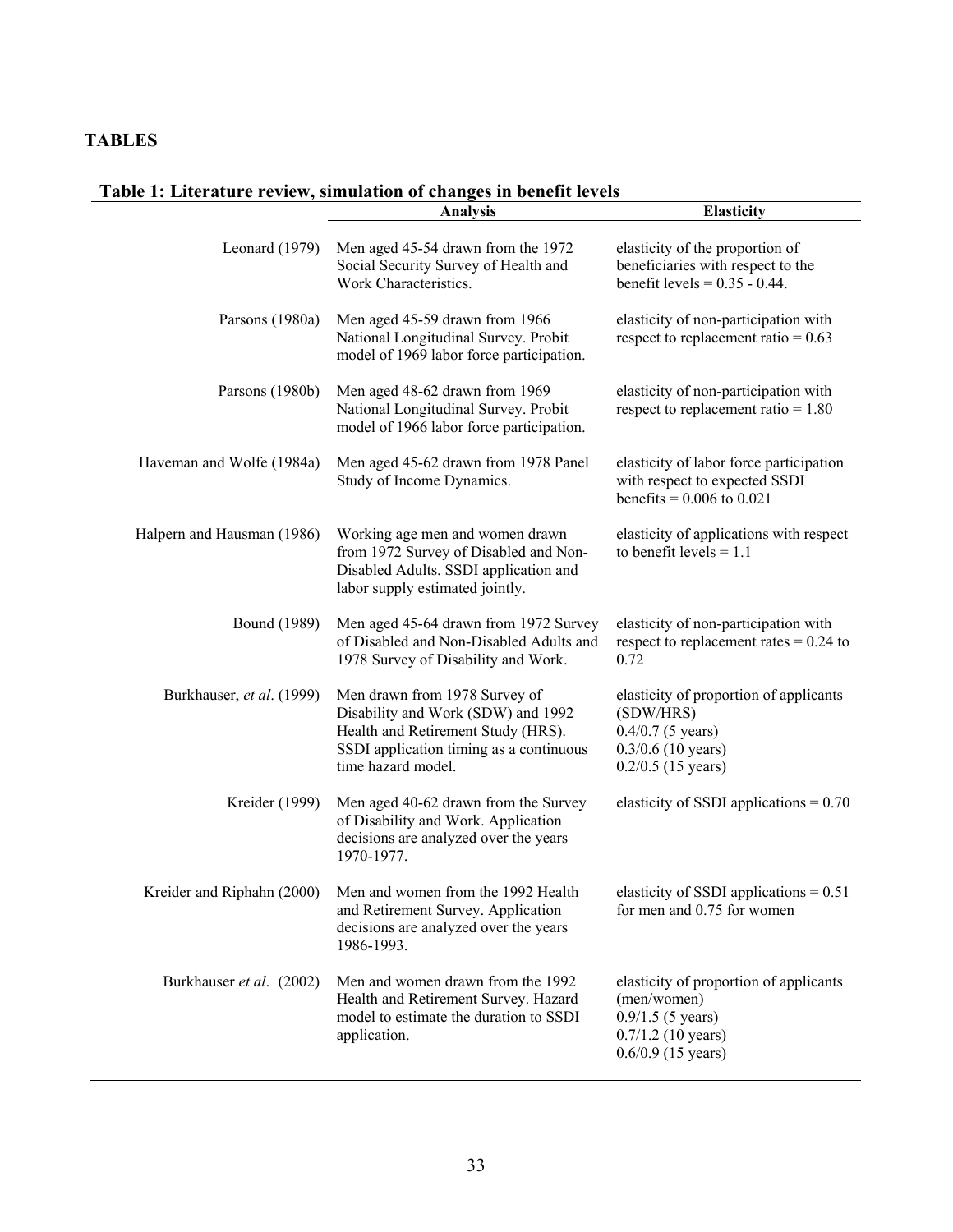| Table 2: Literature review, simulation of changes in acceptance rates |                   |
|-----------------------------------------------------------------------|-------------------|
| Analysis                                                              | <b>Elasticity</b> |

|                            | <b>Analysis</b>                                                                                                                                                                 | <b>Liasticity</b>                                                                                                            |
|----------------------------|---------------------------------------------------------------------------------------------------------------------------------------------------------------------------------|------------------------------------------------------------------------------------------------------------------------------|
| Halpern and Hausman (1986) | Working age men and women drawn<br>from 1972 Survey of Disabled and<br>Non-Disabled Adults, SSDI<br>application and labor supply<br>estimated jointly.                          | elasticity of applications with<br>respect to acceptance rates $= 0.3$                                                       |
| Parsons (1991)             | Unpublished SSA data on initial state<br>denial rates.                                                                                                                          | elasticity of SSDI applications with<br>respect to changes in the initial<br>denial rates $= 0.4$                            |
| Gruber and Kubik (1997)    | Men aged 45-64 drawn from the<br>National Health Interview Survey<br>1976-1978 and 1980-1982. The effect<br>of changes in denial rates is analyzed<br>over the years 1977-1980. | elasticity of non-participation with<br>respect to changes in the denial<br>rates = $0.28$                                   |
| Kreider (1999)             | Men aged 40-62 drawn from the<br>Survey of Disability and Work.<br>Application decisions are analyzed<br>over the years 1970-1977.                                              | elasticity of SSDI applications $=$<br>0.63                                                                                  |
| Kreider and Riphahn (2000) | Men and women from the 1992<br>Health and Retirement Survey.<br>Application decisions are analyzed<br>over the years 1986-1993.                                                 | elasticity of SSDI applications =<br>0.67 for men and 0.26 for women                                                         |
| Burkhauser et al. (2002)   | Men and women drawn from the 1992<br>Health and Retirement Survey.<br>Hazard model to estimate the duration<br>to SSDI application.                                             | elasticity of proportion of applicants<br>(men/women)<br>$0.6/1.3$ (5 years)<br>$0.6/1.0$ (10 years)<br>$0.5/0.7$ (15 years) |

## **Table 3: Literature review, simulation of employer accommodation**

|                                 | <b>Analysis</b>                                                                                                                                                            | <b>Elasticity</b>                                                                                                                              |
|---------------------------------|----------------------------------------------------------------------------------------------------------------------------------------------------------------------------|------------------------------------------------------------------------------------------------------------------------------------------------|
| Burkhauser et al. (1999)        | Men drawn from 1978 Survey of<br>Disability and Work (SDW) and 1992<br>Health and Retirement Study (HRS).<br>SSDI application timing as a continuous<br>time hazard model. | percentage decrease in the<br>proportion of applicants $=$<br>(SDW/HRS)<br>27%/33% (5 years)<br>18%/27% (10 years)<br>$14\%/23\%$ (15 years)   |
| Burkhauser <i>et al.</i> (2002) | Men and women drawn from the 1992<br>Health and Retirement Survey. Hazard<br>model to estimate the duration to SSDI<br>application.                                        | percentage decrease in the<br>proportion of applicants $=$<br>(men/women)<br>$62\%/63\%$ (5 years)<br>52%/51% (10 years)<br>43%/39% (15 years) |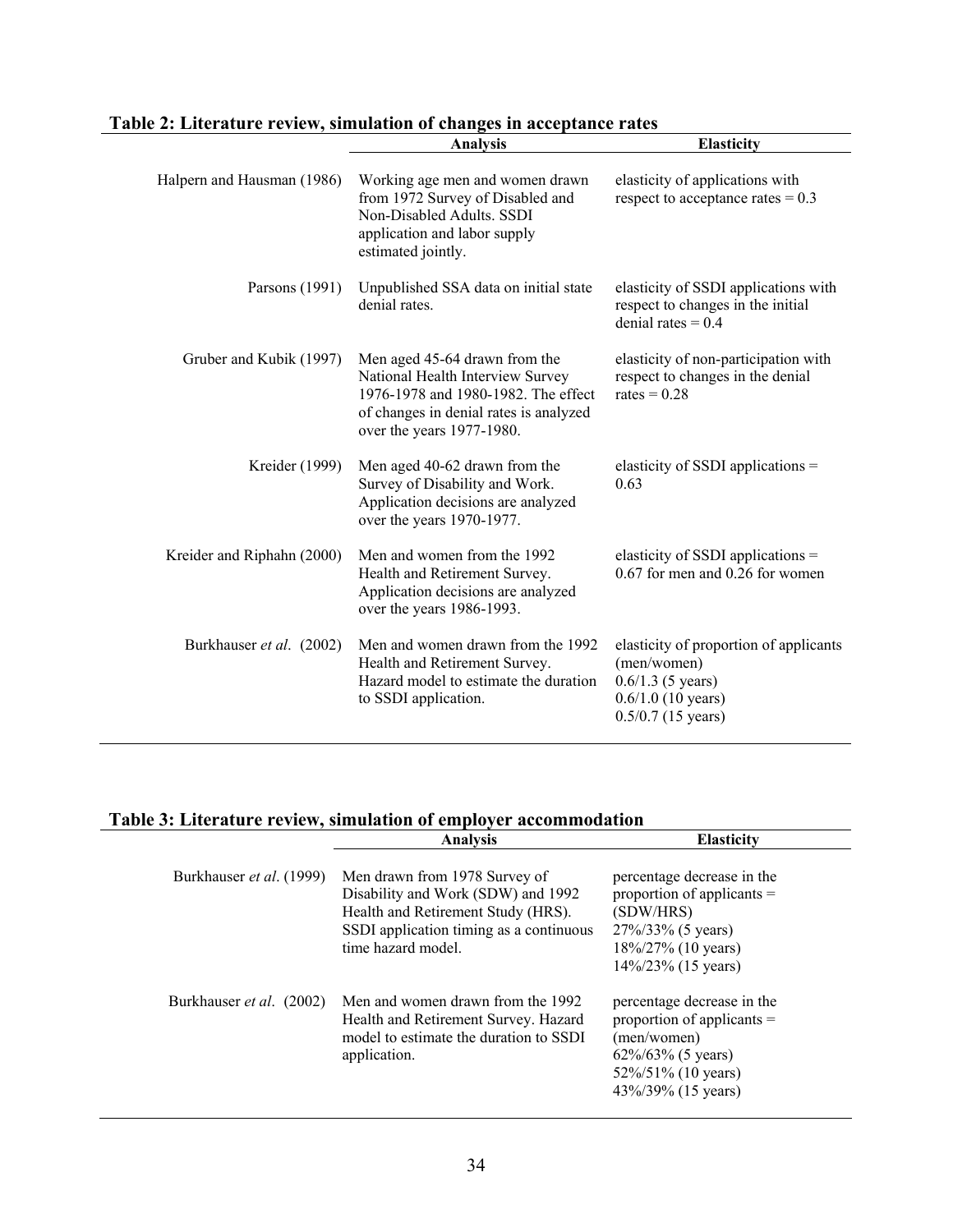| Variables                                                                                 |        | Men     |        | Women   |
|-------------------------------------------------------------------------------------------|--------|---------|--------|---------|
|                                                                                           | Mean   | St.Dev. | Mean   | St.Dev. |
| Spell length                                                                              | 4.035  | 3.751   | 3.469  | 2.905   |
| Age at onset                                                                              | 45.326 | 9.624   | 45.201 | 8.905   |
| SSA records available                                                                     | 0.833  | 0.373   | 0.805  | 0.396   |
| Marital status                                                                            | 0.829  | 0.376   | 0.673  | 0.469   |
| White                                                                                     | 0.708  | 0.455   | 0.692  | 0.462   |
| <b>Black</b>                                                                              | 0.194  | 0.396   | 0.221  | 0.415   |
| Other Race                                                                                | 0.098  | 0.298   | 0.087  | 0.282   |
| Education                                                                                 | 11.059 | 3.467   | 11.487 | 2.580   |
| White collar                                                                              | 0.149  | 0.356   | 0.134  | 0.341   |
| Employer accommodation                                                                    | 0.270  | 0.444   | 0.266  | 0.442   |
| Two Conditions                                                                            | 0.289  | 0.454   | 0.314  | 0.465   |
| Three Conditions                                                                          | 0.177  | 0.382   | 0.191  | 0.393   |
| Arthritis                                                                                 | 0.084  | 0.278   | 0.172  | 0.378   |
| Cardiovascular                                                                            | 0.287  | 0.453   | 0.105  | 0.307   |
| Musculoskeletal                                                                           | 0.395  | 0.489   | 0.424  | 0.495   |
| Other health condition                                                                    | 0.233  | 0.423   | 0.298  | 0.458   |
| SSDI Allowance Rate <sup>a</sup>                                                          |        |         |        |         |
| Period 1                                                                                  | 0.375  | 0.065   | 0.369  | 0.063   |
| Period 5                                                                                  | 0.378  | 0.066   | 0.373  | 0.063   |
| Period 10                                                                                 | 0.371  | 0.059   | 0.375  | 0.063   |
| Period 15                                                                                 | 0.368  | 0.061   | 0.371  | 0.049   |
| Expected Earnings <sup>a,b</sup>                                                          |        |         |        |         |
| No application                                                                            |        |         |        |         |
| Period 1                                                                                  | 4.182  | 3.381   | 1.816  | 1.900   |
| Period 5                                                                                  | 3.626  | 2.908   | 1.789  | 1.822   |
| Period 10                                                                                 | 3.230  | 2.578   | 1.713  | 1.740   |
| Period 15                                                                                 | 2.713  | 2.175   | 1.591  | 1.582   |
| Applied and Rejected                                                                      |        |         |        |         |
| Period 1                                                                                  | 2.005  | 1.515   | 1.033  | 1.045   |
| Period 5                                                                                  | 1.675  | 1.236   | 1.024  | 0.995   |
| Period 10                                                                                 | 1.538  | 1.128   | 0.963  | 0.936   |
| Period 15                                                                                 | 1.381  | 1.037   | 0.893  | 0.840   |
| Applied and Accepted                                                                      |        |         |        |         |
| Period 1                                                                                  | 0.797  | 0.852   | 0.533  | 0.865   |
| Period 5                                                                                  | 0.672  | 0.719   | 0.476  | 0.677   |
| Period 10                                                                                 | 0.611  | 0.708   | 0.385  | 0.552   |
| Period 15                                                                                 | 0.508  | 0.634   | 0.337  | 0.398   |
| Expected Benefits <sup>a,b</sup>                                                          |        |         |        |         |
| Period 1                                                                                  | 2.071  | 0.708   | 1.154  | 0.491   |
| Period 5                                                                                  | 2.132  | 0.699   | 1.198  | 0.509   |
| Period 10                                                                                 | 2.204  | 0.691   | 1.309  | 0.493   |
| Period 15                                                                                 | 2.082  | 0.718   | 1.221  | 0.533   |
| Number of Observations                                                                    |        | 592     |        | 493     |
| Number of periods elapsed since the first period of eligibility after the onset of a work |        |         |        |         |

#### **Table 4: Descriptive Statistics, by Gender**

limiting health condition.<br><sup>b</sup>All monetary values are in \$1,000 (1967 dollars).

Source: Authors' calculations using HRS data.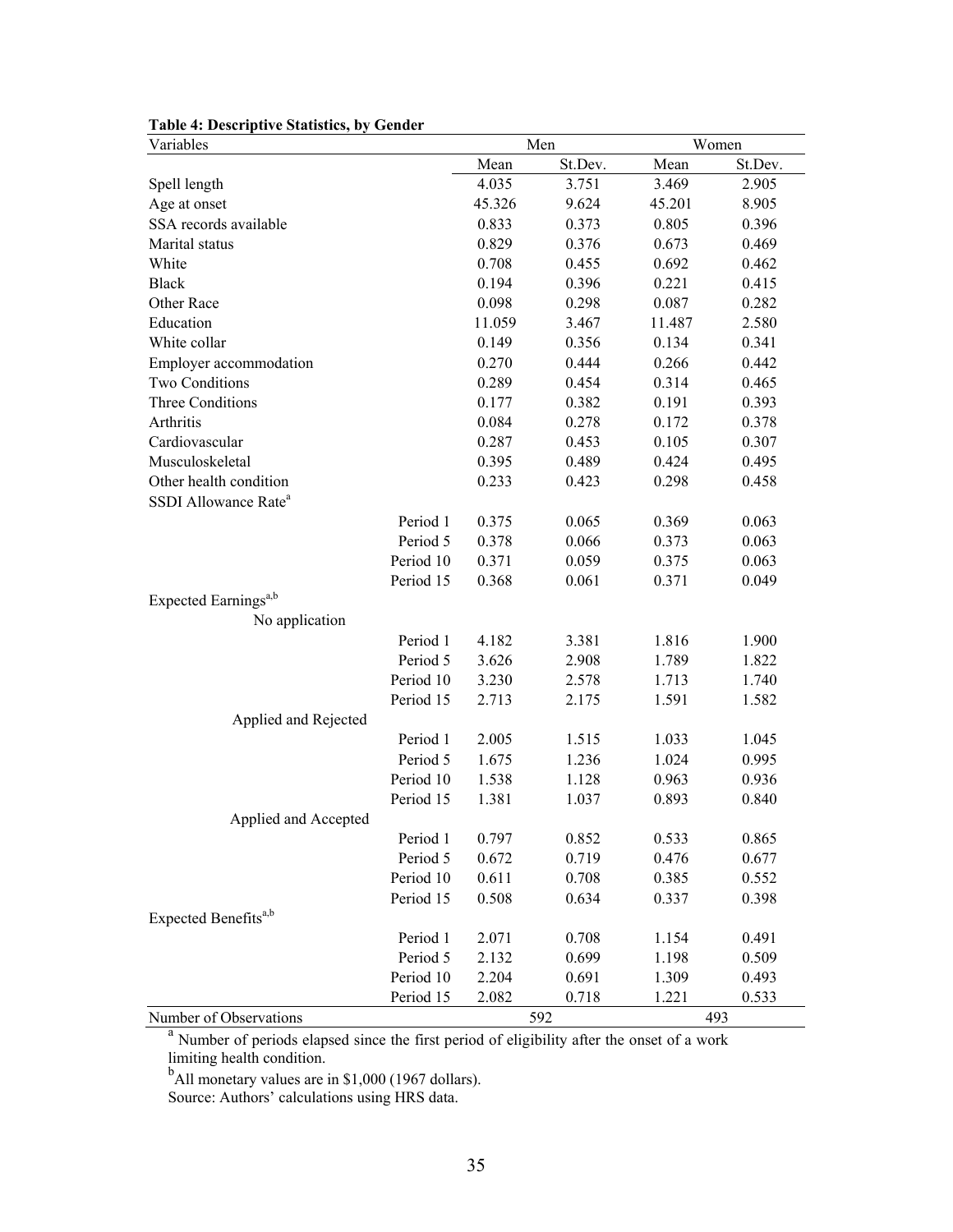|                | Men $(N=592)$    |        |       |                 |                  |                  | Women $(N=493)$ |                 |
|----------------|------------------|--------|-------|-----------------|------------------|------------------|-----------------|-----------------|
| Spell          |                  |        |       | Hazard Survival |                  |                  |                 | Hazard Survival |
| length         | Apply            | Censor | rate  | rate            | Apply            | Censor           | rate            | rate            |
| 1              | 159              | 47     | 0.280 | 1.000           | 123              | 46               | 0.262           | 1.000           |
| $\overline{2}$ | 61               | 34     | 0.165 | 0.720           | 50               | 35               | 0.163           | 0.738           |
| 3              | 30               | 21     | 0.107 | 0.601           | 22               | 30               | 0.098           | 0.618           |
| $\overline{4}$ | 24               | 33     | 0.107 | 0.537           | 18               | 29               | 0.104           | 0.557           |
| 5              | 13               | 15     | 0.074 | 0.479           | 12               | 25               | 0.094           | 0.499           |
| 6              | 16               | 13     | 0.108 | 0.444           | 11               | 17               | 0.116           | 0.452           |
| 7              | 11               | 11     | 0.091 | 0.396           | 10               | 15               | 0.148           | 0.399           |
| 8              | 7                | 11     | 0.071 | 0.360           | 3                | 12               | 0.068           | 0.340           |
| 9              | 6                | 11     | 0.075 | 0.334           | 8                | 5                | 0.246           | 0.317           |
| 10             | 6                | 10     | 0.094 | 0.309           | 1                | 5                | 0.051           | 0.239           |
| 11             | 4                | 10     | 0.083 | 0.280           | 4                | 2                | 0.267           | 0.227           |
| 12             | 4                | 7      | 0.113 | 0.257           | $\theta$         | $\mathbf{1}$     | 0.000           | 0.166           |
| 13             | 1                | 5      | 0.039 | 0.228           | $\mathbf{1}$     | 3                | 0.133           | 0.166           |
| 14             | 2                | 9      | 0.114 | 0.219           | $\boldsymbol{0}$ | 3                | 0.000           | 0.144           |
| 15             | 3                | 4      | 0.333 | 0.194           | $\boldsymbol{0}$ | 2                | 0.000           | 0.144           |
| 16             | $\boldsymbol{0}$ | 4      | 0.000 | 0.129           | $\boldsymbol{0}$ | $\boldsymbol{0}$ | 0.000           | 0.144           |
| Total          | 347              | 245    |       |                 | 263              | 230              |                 |                 |

**Table 5: Distribution of Spell Length** 

Source: Authors' calculations using HRS data.

Note: The hazard and survival rates correspond to Kaplan-Meier estimates of the time to application for SSDI.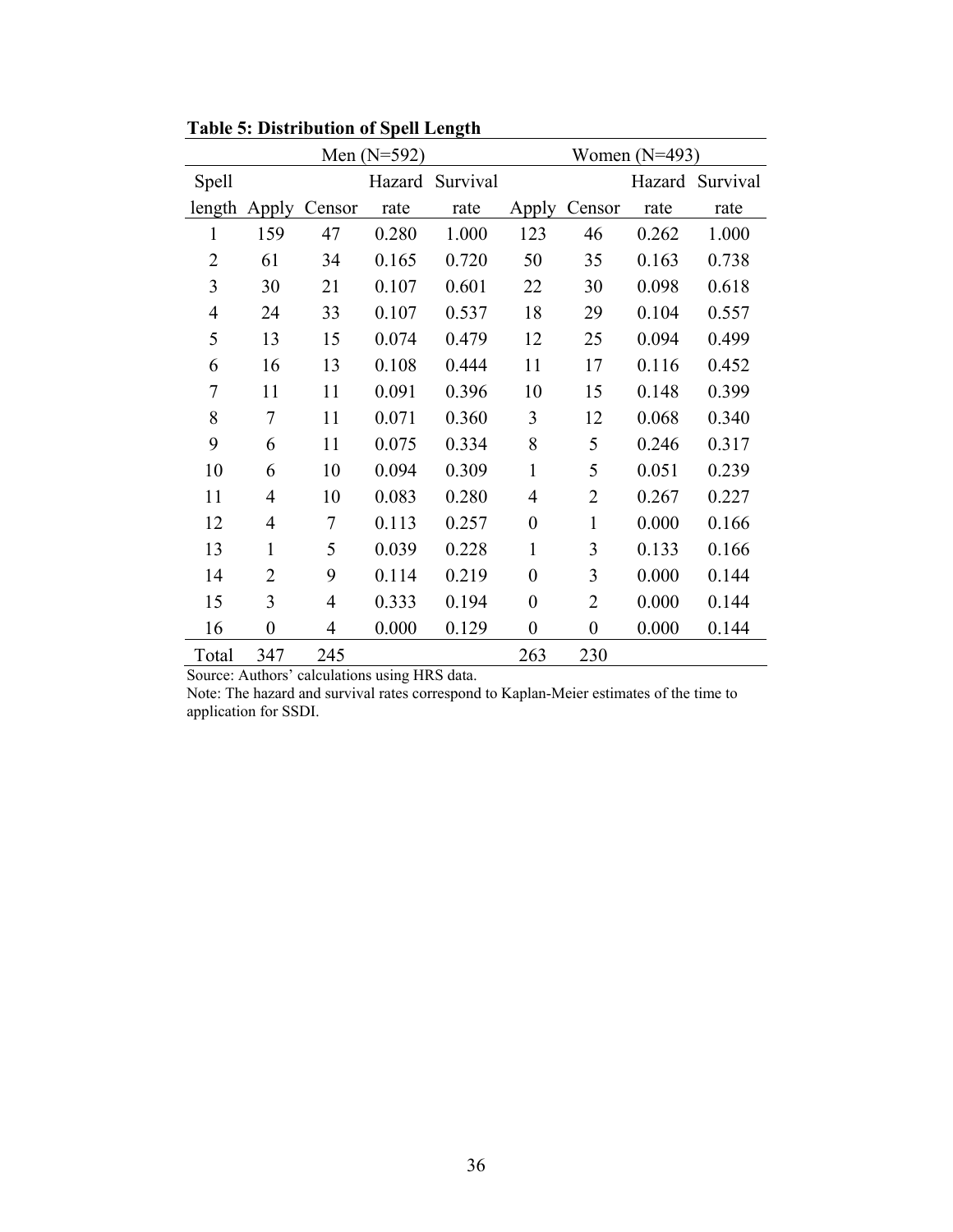| Parameter                    | Men          | Women      |
|------------------------------|--------------|------------|
| К                            | 1.509        | 2.007      |
|                              | (12.145)     | (25.598)   |
| $\beta$                      | $0.850*$     | $0.850*$   |
| $\gamma$                     | 0.456        | 1.678      |
|                              | (9.045)      | (22.708)   |
| Education                    | 0.238        | 0.114      |
|                              | (11.408)     | (4.047)    |
| Married <sup>a</sup>         | 0.035        | 0.024      |
|                              | (1.908)      | (1.266)    |
| Black <sup>b</sup>           | $-0.102$     | $-0.080$   |
|                              | $(-5.331)$   | $(-3.842)$ |
| Accommodation                | 0.100        | 0.042      |
|                              | (5.522)      | (2.194)    |
| White Collar                 | 0.004        | 0.067      |
|                              | (0.169)      | (2.398)    |
| Arthritis <sup>c</sup>       | 0.167        | 0.042      |
|                              | (5.665)      | (1.748)    |
| Cardiovascular <sup>c</sup>  | $-0.086$     | 0.016      |
|                              | $(-4.089)$   | (0.538)    |
| Musculoskeletal <sup>c</sup> | 0.057        | 0.091      |
|                              | (3.082)      | (4.551)    |
| - log Likelihood             | $-1,108.966$ | $-854.105$ |
| Sample size                  | 592          | 493        |

**Table 6: Option Value Estimation Results**

Note: κ is the relative value of income in the non-work state to income in the work state,  $γ$  is risk aversion parameter of the utility function (with respect to income variability) where the

coefficient of relative risk aversion=-(1-γ), and  $\beta$  is the discount factor.

\* denotes the parameters that are set outside the model. T-values are in parentheses. All monetary values are in \$1,000 (1967 dollars).

<sup>a</sup> The reference category is single.

<sup>b</sup> The reference category is all other races including white race.

<sup>c</sup> The reference category is all other health conditions.

Source: Authors' calculations using HRS data.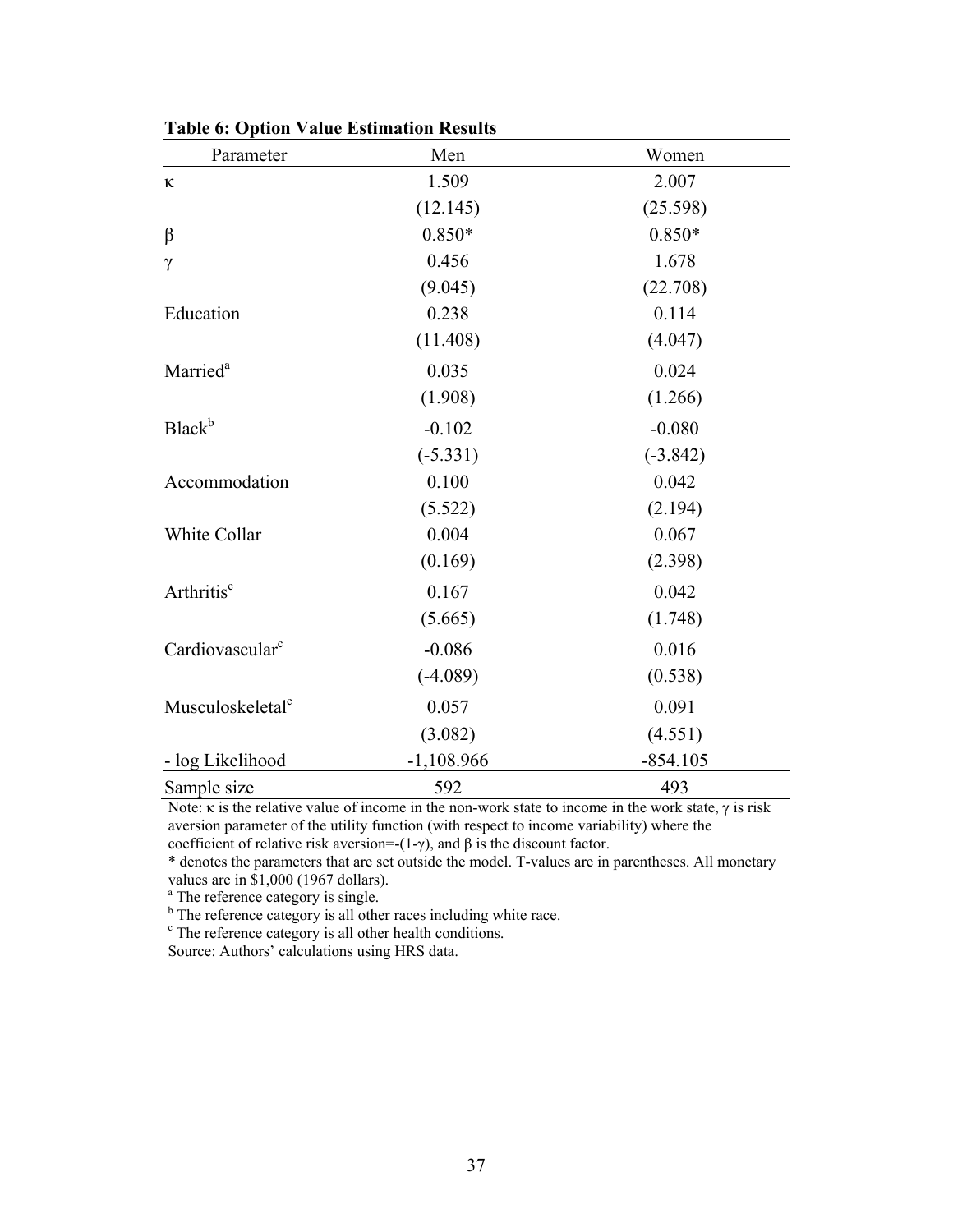#### **Table 7a: Simulated effects of increasing the benefit level by 10 percent**

|                                   | Men     |          |          |           |         |          | Women    |           |
|-----------------------------------|---------|----------|----------|-----------|---------|----------|----------|-----------|
|                                   | Within  | Within   | Within   | All       | Within  | Within   | Within   | All       |
|                                   | 2 years | 10 years | 20 years | periods   | 2 years | 10 years | 20 years | Periods   |
| Proportion of applicants who exit | 0.20    | 0.56     | 0.68     | 0.73      | 0.15    | 0.52     | 0.68     | 0.73      |
| Percentage change                 | 5.33%   | $3.34\%$ | 2.33%    | $.90\%$   | 4.59%   | 2.72%    | $1.76\%$ | 1.37%     |
| Expected spell length (years)     |         |          |          | 14.93     |         |          |          | 15.54     |
| Percentage change                 |         |          |          | $-3.22\%$ |         |          |          | $-2.30\%$ |

Source: Authors' calculations based on HRS data.

#### **Table 7b: Simulated effects of decreasing the benefit level by 10 percent**

|                                   |           | Men       |           |           |           | Women     |           |           |  |
|-----------------------------------|-----------|-----------|-----------|-----------|-----------|-----------|-----------|-----------|--|
|                                   | Within    | Within    | Within    | All       | Within    | Within    | Within    | All       |  |
|                                   | 2 years   | 10 years  | 20 years  | periods   | 2 years   | 10 years  | 20 years  | periods   |  |
| Proportion of applicants who exit | 0.18      | 0.52      | 0.65      | 0.70      | 0.13      | 0.49      | 0.66      | 0.71      |  |
| Percentage change                 | $-5.31\%$ | $-3.44\%$ | $-2.42\%$ | $-2.00\%$ | $-4.03\%$ | $-2.51\%$ | $-1.67\%$ | $-1.31\%$ |  |
| Expected spell length (years)     |           |           |           | 15.94     |           |           |           | 16.24     |  |
| Percentage change                 |           |           |           | 3.32%     |           |           |           | 2.15%     |  |

Source: Authors' calculations based on HRS data.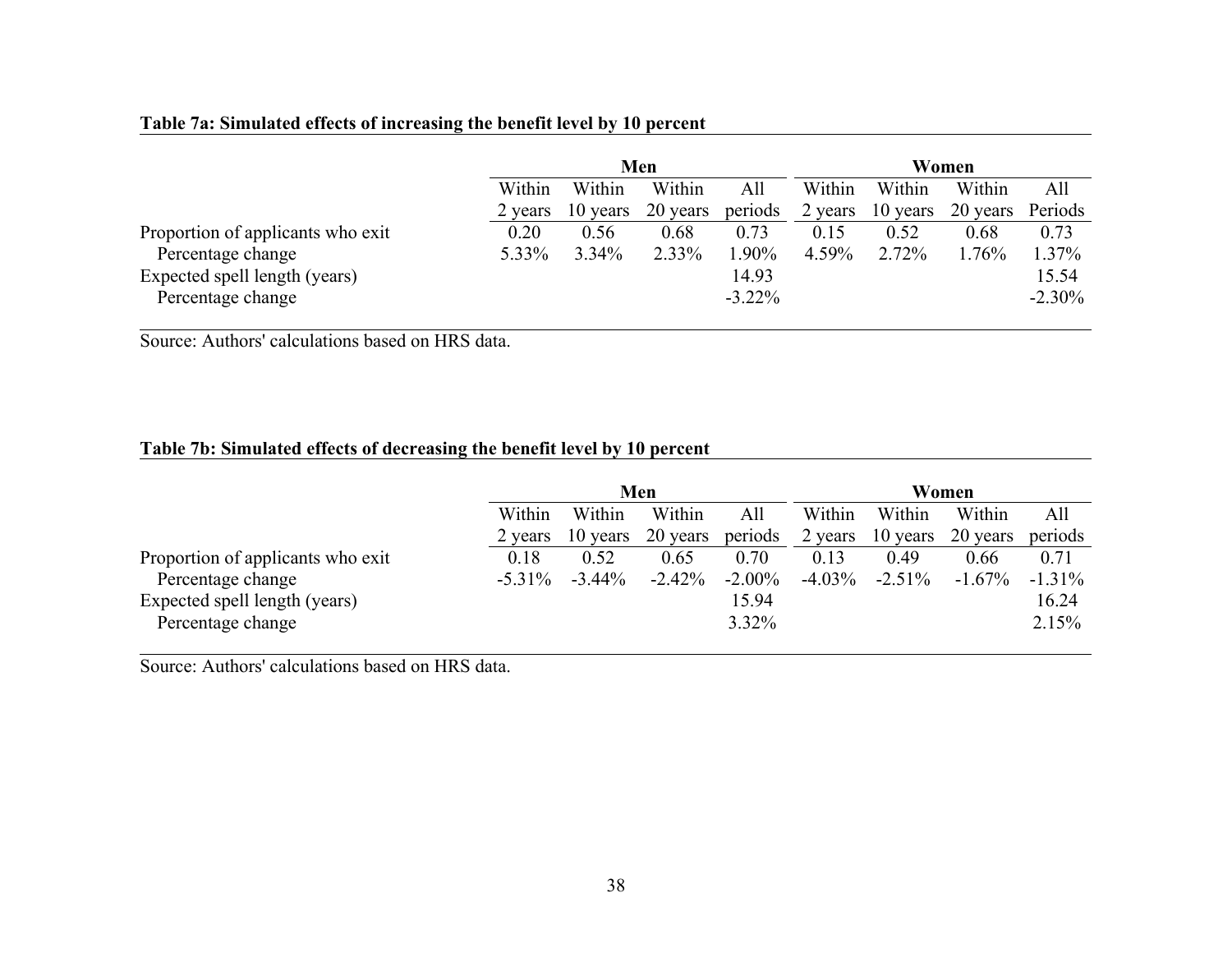#### **Table 8a: Simulated effects of increasing the acceptance rates by 10 percent**

|                                   |         | Men      |          |           |           |          | Women    |          |
|-----------------------------------|---------|----------|----------|-----------|-----------|----------|----------|----------|
|                                   | Within  | Within   | Within   | All       | Within    | Within   | Within   | All      |
|                                   | 2 years | 10 years | 20 years | periods   | 2 years   | 10 years | 20 years | periods  |
| Proportion of applicants who exit | 0.22    | 0.58     | 0.70     | 0.74      | 0.16      | 0.53     | 0.69     | 0.74     |
| Percentage change                 | 15.67%  | 7.94%    | 4.73%    | 3.22%     | $10.77\%$ | $5.12\%$ | $3.00\%$ | 2.10%    |
| Expected spell length (years)     |         |          |          | 14.34     |           |          |          | 15.24    |
| Percentage change                 |         |          |          | $-7.03\%$ |           |          |          | $-4.14%$ |

Source: Authors' calculations based on HRS data.

#### **Table 8b: Simulated effects of decreasing the acceptance rates by 10 percent**

|                                   |            | Men       |           |           |           |           | Women     |           |
|-----------------------------------|------------|-----------|-----------|-----------|-----------|-----------|-----------|-----------|
|                                   | Within     | Within    | Within    | All       | Within    | Within    | Within    | All       |
|                                   | 2 years    | 10 years  | 20 years  | periods   | 2 years   | 10 years  | 20 years  | periods   |
| Proportion of applicants who exit | 0.17       | 0.50      | 0.64      | 0.70      | 0.14      | 0.49      | 0.66      | 0.72      |
| Percentage change                 | $-11.55\%$ | $-6.62\%$ | $-3.99\%$ | $-2.90\%$ | $-3.53\%$ | $-2.33\%$ | $-1.50\%$ | $-1.10\%$ |
| Expected spell length (years)     |            |           |           | 16.33     |           |           |           | 16.21     |
| Percentage change                 |            |           |           | 5.86%     |           |           |           | 1.93%     |

Source: Authors' calculations based on HRS data.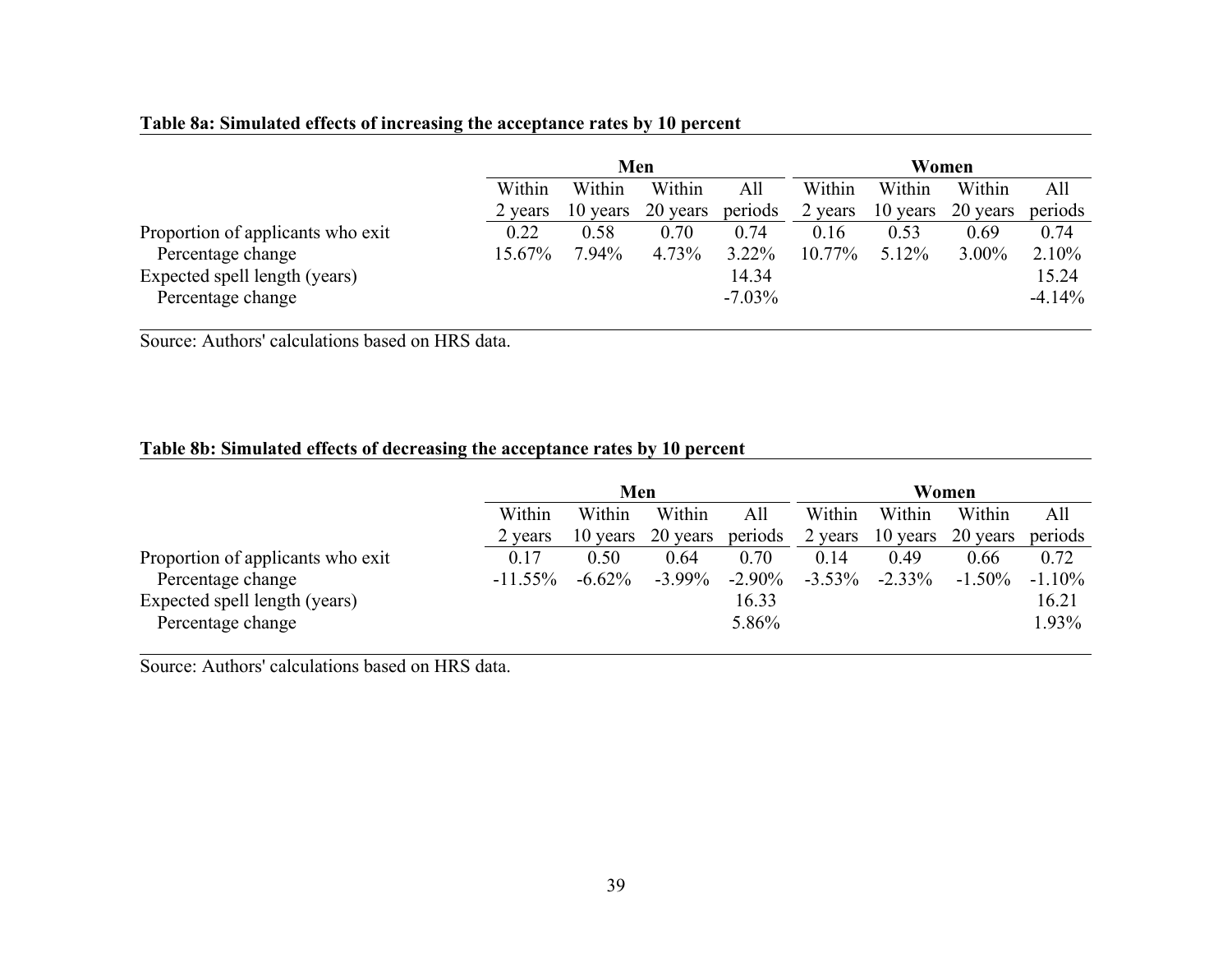#### **Table 9: Simulated effects of universal employer accommodation**

|                                   | Men        |            |           |           |            |           | Women     |          |
|-----------------------------------|------------|------------|-----------|-----------|------------|-----------|-----------|----------|
|                                   | Within     | Within     | Within    | All       | Within     | Within    | Within    | All      |
|                                   | 2 years    | 10 years   | 20 years  | periods   | 2 years    | 10 years  | 20 years  | periods  |
| Proportion of applicants who exit | 0.15       | 0.47       | 0.60      | 0.66      | 0.12       | 0.46      | 0.63      | 0.69     |
| Percentage change                 | $-20.62\%$ | $-13.32\%$ | $-9.29\%$ | $-7.77\%$ | $-13.83\%$ | $-8.17\%$ | $-5.52\%$ | $-4.43%$ |
| Expected spell length (years)     |            |            |           | 17.41     |            |           |           | 17.04    |
| Percentage change                 |            |            |           | 12.89%    |            |           |           | 7.15%    |

Source: Authors' calculations based on HRS data.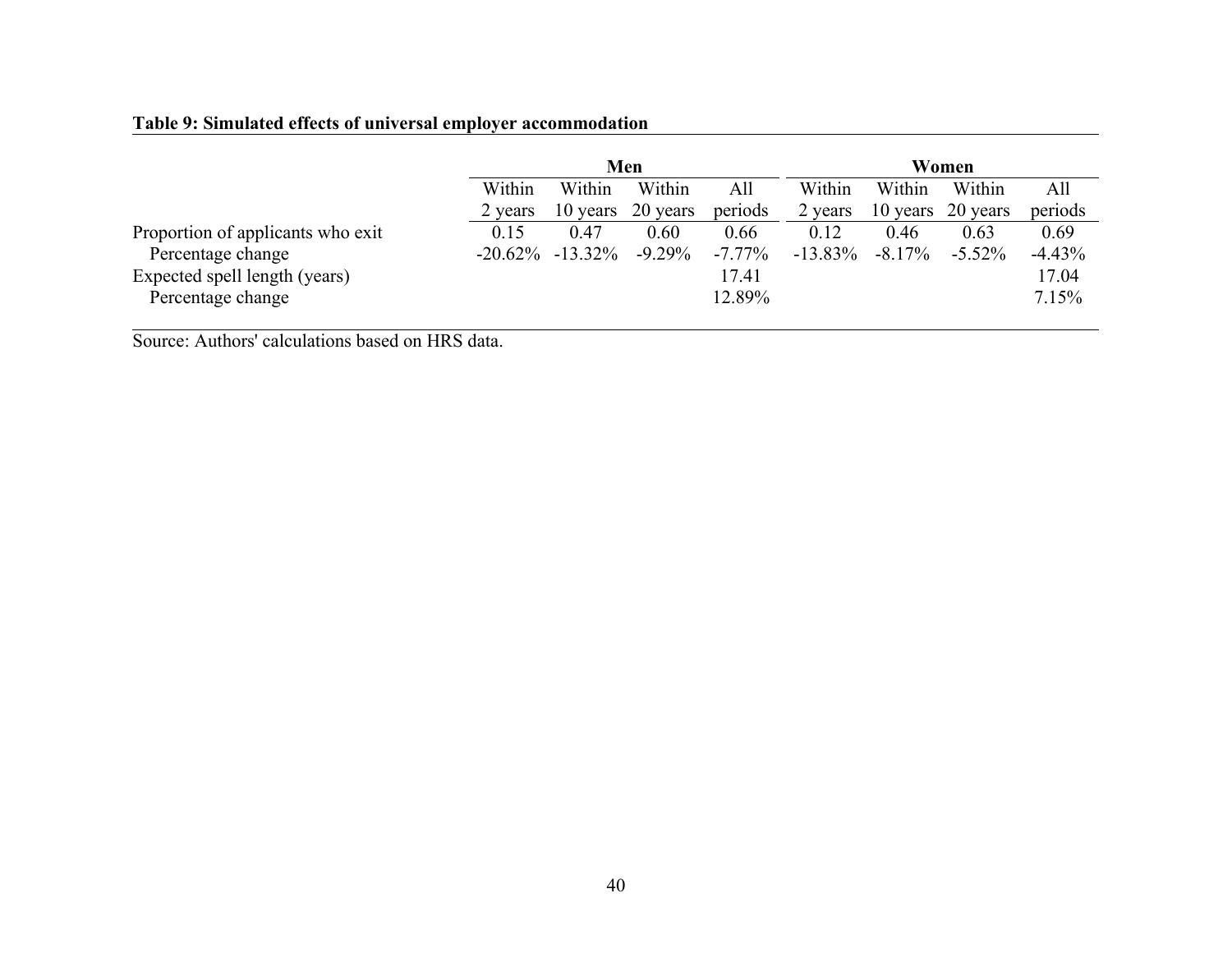|                                                               | Table Toal Comparison with previous studies, proportion of applicants who exit<br>Burkhauser et al. (1999) | Burkhauser, et al. (2002) |               |  |
|---------------------------------------------------------------|------------------------------------------------------------------------------------------------------------|---------------------------|---------------|--|
|                                                               | Men (SDW / HRS)                                                                                            | Men / Women               | Men / Women   |  |
| Benefit levels <sup>a</sup>                                   |                                                                                                            |                           |               |  |
| within 5 years                                                | 0.43/0.71                                                                                                  | 0.88 / 1.48               | 0.42 / 0.34   |  |
| within 10 years                                               | 0.32 / 0.58                                                                                                | 0.74/1.18                 | 0.33/0.27     |  |
| within 15 years                                               | 0.23 / 0.48                                                                                                | 0.60 / 0.86               | 0.28 / 0.22   |  |
| Acceptance rates <sup>a</sup>                                 |                                                                                                            |                           |               |  |
| within 5 years                                                |                                                                                                            | 0.59/1.30                 | 1.09/0.71     |  |
| within 10 years                                               |                                                                                                            | 0.56/0.98                 | 0.79/0.51     |  |
| within 15 years                                               |                                                                                                            | 0.45/0.71                 | 0.62 / 0.41   |  |
| <b>Employer accommodation</b> <sup>b</sup>                    |                                                                                                            |                           |               |  |
| Within 5 years                                                | $27\% / 33\%$                                                                                              | $62\% / 63\%$             | $17\% / 10\%$ |  |
| Within 10 years                                               | 18% / 27%                                                                                                  | $52\% / 51\%$             | $13\% / 8\%$  |  |
| Within 15 years                                               | 14% / 23%                                                                                                  | 43% / 39%                 | $11\% / 7\%$  |  |
| <sup>a</sup> Elasticity of proportion of applicants who exit. |                                                                                                            |                           |               |  |

**Table 10a: Comparison with previous studies, proportion of applicants who exit** 

<sup>b</sup> Percentage change in the proportion of applicants who exit.

| Table 10b: Comparison with previous studies, proportion of applicants who exit |  |  |  |
|--------------------------------------------------------------------------------|--|--|--|
|--------------------------------------------------------------------------------|--|--|--|

| Men     |                 |                 |
|---------|-----------------|-----------------|
|         | Men / Women     | Men / Women     |
|         |                 |                 |
| 0.70    | 0.51/0.75       | 0.37/0.30       |
| $-0.86$ | $-0.46 / -0.64$ | $-0.38 / -0.28$ |
|         |                 |                 |
| 0.63    | 0.67/0.26       | 0.92 / 0.58     |
| $-0.71$ | $-0.60 / -0.14$ | $-0.76 / -0.25$ |
|         |                 |                 |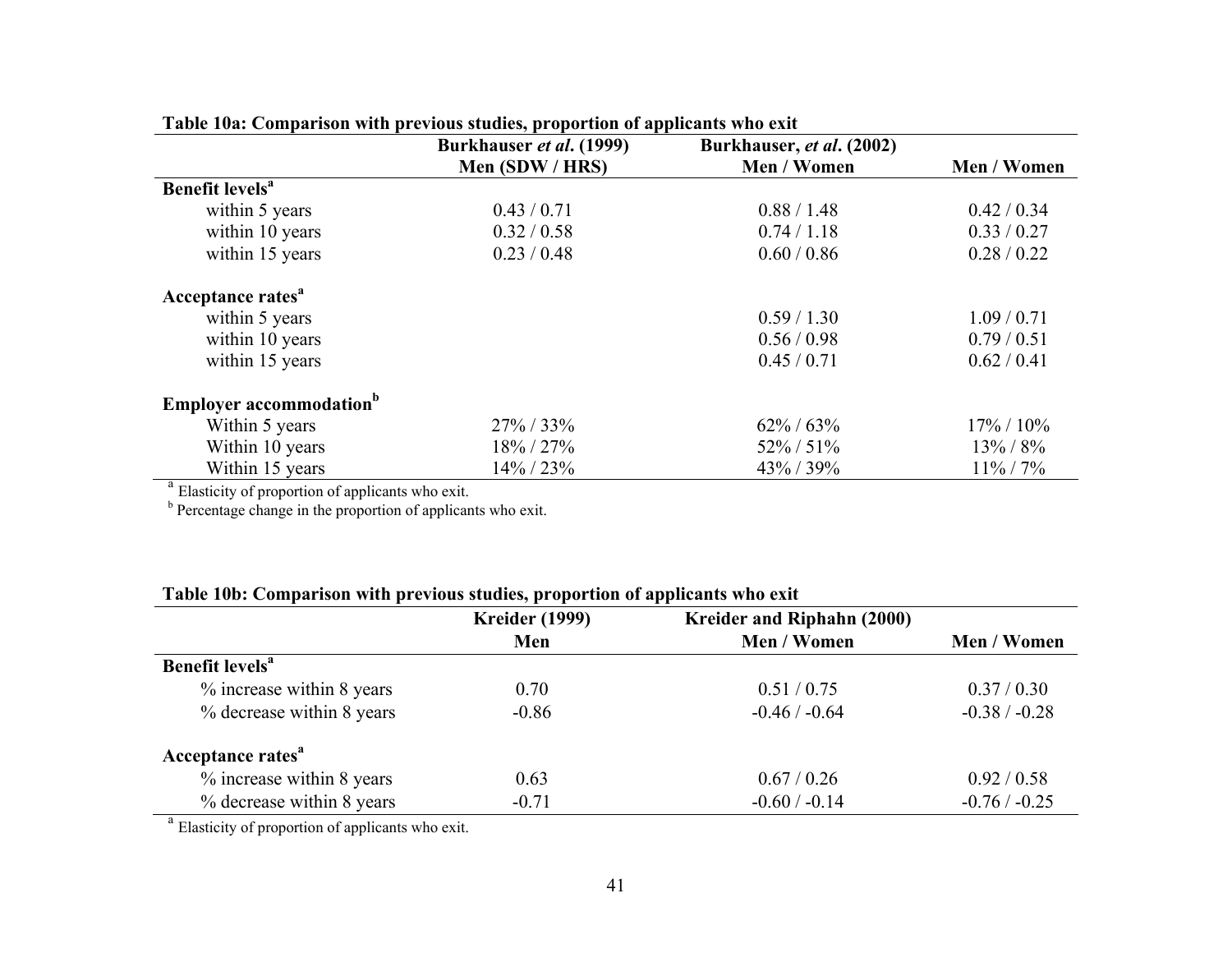#### **FIGURES**



**Figure 1: SSDI Program 1965-2000, number of applications and awards, and awards per applications.**  Source: Office of the Actuary, SSA.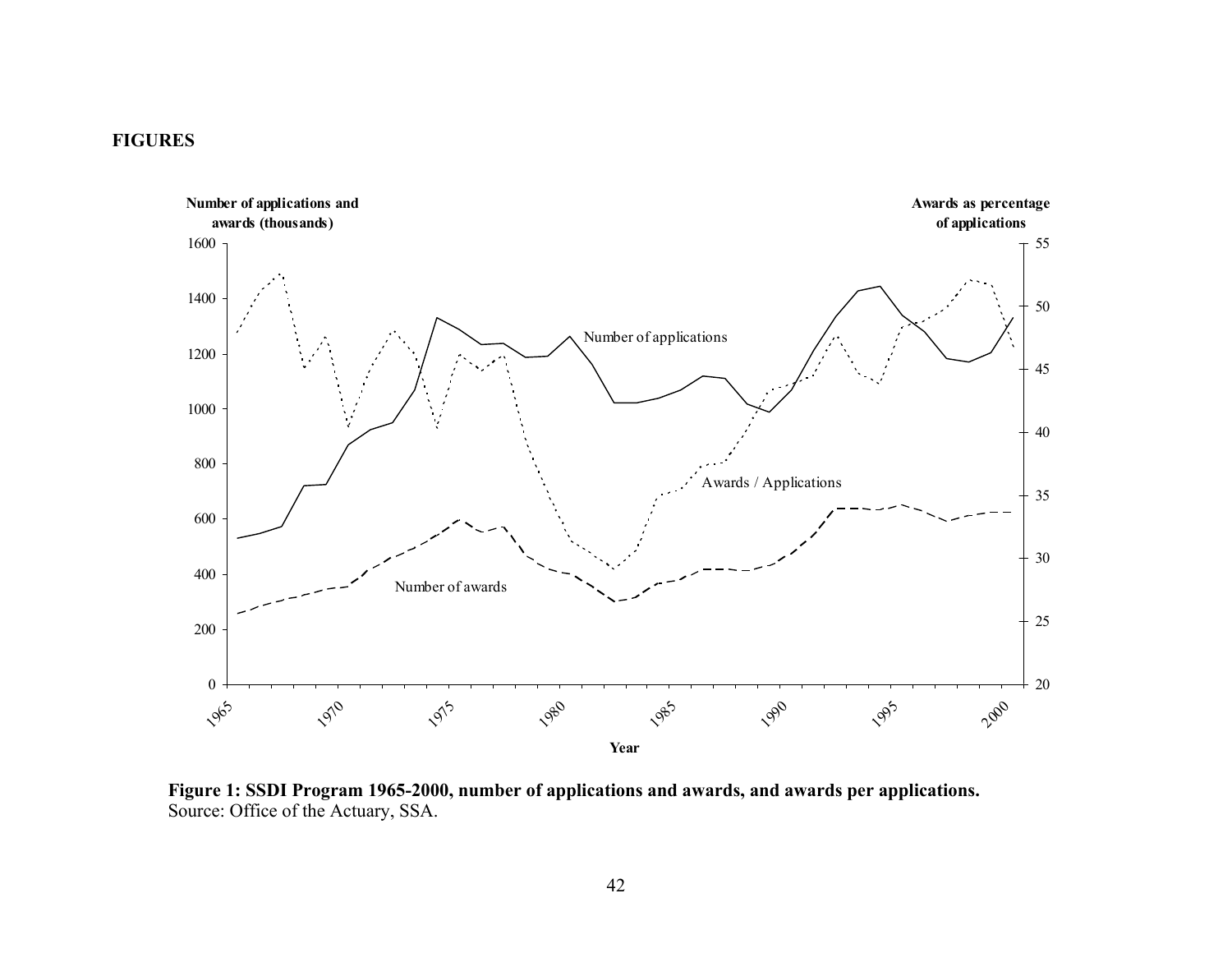

**Figure 2a: Simulated effects of increasing the benefit level by 10 percent, Men** 



**Figure 2b: Simulated effects of increasing the benefit level by 10 percent, Women**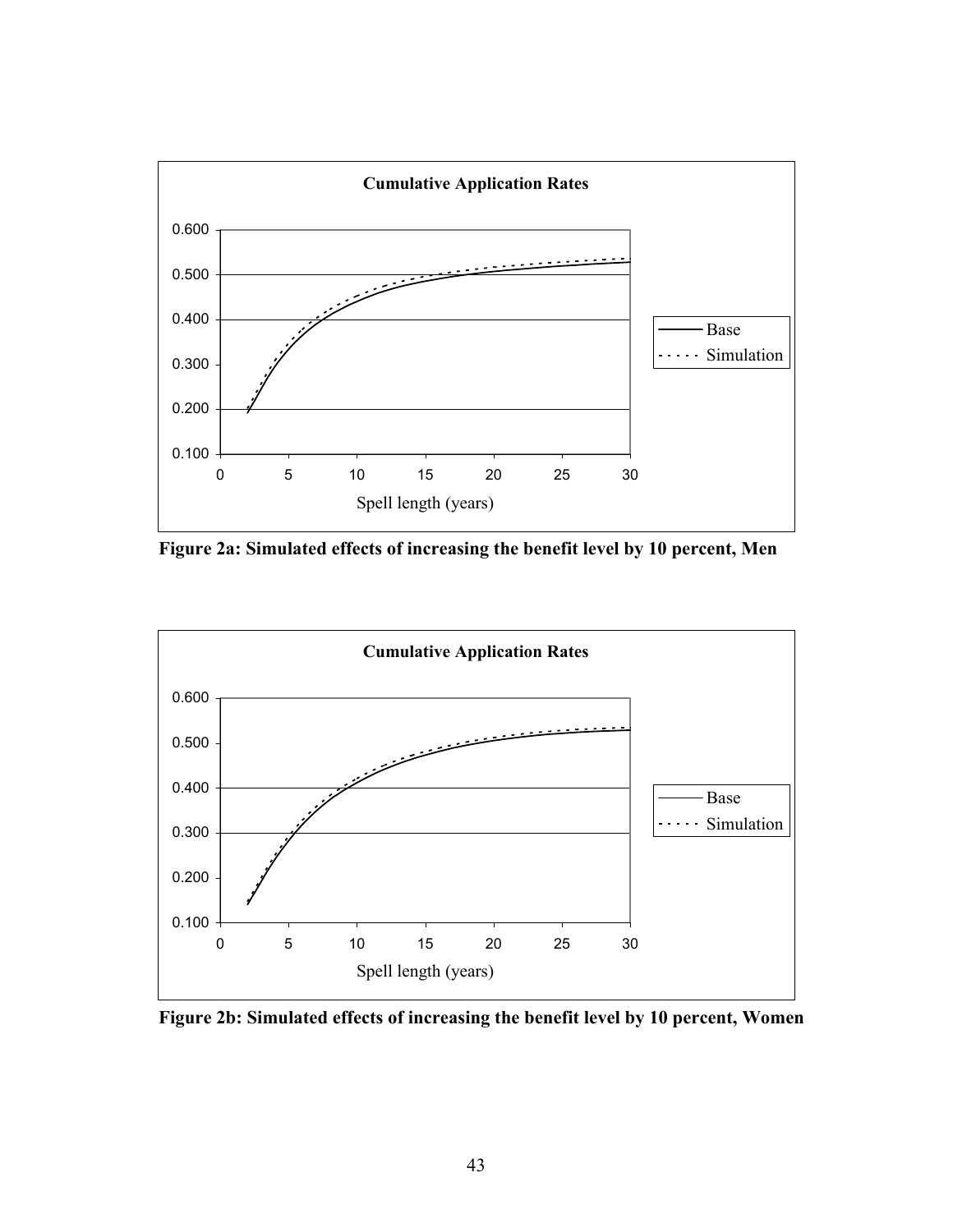

**Figure 3a: Simulated effects of decreasing the benefit level by 10 percent, Men** 



**Figure 3b: Simulated effects of decreasing the benefit level by 10 percent, Women**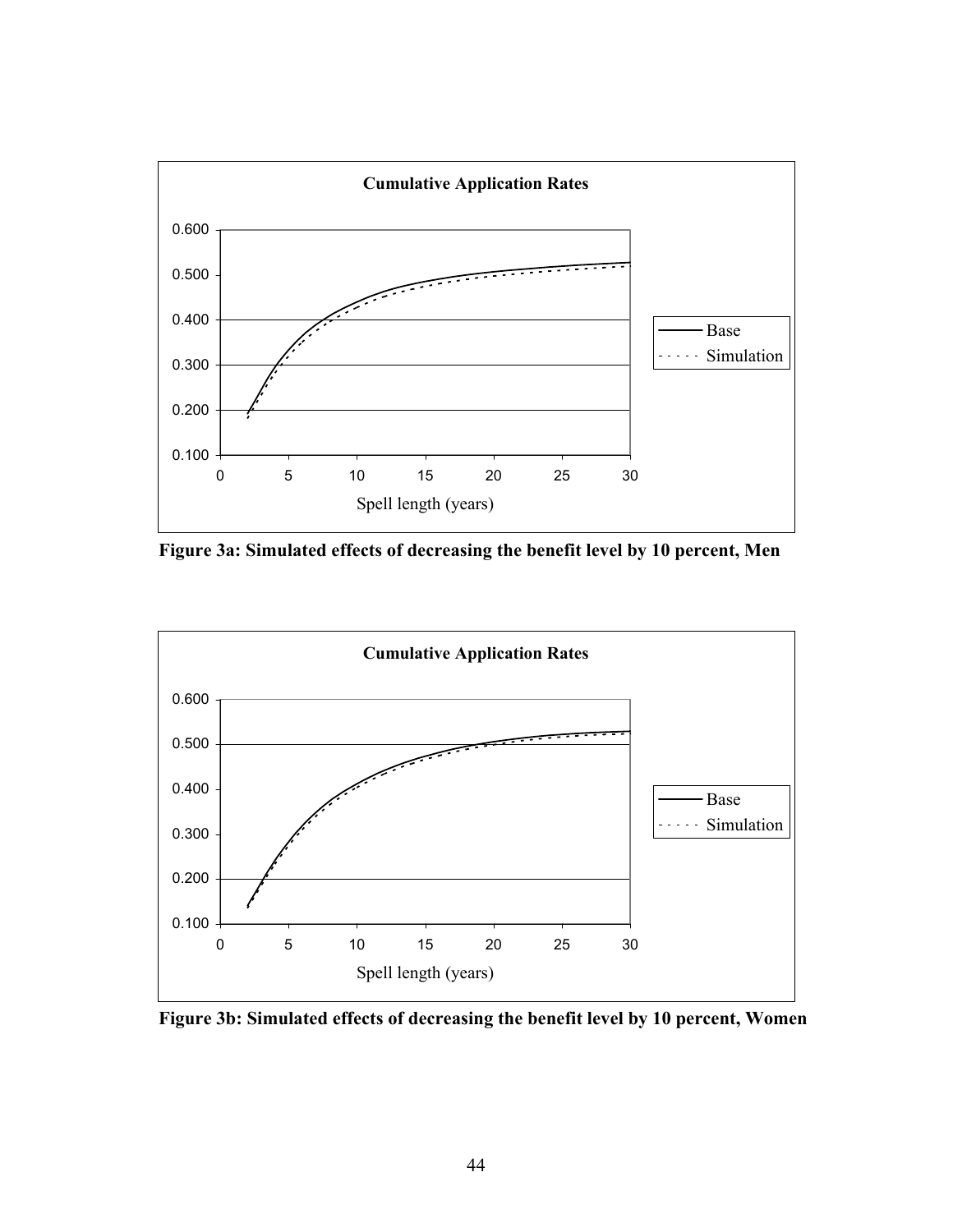

**Figure 4a: Simulated effects of increasing the acceptance rates by 10 percent, Men** 



**Figure 4b: Simulated effects of increasing the acceptance rates by 10 percent, Women**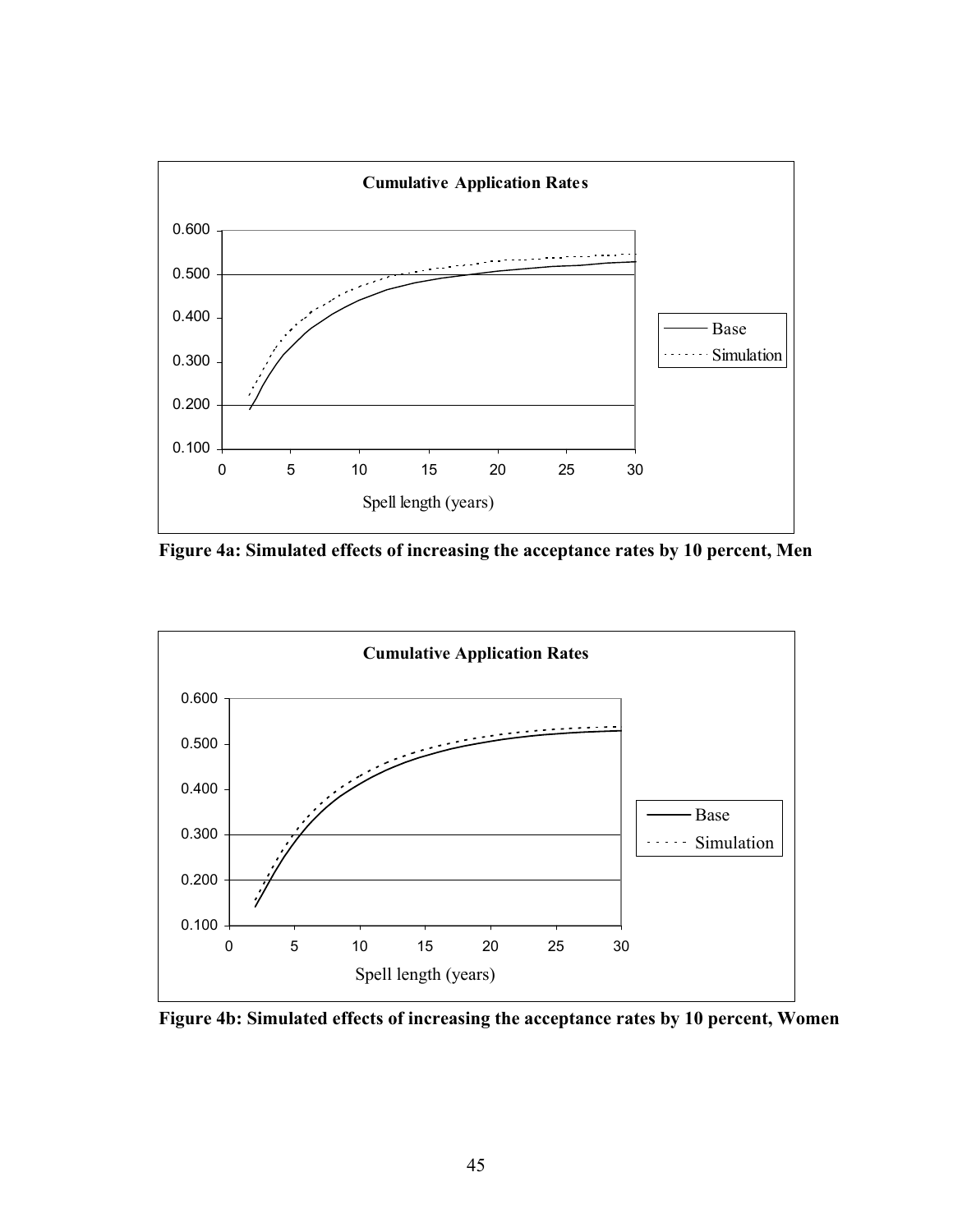

**Figure 5a: Simulated effects of decreasing the acceptance rates by 10 percent, Men** 



**Figure 5b: Simulated effects of decreasing the acceptance rates by 10 percent, Women**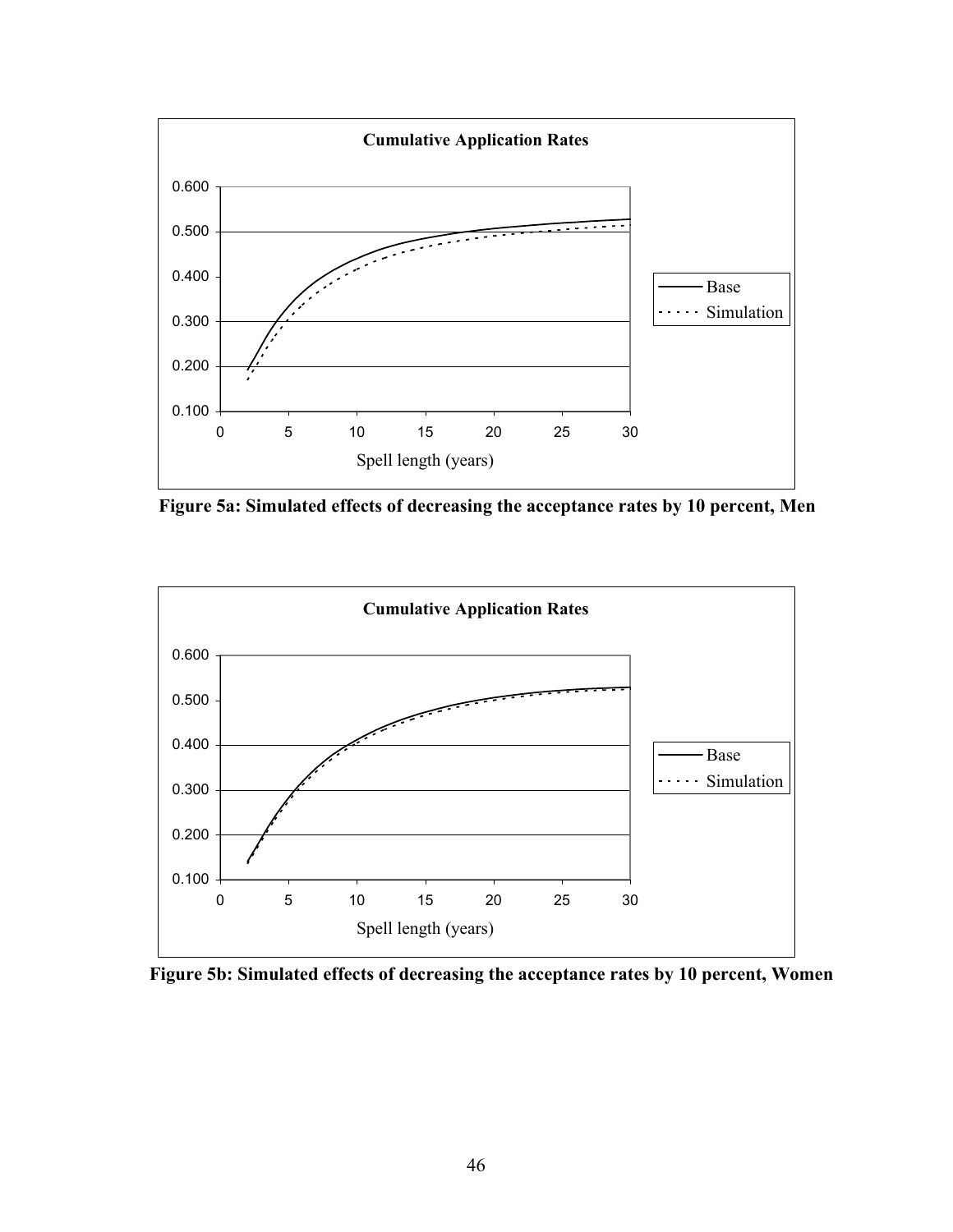

**Figure 6a: Simulated effects of universal employer accommodation, Men** 



**Figure 6b: Simulated effects of universal employer accommodation, Women**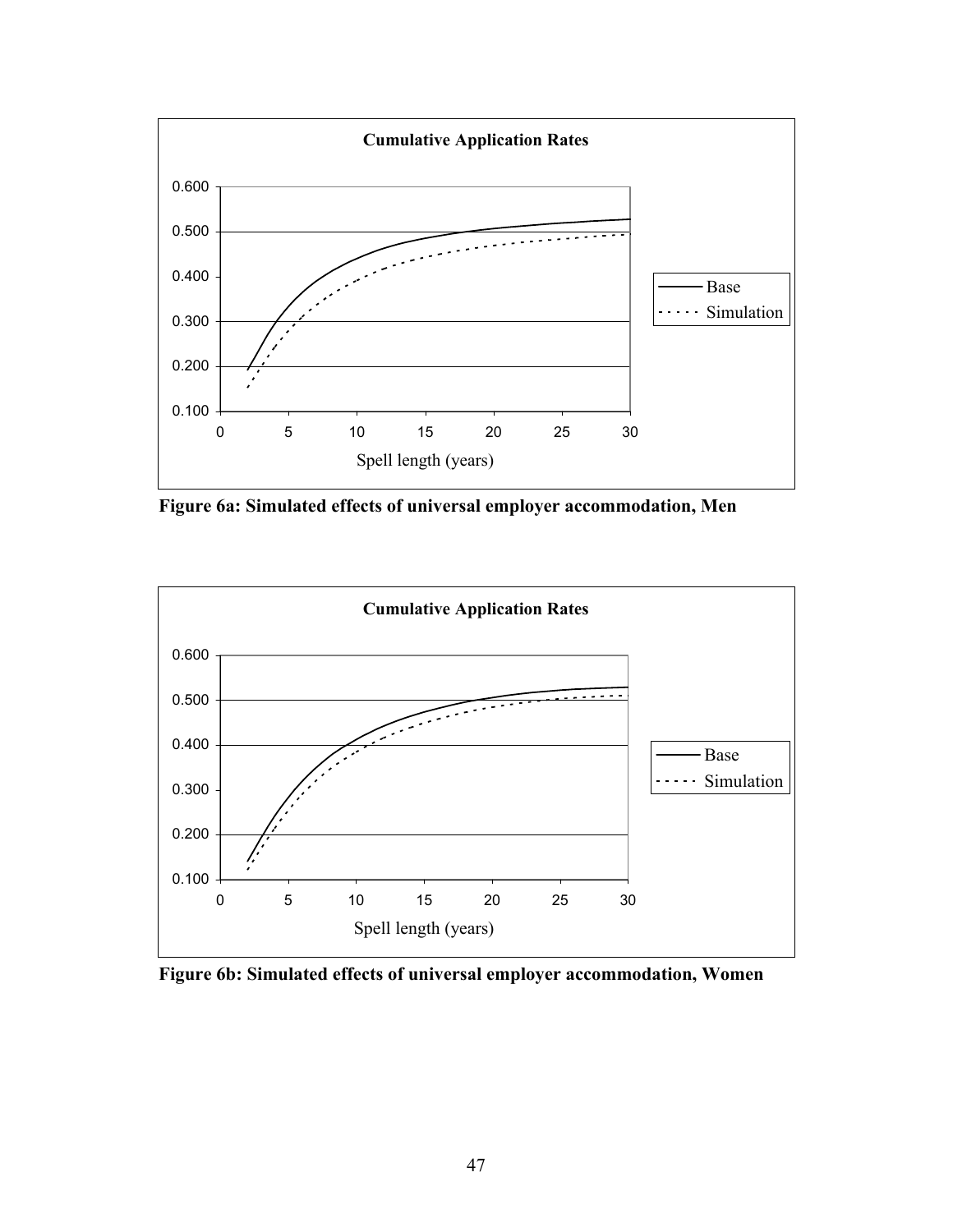#### **Endnotes**

<sup>1</sup> For a detailed discussion of these historical trends, see Bound and Burkhauser (1999), Mashaw and Reno (1996), Rupp and Stapleton (1995), and Stapleton and Burkhauser (2003).

<sup>2</sup> In our modeling, we do not consider this "unintended consequence" of the ADA. See Stapleton and Burkhauser (2003) for a review of this literature and further discussion.

<sup>3</sup> See also Samwick (1998) which focuses on the effect of Social Security benefits as well as pension plans on the retirement timing using again an option value model.

4 These restricted access records can be obtained under certain conditions from the HRS staff at the Institute for Social Research (ISR) at the University of Michigan. See http://www.umich.edu/~hrswww/ for more information.

<sup>5</sup> The restricted HRS data set Wave 1 Geographic Indicators Version 1.0 file provides state geographic identifier variables from HRS Wave 1, including information on Wave 1 state of residence and state or country of birth. These variables are masked in the public HRS files. We obtained special permission from the HRS staff at the ISR at the University of Michigan to be able to merge the geographic state identifier variables with the Lewin Group Public Use File on allowance rates.

<sup>6</sup> We excluded individuals with a missing onset or SSDI application date, or with missing SSDI application or award status information. We kept those with an onset date after 1950 and before age 61. Finally, only those who were eligible for SSDI benefits in at least one period following onset were kept in the final sample. Those who became eligible after 1993 were also dropped from the analysis since it was not possible to observe them applying for SSDI.

7 For a detailed description of the entire list of variables included in the analysis, see Burkhauser *et al*. (2003).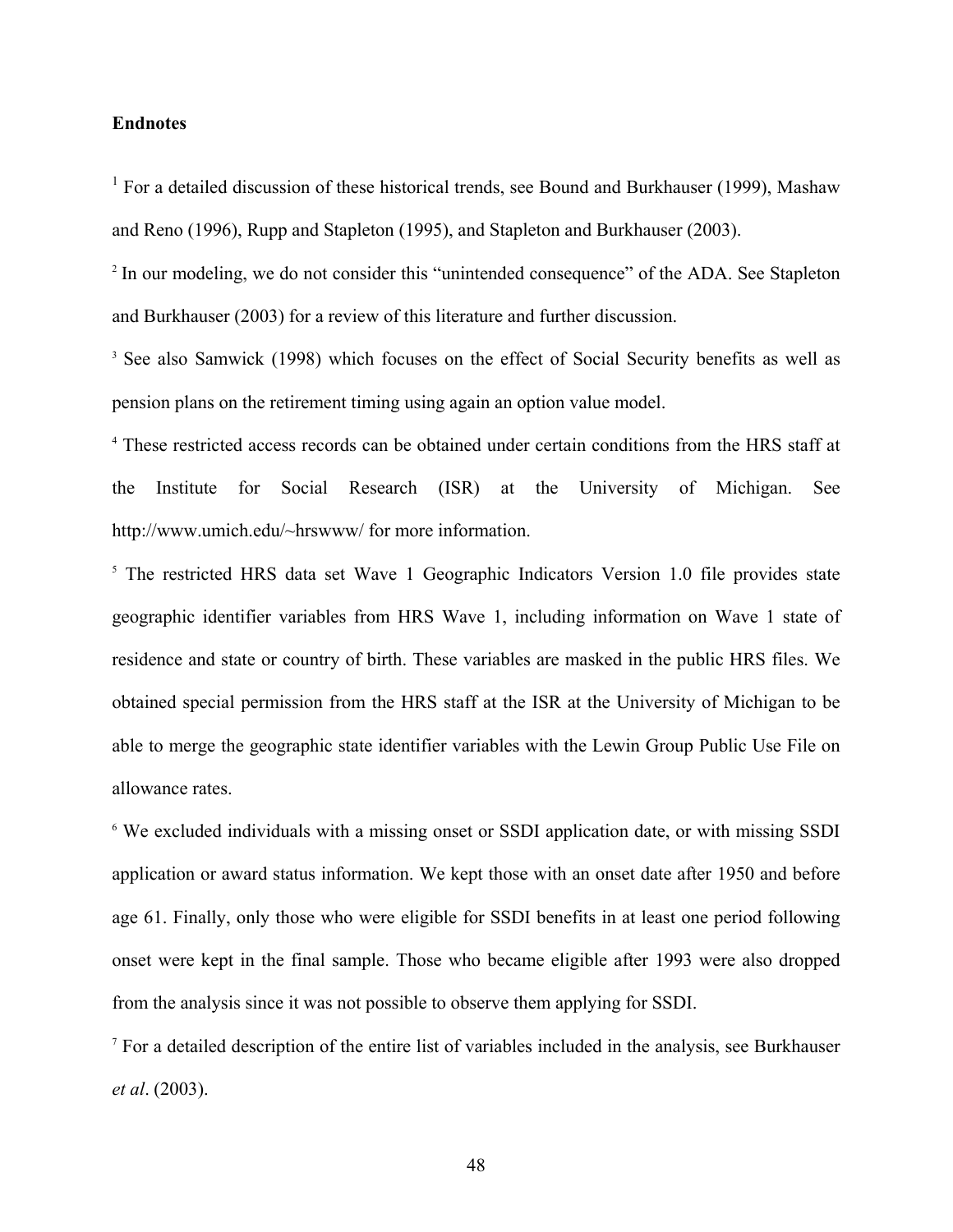<sup>8</sup> Details of the PIA computation rules can be found in the Annual Statistical Supplement to the Social Security Bulletin. The benefit computation is described in detail in an unpublished data appendix (see Gumus, 2002).

9 Additional simulation results for combinations of policy changes are available upon request.